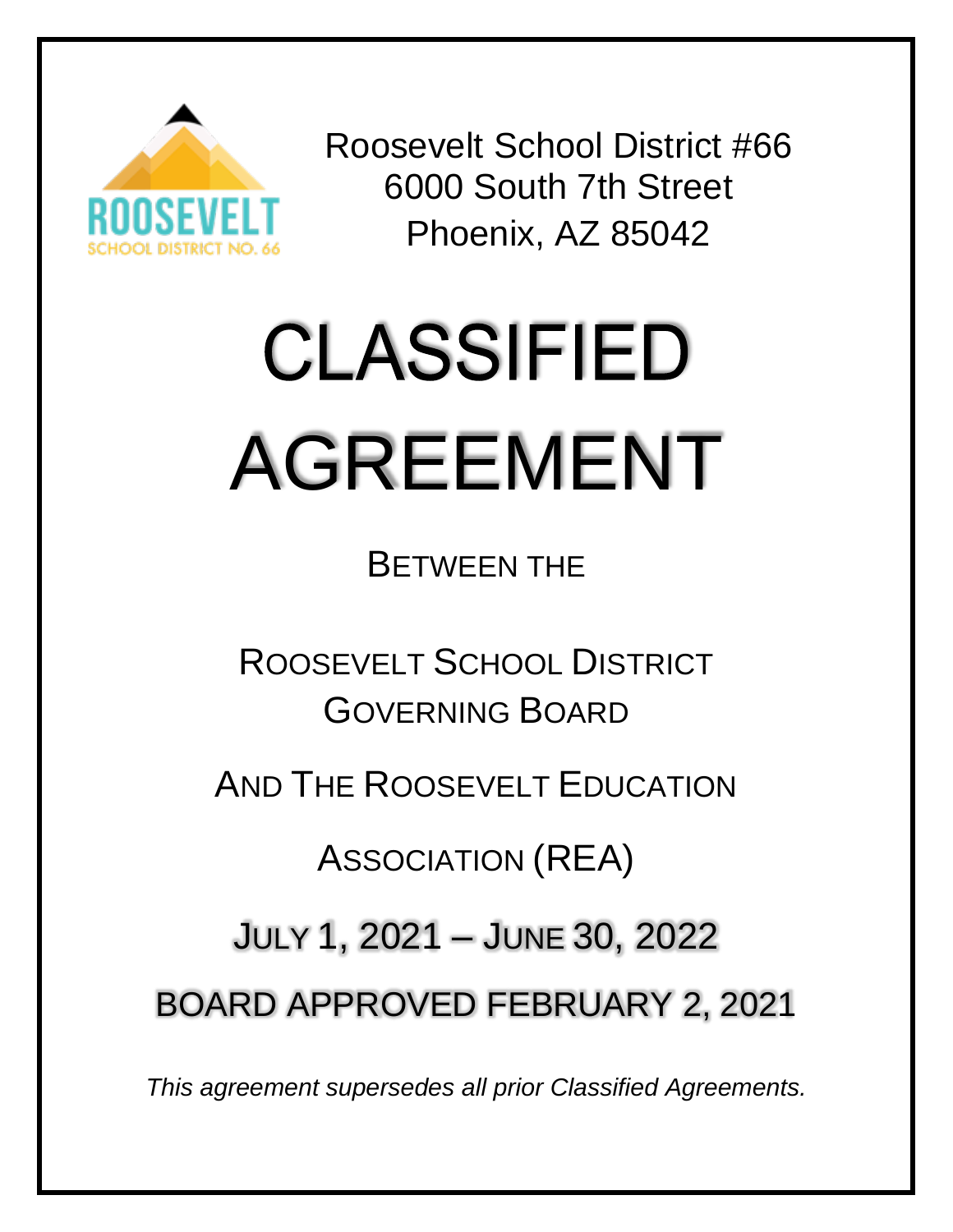# **Classified Agreement**

# **ARTICLE I**

| <b>INTRODUCTION</b>                                                                                                                                                                                                                                                                                                                                   | 1                                                                                                                      |
|-------------------------------------------------------------------------------------------------------------------------------------------------------------------------------------------------------------------------------------------------------------------------------------------------------------------------------------------------------|------------------------------------------------------------------------------------------------------------------------|
| A. RECOGNITION<br><b>B. DURATION OF AGREEMENT</b><br>C. PERSONNEL COVERED BY THIS AGREEMENT<br>D. MEET & CONFER PROCEDURE<br>E. DISTRICT INFORMATION<br><b>F. CONSULTATION</b><br><b>G. REPRESENTATION</b><br>H. COMMUNICATIONS<br>I. FACILITIES AND EQUIPMENT<br><b>J. RELEASE TIME</b><br>K. COMMITTEES                                             | 1<br>$\mathbf{1}$<br>$\mathbf 1$<br>$\overline{2}$<br>$\overline{2}$<br>$\frac{2}{2}$<br>$\overline{2}$<br>3<br>3<br>3 |
| <b>ARTICLE II</b>                                                                                                                                                                                                                                                                                                                                     |                                                                                                                        |
| <b>PROFESSIONAL ENVIRONMENT</b>                                                                                                                                                                                                                                                                                                                       | 5                                                                                                                      |
| A. SECTION I. WORKING CONDITIONS<br>A. CALENDAR<br><b>B. WORK SCHEDULES</b><br>C. COMPENSATORY TIME<br>D. SAFETY<br>E. CONFERENCE ATTENDANCE<br>F. PARTICIPATION IN IN-SERVICE PROGRAMS/MEETING<br><b>G. INTERACTION WITH PARENTS</b><br>H. INTERACTION WITH STAFF<br>I. PERFORMANCE EVALUATION<br>J. PERSONNEL FILES<br>K. COMMUNICATIONS/TECHNOLOGY | 5<br>5<br>5<br>5<br>6<br>6<br>6<br>6<br>6<br>$\overline{7}$<br>$\overline{7}$<br>$\overline{7}$                        |
| <b>ARTICLE III</b>                                                                                                                                                                                                                                                                                                                                    |                                                                                                                        |
| <b>LEAVES OF ABSENCE</b>                                                                                                                                                                                                                                                                                                                              | 9                                                                                                                      |

|    | A. LEAVES OF ABSENCE                                         | 9  |
|----|--------------------------------------------------------------|----|
|    | <b>Definitions</b>                                           | 9  |
|    | <b>B. EARNED PAID SICK TIME</b>                              | 9  |
|    | General                                                      | 9  |
| 2. | Accrual                                                      | 9  |
| 3. | District Notice to Employees Regarding Earned Paid Sick Time | 10 |
|    | Leave                                                        |    |
| 4. | Reasons Earned Paid Sick Time Leave May Be Used              | 10 |
| 5. | Use of Earned Paid Sick Time Leave                           | 11 |
| 6. | <b>Employee Requests to Use Earned Paid Sick Time Leave</b>  | 12 |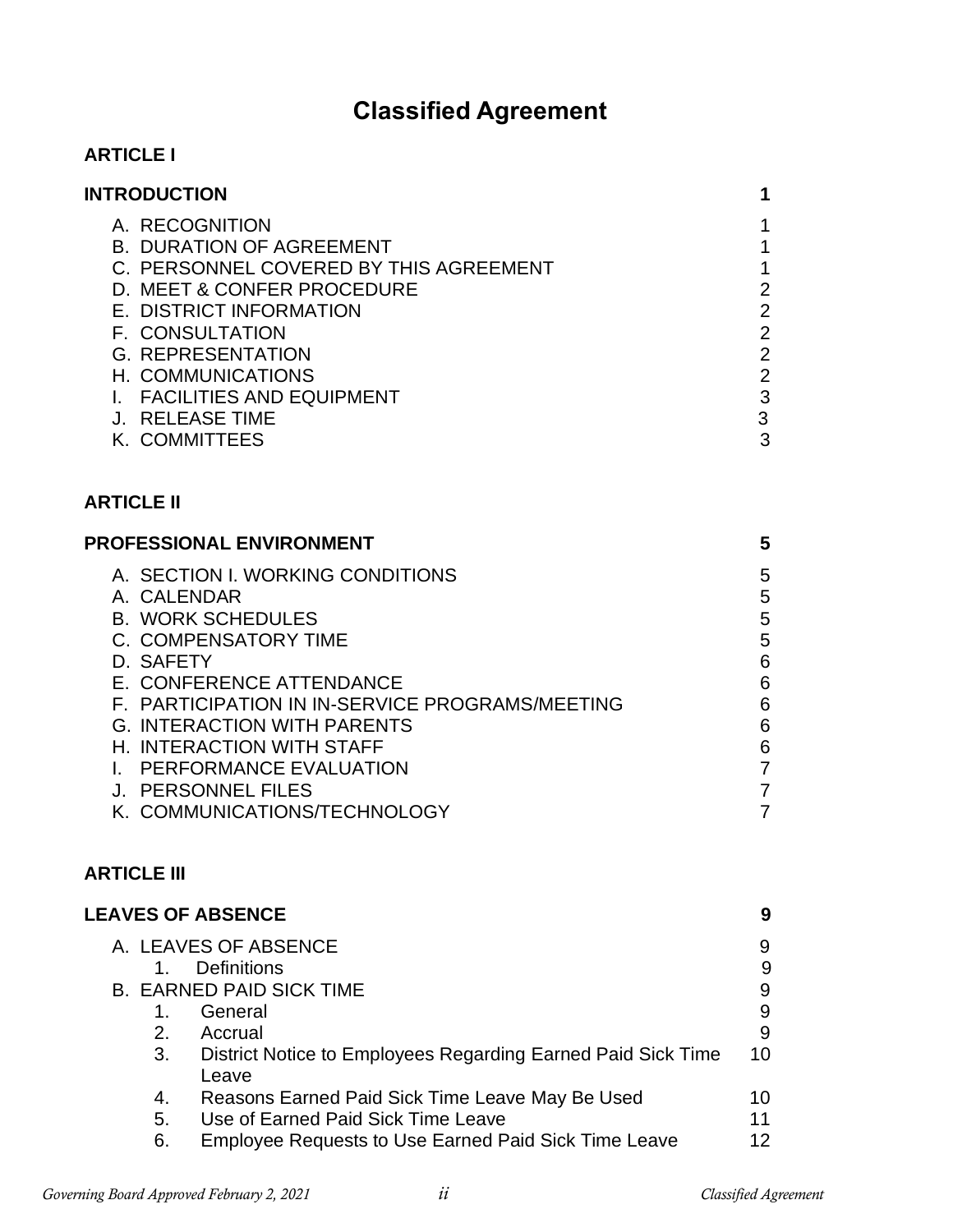| Prohibited Retaliation Regarding Earned Paid Sick Time Leave<br>7. | 12 <sub>2</sub> |
|--------------------------------------------------------------------|-----------------|
| C. PAID TIME OFF                                                   | 13              |
| General<br>$1_{-}$                                                 | 13              |
| 2.<br>Accrual of Paid Time Off Leave                               | 13              |
| 3.<br>Employee Use of Paid Time Off Leave                          | 14              |
| Employee Requests to Use Paid Time Off Leave<br>4.                 | 15              |
| <b>Employee Misuse of Leave</b><br>5.                              | 15              |
| D. HOLIDAYS                                                        | 15              |
| E. BEREAVEMENT LEAVE                                               | 16              |
| F. JURY DUTY AND OTHER LEGAL RESPONSIBILITIES                      | 16              |
| <b>G. ACCIDENTS ON THE JOB</b>                                     | 17              |
| H. FAMILY AND MEDICAL LEAVE ACT OF 1993 (FMLA)                     | 17              |
| <b>EXTENDED HEALTH LEAVE</b>                                       | 17              |
| J. EMPLOYEE SICK LEAVE BANK                                        | 18              |
| K. PROFESSIONAL LEAVE/SCHOOL BUSINESS                              | 19              |
| L. SABBATICAL LEAVE                                                | 19              |
| M. SPECIAL PURPOSE LEAVE                                           | 20              |
| <b>Military Leave</b><br>1.                                        | 20              |
| 2. Extended Leave                                                  | 21              |
| N. ASSOCIATION LEAVE                                               | 21              |
| O. ABSENT WITHOUT LEAVE                                            | 21              |

# **ARTICLE IV**

|    | <b>COMPENSATION</b>                                                 | $22 \,$ |
|----|---------------------------------------------------------------------|---------|
|    | A. INCENTIVE PROGRAMS                                               | 22      |
|    | <b>General Regulations</b><br>1.                                    | 22      |
|    | Universities, Colleges or other Accredited Institution<br>2.        | 22      |
|    | 3.<br>Trades, Professional, and Correspondence Schools              | 22      |
|    | Conferences, Workshops, and Seminars<br>4.                          | 22      |
|    | <b>Professional Growth Committee</b><br>5.                          | 23      |
|    | 6. Classified Staff New to District                                 | 23      |
|    | 7.<br>Timelines for Application for Approval of Professional Growth | 23      |
|    | <b>Appeal Procedure</b><br>8.                                       | 23      |
|    | <b>B. SEPARATION FROM DISTRICT EMPLOYMENT</b>                       | 24      |
|    | <b>Definitions</b><br>$1_{-}$                                       | 24      |
|    | 2.<br><b>Continuing Service Pay</b>                                 | 24      |
|    | 3. Earned Paid Sick Time (EPST) Pay                                 | 24      |
|    | Paid Time Off (PTO) Pay<br>4.                                       | 25      |
|    | C. STIPEND FOR PARAPROFESSIONALS FOR CLASSROOM                      | 26      |
|    | <b>SUBSTITUTION</b>                                                 |         |
| D. | BILINGUAL STIPEND FOR SCHOOL OFFICE STAFF                           | 26      |
| E. | PLACEMENT ON CLASSIFIED PAY SCHEDULES                               | 26      |
|    | 1.<br>Generally                                                     | 26      |
|    | Initial Placement on the Hourly Classified Pay Schedule<br>2.       | 26      |
|    | Initial Placement on the Classified Exempt Pay Schedule<br>3.       | 27      |
|    | Initial Placement for Non-Contracted Classified Employees<br>4.     | 27      |
|    | 5.<br>Placement Upon Reassignment/Transfer or Promotion             | 27      |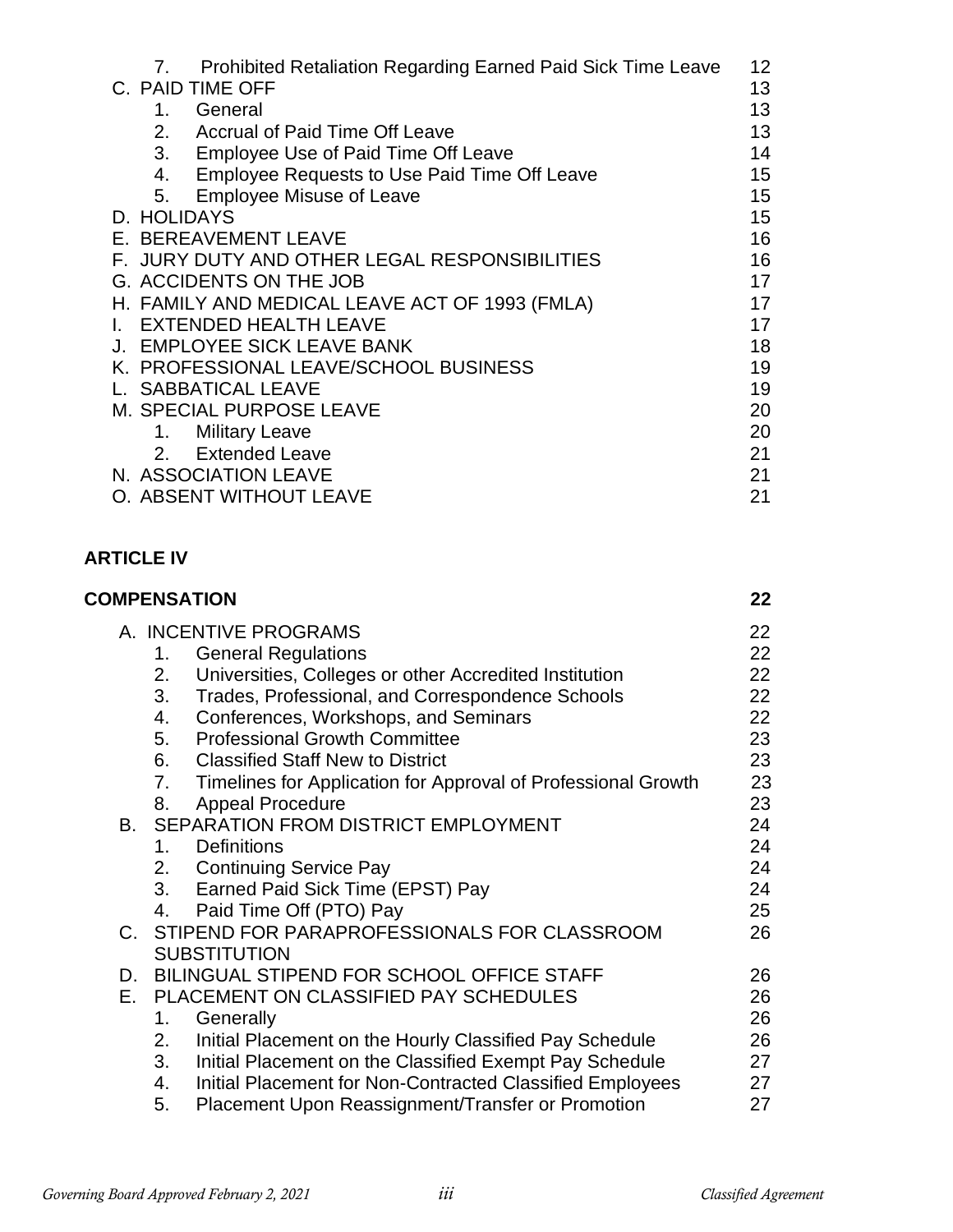# **ARTICLE V**

| <b>SECTION I. GRIEVANCE PROCEDURES</b> | 28 |
|----------------------------------------|----|
| A. PURPOSE                             | 28 |
| <b>B. DEFINITION</b>                   | 28 |
| C. GENERAL PROVISIONS                  | 28 |
| D. PROCEDURE                           | 29 |
| <b>SECTION II. CONFLICT RESOLUTION</b> | 30 |
| A. PROCEDURE                           | 30 |

# **ARTICLE VI**

| TRANSFERS, ASSIGNMENTS AND REASSIGNMENT |    |
|-----------------------------------------|----|
| A. DEFINITIONS                          | 31 |
| <b>B. VOLUNTARY TRANSFERS</b>           | 31 |
| Procedure                               | 31 |
| Criteria<br>2 <sup>1</sup>              | 32 |
| C. DISTRICT-INITIATED TRANSFERS         | 32 |
| Procedure                               | 32 |
| Criteria<br>$2_{-}$                     | 32 |
| <b>Appeal Process</b><br>3.             | 32 |

# **ARTICLE VII**

| <b>CLASSIFIED/EDUCATIONAL SUPPORT PERSONNEL RESPONSIBILITIES</b> |     |
|------------------------------------------------------------------|-----|
| <b>AND DUTIES</b>                                                | 33  |
| A. SUPERVISION OF STUDENTS                                       | -33 |

# **APPENDIXES**

| Appendix A1                                 | 35 |
|---------------------------------------------|----|
| 2021-2022 CLASSIFIED POSITIONS BY LEVEL     | 35 |
| Appendix A-2                                | 36 |
| 2021-2022 CLASSIFIED HOURLY SALARY SCHEDULE | 36 |
| Appendix A-3                                | 37 |
| 2021-2022 CLASSIFIED EXEMPT SALARY SCHEDULE | 37 |
| Appendix A-4                                | 38 |
| <b>REPORT OF GRIEVANCE FORM</b>             | 38 |
| Appendix A-5                                | 39 |
| <b>EMPLOYEE CONFLICT RESOLUTION FORM</b>    | 39 |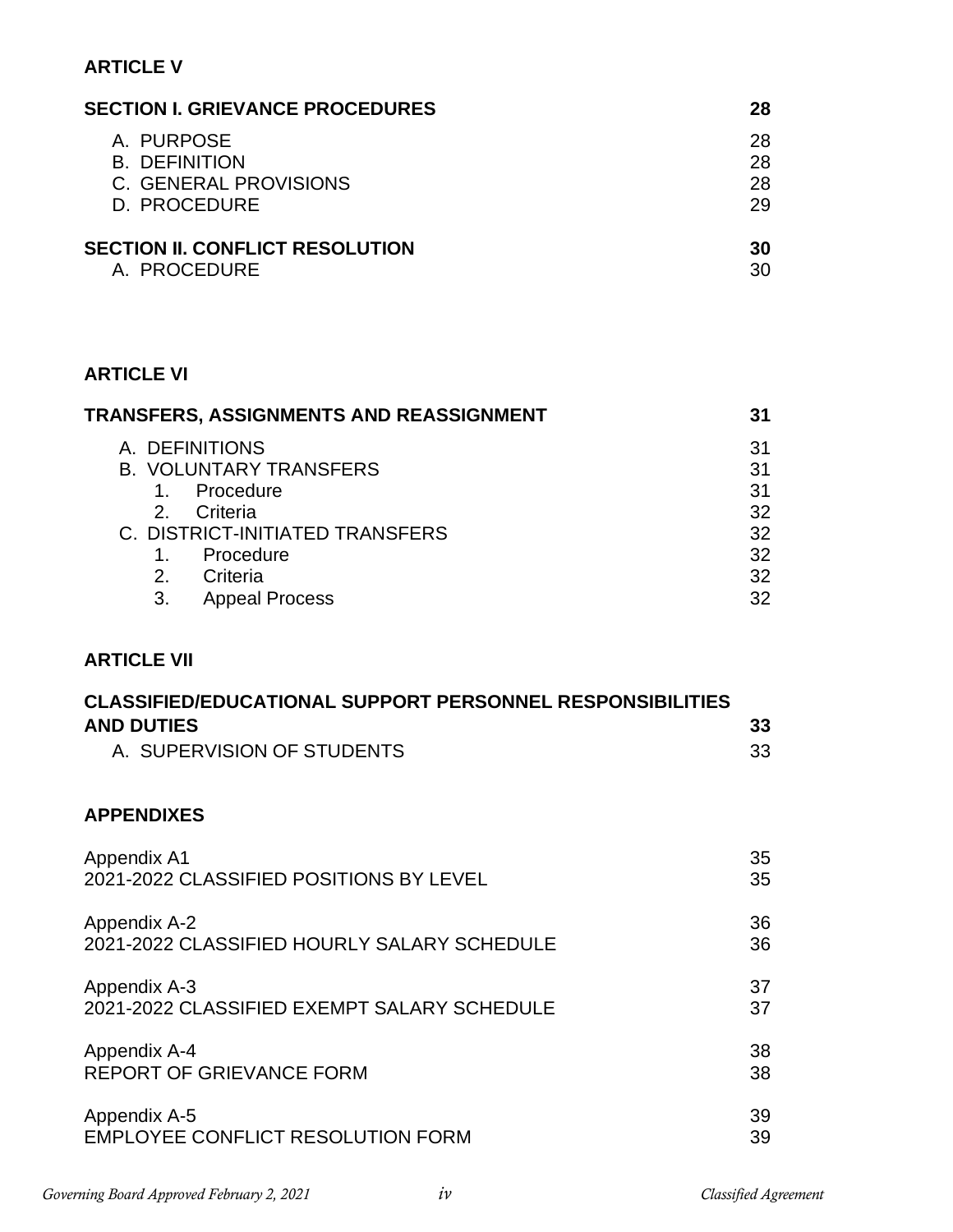# **ARTICLE I**

# **INTRODUCTION**

# **A. RECOGNITION**

The Governing Board of the Roosevelt School District recognizes the Roosevelt Education Association, herein known as the REA, as the representative for all non-administrative employees under contract for the purpose of representing them on matters with respect to wages, hours, and other terms and conditions of employment.

The Board or their Designee will meet and confer with representatives of the REA with respect to terms and conditions of employment, including salary and fringe benefits. Additional items may be raised for discussion at the direction of the Governing Board or at the request of the REA.

Where any provisions of the Classified Agreement conflict with Governing Board policy, Governing Board policy will govern.

In the event of changes in Federal, State, or Local Laws, the Governing Board will be informed of the changes needed and will then request the Governing Board's and the REA's Meet & Confer teams meet to discuss and negotiate the suggested resolution to those specific invalid items to bring them into accordance with the law as it pertains to this classified agreement.

In the event of changes in Governing Board policy, the Governing Board's Spokesperson will inform the REA President of the change in policy and if necessary meet to discuss and negotiate the suggested resolution to those specific invalid items to bring them into accordance with the policy as it pertains to this classified agreement.

Any revisions to this agreement must be approved by the Governing Board. Nothing in this agreement will limit the Governing Board from its duties and responsibilities.

# **B. DURATION OF AGREEMENT**

Once adopted, this agreement between the REA and the Governing Board of the Roosevelt School District will be effective as of July 1, 2021, and will continue in effect through June 30, 2022.

The Classified Agreement will be available online at [www.rsd66.org](http://www.rsd66.org/) under the Office of Human Resources webpage. Printed copies will be available upon request to Human Resources.

# **C. PERSONNEL COVERED BY THIS AGREEMENT**

This agreement includes classified hourly and exempted non-administrative employees.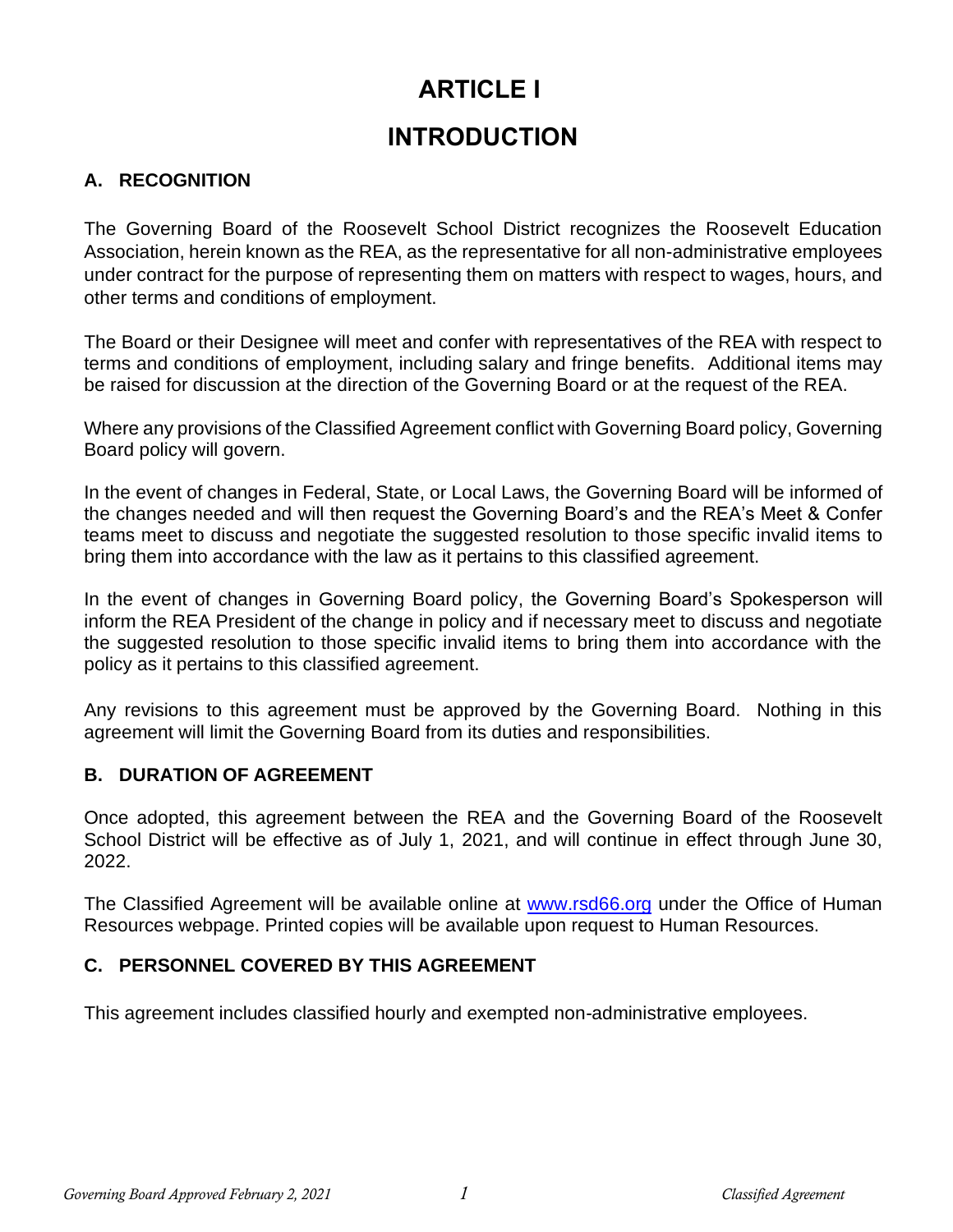# **D. MEET & CONFER PROCEDURE**

The Governing Board will appoint an administrative Meet & Confer Spokesperson who will form a committee to meet with the REA in good faith relative to salaries, benefits, working conditions, and terms of employment.

Representatives of the REA and representatives of the Administrative Meet & Confer Team will meet and confer regarding additions, deletions, and/or revisions to the Classified Agreement. The ground rules for these meetings will be mutually agreed to by the representatives of both the REA and the Board.

# **E. DISTRICT INFORMATION**

The District agrees to furnish the REA available information concerning the financial resources of the District. The District also agrees to provide the REA with pertinent financial and staff information needed by the Association to develop constructive Meet & Confer proposals.

The REA President will be provided with a current policy manual and administrative rules, regulations, and directives by **July 1** of each year. Any addenda or change of policy will be provided to the REA President as soon as possible.

# **F. CONSULTATION**

Upon request of the REA or the Administration, the REA and the Administration agree to meet and discuss matters of concern.

# **G. REPRESENTATION**

Upon his/her request, a staff member may be represented by an REA representative, an Arizona Education Association (AEA) representative, or a Co-worker (District employee) at times of transfer, disciplinary hearings and grievance proceedings, evaluation performance conferences when being placed on an improvement plan, or whenever he/she reasonably believes that disciplinary action may result. Prior to the meeting with an employee, the supervisor or District official will indicate the subject matter to be discussed.

If the representative the staff member requested is unavailable, he/she may request alternate representation. The District will make a reasonable effort to allow time to secure such representation, however the District is not obliged to postpone the meeting if no representative is available. It will be the staff member's responsibility to secure a representative and inform him/her of the meeting.

The representative's purpose at the meeting is to serve as a witness and to assist and advise the staff member during the meeting. The representative may ask for clarification during the meeting but may not answer for the staff member.

# **H. COMMUNICATIONS**

- 1. The REA and its representatives may post notices of activities and matters of REA business on work-site bulletin boards.
- 2. The REA may distribute information to staff but may not use the District courier/mail system.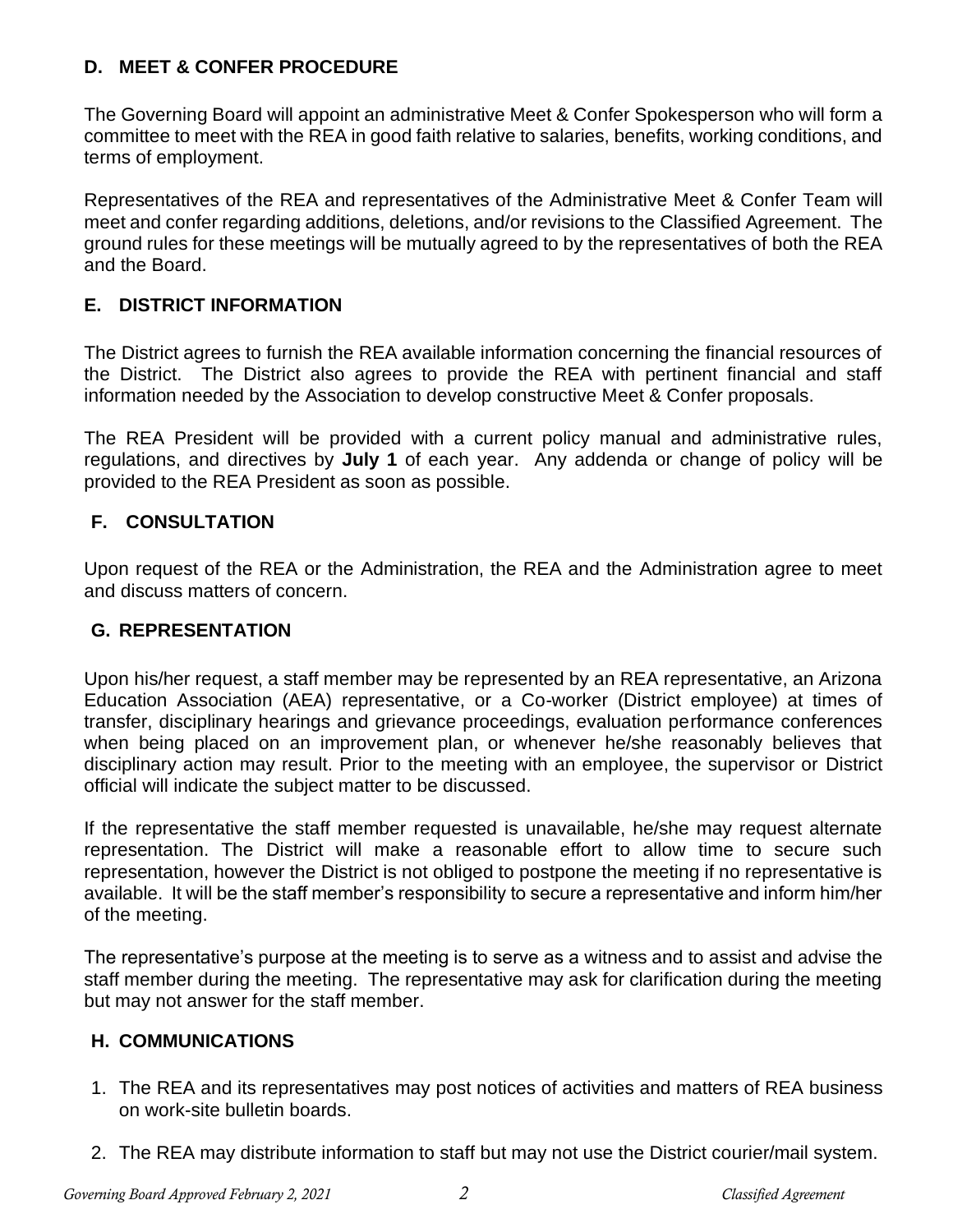- 3. The REA President and the Superintendent will meet on a regular basis to discuss District and Association business.
- 4. The REA may use the District's printing facilities and will reimburse the District for the full cost of said services.
- 5. The REA may use the school intercom after consultation with the principal to make general announcements.
- 6. Upon request by the REA, the supervisor may provide an opportunity for the REA to make brief announcements at the conclusion of each staff meeting.

#### **I. FACILITIES AND EQUIPMENT**

- 1. The REA and its representatives will be permitted to transact REA business on District property and have the right to use District facilities and equipment provided it does not interrupt scheduled classroom activities or other District functions during non-contract time.
- 2. REA meetings may be held in District facilities during non-contract time (un-paid time) that does not interfere with scheduled classes or other assigned duties.
- 3. The REA may be provided office space upon mutual agreement of the Superintendent and the REA President and as facility space permits.

#### **J. RELEASE TIME**

- 1. The Superintendent or his/her designee may grant Paid Time Off (PTO) to the President of the REA and/or his/her designee(s) to conduct Association business beneficial to the Roosevelt School District and attend conferences associated with general educational programs. The request for time will be made on the "Cause of Absence" form and will identify the benefit to the District. The "Cause of Absence" form must be reviewed by the site administrator prior to submittal to the Superintendent or his/her designee. Requests for time for conference purposes will require a two (2) week prior notification to the Superintendent's Office or his/her designee.
- 2. Every effort will be made to provide the REA President with the same substitute for absences due to personal business or vacation time.

# **K. COMMITTEES**

- 1. The REA President will submit the name(s) of representative(s) to serve on the following committees no later than September1 of the current school year:
	- a. 301/Professional Development Design;
	- b. Calendar;
	- c. Classroom Management/Discipline;
	- d. Curriculum;
	- e. Professional Growth;
	- f. Sick Leave Bank;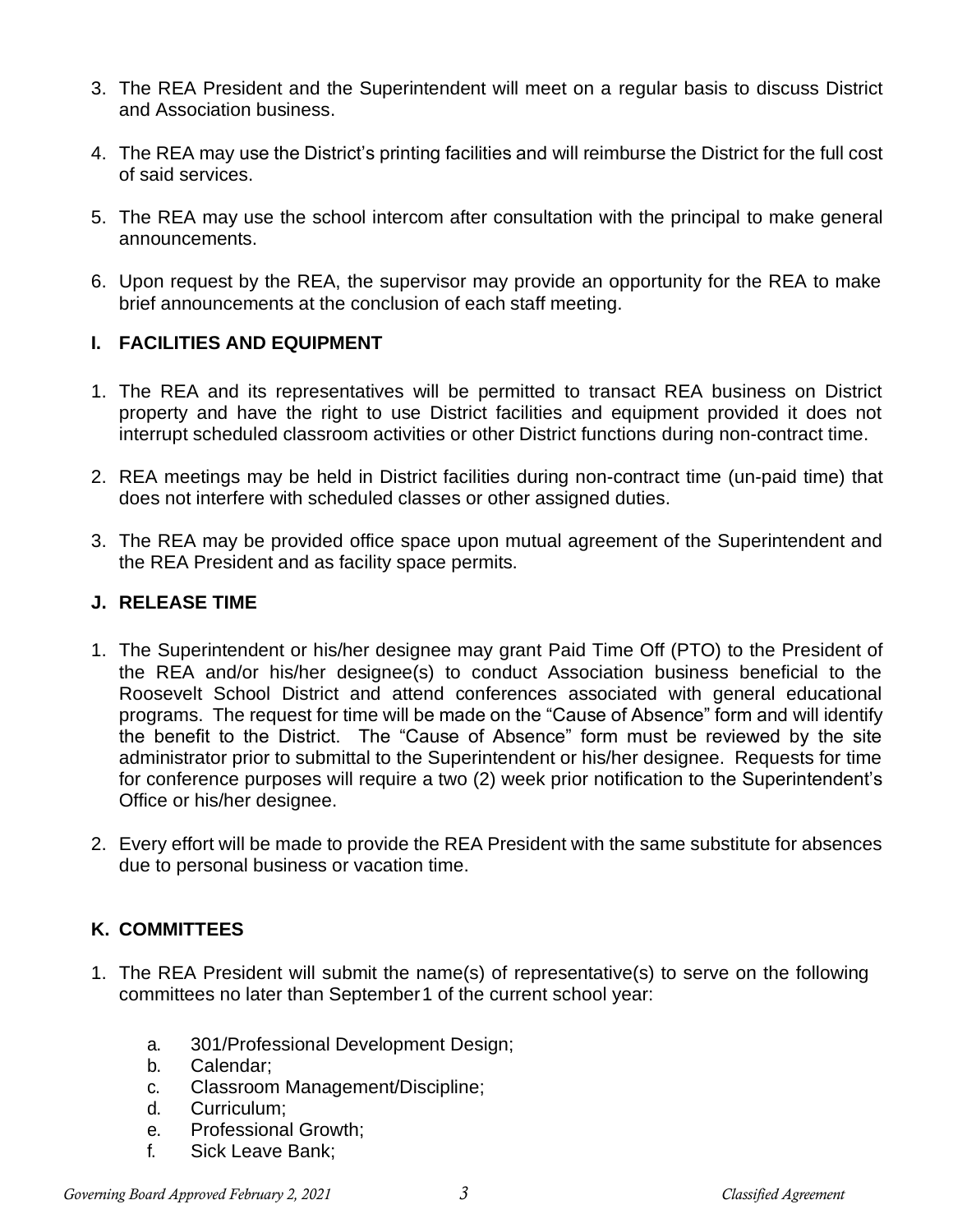- g. Teacher Evaluation
- h. Textbook Adoption;
- i. Hardship Pay Out
- 2. Every effort will be made to notify the REA committee representative at least one week prior to scheduled committee meeting(s).
- 3. The REA president will be notified of newly formed committees to allow the Association to request committee membership. REA representation on committees not listed above will be at the discretion of the Superintendent.

\* \* \* \* \* \*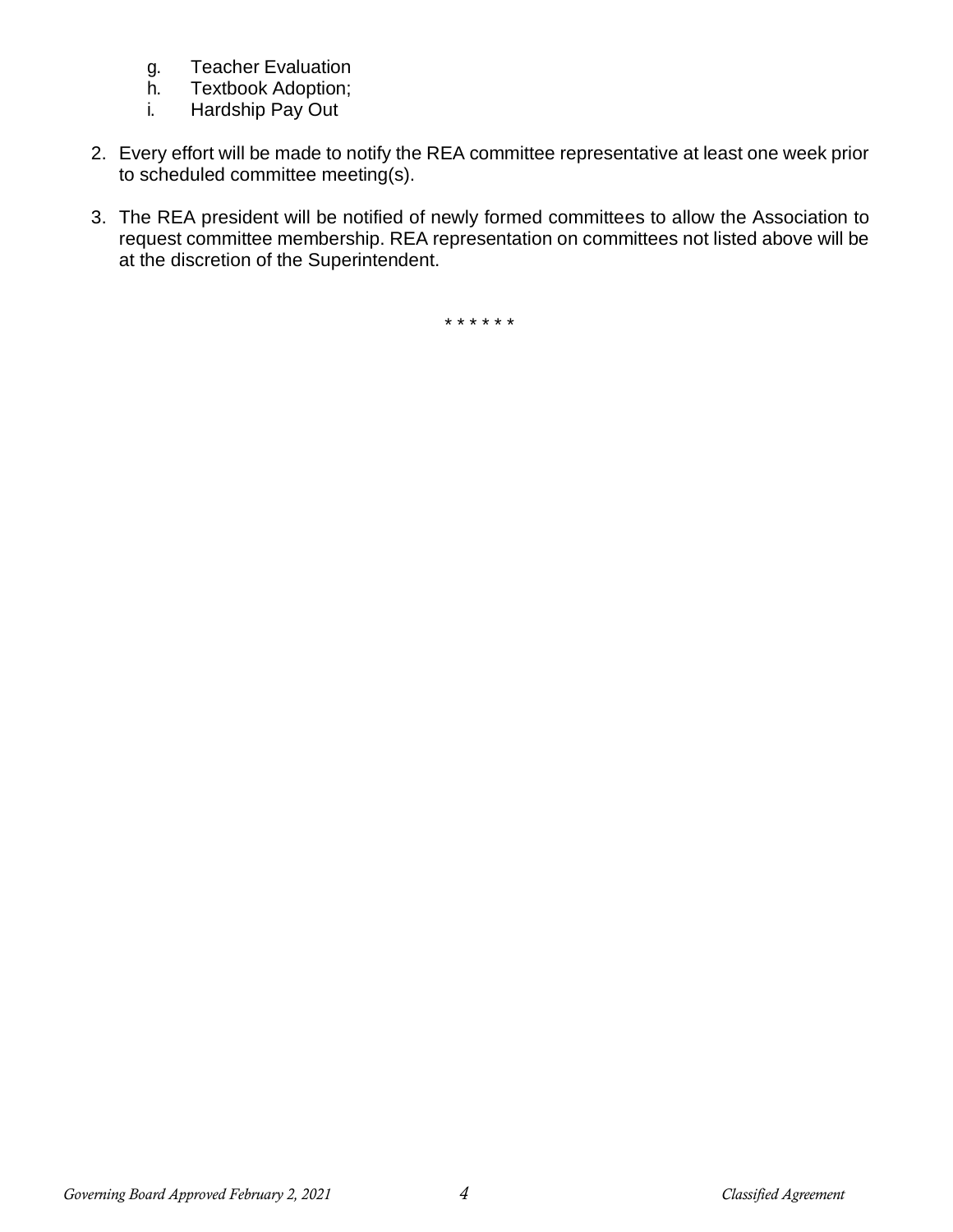# **ARTICLE II**

# **PROFESSIONAL ENVIRONMENT**

# **SECTION I. WORKING CONDITIONS**

# **A. CALENDAR**

A joint committee of REA and District personnel will be established by the Superintendent to discuss the calendar on an annual basis. Every effort will be made to have the calendar completed no later than **March 30**.

# **B. WORK SCHEDULES**

- 1. The principal /supervisor determines the specific beginning and ending daily schedule for each classified employee assigned to his/her unit. Normal District business hours are 7:30 a.m. to 4:30 p.m. Work schedules will be arranged so adequate and effective business is ensured. Any changes in an employee's work schedule must be approved in advance by the principal /supervisor.
- 2. Punctual and regular attendance is expected of all employees. Employees who are unable to report to work on a scheduled workday must follow the established absence reporting procedures.
- 3. Employees who work six (6), seven (7), or eight (8) hours daily are to observe a lunch period of thirty (30) minutes to forty-five (45) minutes as determined by the supervisor. Time taken for lunch is not paid time.
- 4. Employees who work six (6) to eight (8) hours daily may observe a fifteen (15) minute break both morning and afternoon. Employees working less than six (6) hours daily may observe one (1) fifteen (15) minute break daily. The accumulation of, or time off in lieu of rest or lunch periods, is not allowed.
- 5. The standard work schedule for full-time employees is as shown below.

|              | Daily | Weekly | Daily Schedule (Including Lunch) |
|--------------|-------|--------|----------------------------------|
| <b>Hours</b> |       | 30     | 6½                               |
| <b>Hours</b> |       | 35     | $7\frac{1}{2}$                   |
| Hours        |       | 40     | $8\%$                            |

6. It is expected that employees will be present at school or District sites during designated staff development days, including all early release times. Classified employees whose work schedules include early release time, must submit a Paid Time Off/Earned Paid Sick Time request or submit a Cause of Absence (COA) form to the principal/supervisor when they are not present on campus/District sites. The COA will be forwarded to the Office of Human Resources.

# **C. COMPENSATORY TIME**

1. Work beyond the standard schedule must be approved in writing by the administrator **prior** to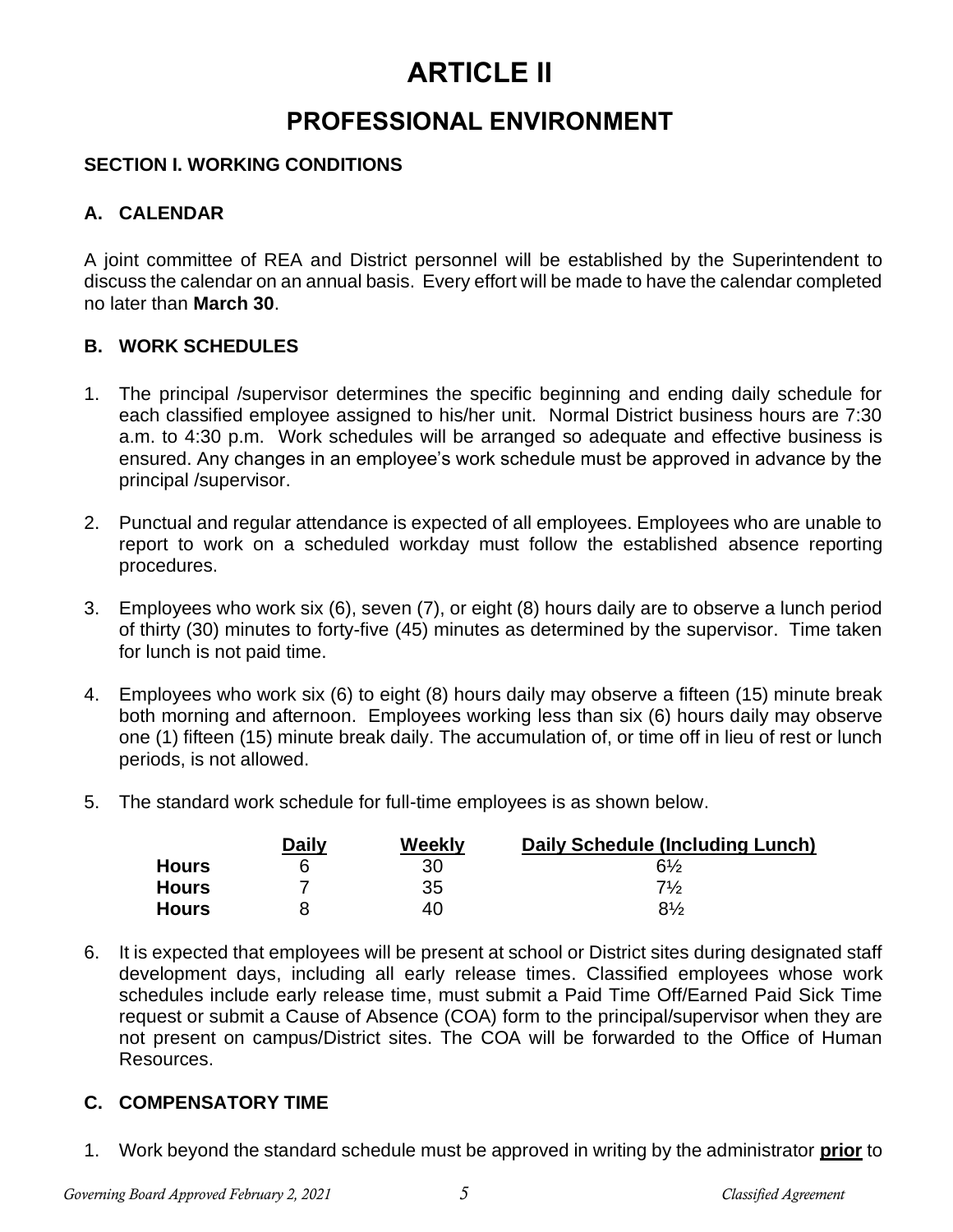the time worked. Compensatory time may be granted in lieu of dollar compensation. Compensatory time, if granted, will be at a rate of not less than one (1) and one-half (½) hours for each hour worked in excess of forty (40) hours per work week.

- 2. Compensatory time may be accumulated not to exceed thirty (30) hours (twenty (20) hours of overtime work). Requests for overtime pay for employees who have accumulated compensatory time in excess of thirty (30) hours may be submitted by the employee and supervisor to the Executive Director of Human Resources.
- 3. Every effort will be made to utilize Compensatory Time within a reasonable period of time as agreed between supervisor and employee. At the end of the fiscal year, unused compensatory time (up to 30 hours) will be converted to Paid Time Off.
- 4. All policies and regulations regarding overtime and compensatory time will be in accordance with the Fair Labor Standards Act.

# **D. SAFETY**

Roosevelt School District will provide safe and healthy working conditions for all employees in accordance with applicable safety laws and regulations. Employees will comply with all District safety regulations and procedures. Any employee who is threatened is to notify the principal /supervisor immediately, and steps are to be taken at once to protect the employee's safety.

# **E. CONFERENCE ATTENDANCE**

Employees may request approval to attend conferences and other professional activities by submitting the appropriate request through the principal/supervisor. The employee may receive travel reimbursement upon prior administrative approval for in-state travel and Board approval for out-of-state travel.

# **F. PARTICIPATION IN IN-SERVICE PROGRAMS/MEETINGS**

Employees may be required to participate in scheduled in-service workshops during the normal workday. Every effort will be made to provide a substitute if needed.

Employees are expected to attend scheduled staff meetings. Employees will notify their principal/supervisor when they cannot attend. Arrangements to obtain any/all information which was presented, shared, and discussed is the responsibility of the employee.

#### **G. INTERACTION WITH PARENTS**

Employees are expected to maintain positive, professional relationships with parents.

#### **H. INTERACTION WITH STAFF**

Employees are expected to conduct themselves in a professional manner consistent with the effective and orderly operation of the District (oral/written communications, meetings, etc.).

In the event an employee has a concern related to another employee's conduct, he/she may complete the Conflict Resolution Form (see Article V, Section II – Appendix A5) and submit it to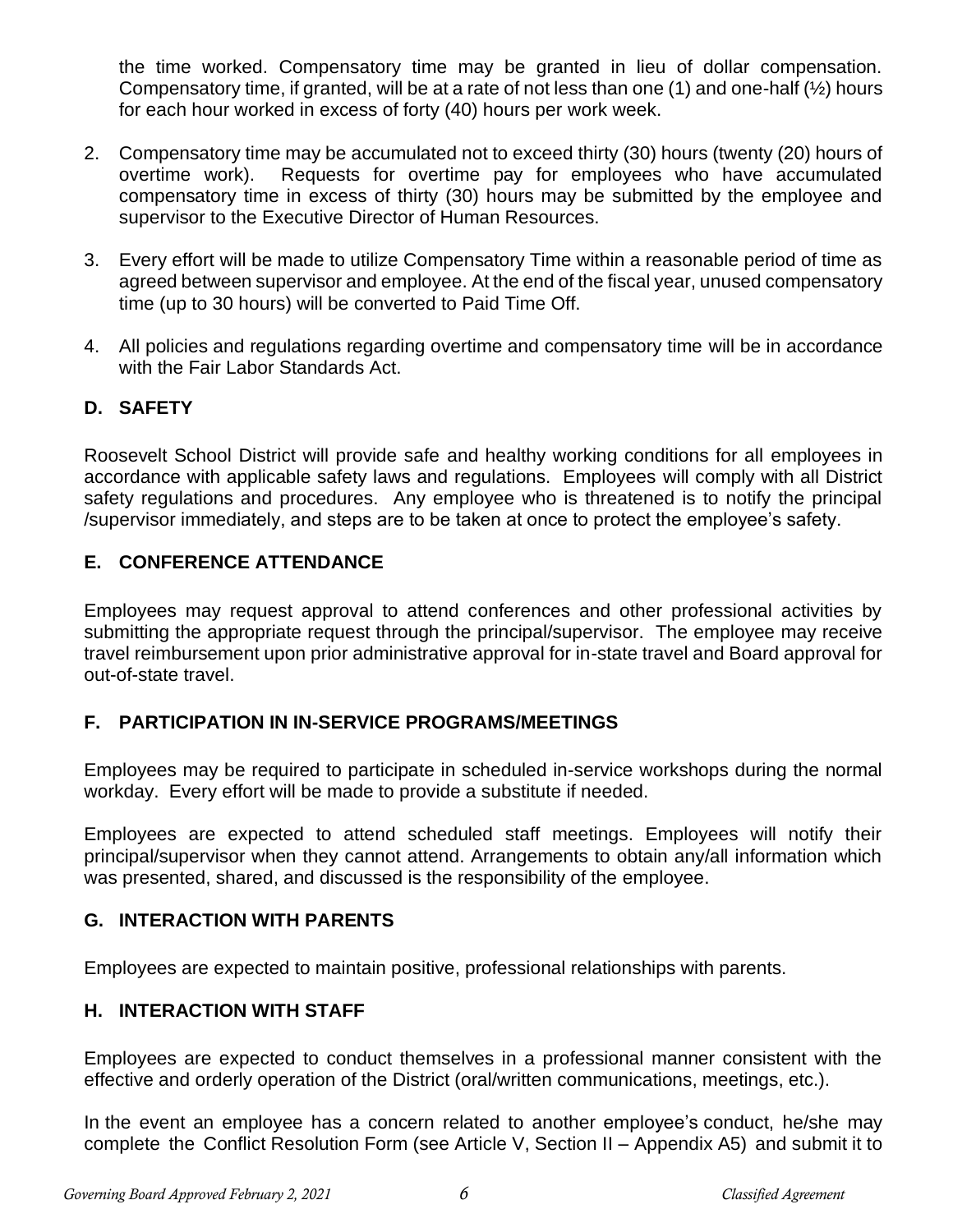the principal/supervisor for review of the conduct of concern. Sexual harassment complaints are covered by Governing Board Policy ACA

# **I. PERFORMANCE EVALUATION**

- 1. Classified employees may be evaluated prior to the end of the 90 days probationary period, annually preceding recommendation for employment for the following year, and any time during the year if there is a problem in job performance, work attitude, attendance, or tardiness.
- 2. The evaluation process is an opportunity for the employee and supervisor to improve communication, discuss areas of concern and reinforce strengths toward improvement in job performance.
- 3. Problem areas not corrected as identified by the performance evaluation may result in a recommendation for dismissal or non-renewal of contract.
- 4. Complete details are available in the Classified Employee Evaluation Guide and Board policy GDO.

# **J. PERSONNEL FILES**

Official employment files are available only to authorized individuals and to the employee. Review is granted only by written request to the Executive Director of Human Resources. This is in accordance with Board Policy GBJ.

An employee will have the right, upon request, to review the contents of his/her official employment file and to receive copies of any documents contained therein, according to the following guidelines:

- a. An appointment will be made to review the file by calling the Office of Human Resources in advance.
- b. The "Personnel File Review/Copy Request" form will be completed in the Office of Human Resources at the time of the appointment.
- c. The file will be reviewed in the Office of Human Resources with an office staff member present.
- d. No item can be removed from or added to the employment file.
- e. Materials relating to the employee's application for a position or promotion in Roosevelt School District will not be available for review (i.e. confidential references, interview appraisals, etc.).

# **K. COMMUNICATIONS/TECHNOLOGY**

To increase communication and accessibility of computers and e-mail usage for all employees, the following actions will be taken at the appropriate site/District level(s):

1. The Office of Human Resources will inform employees of their District issued email account during new hire orientation.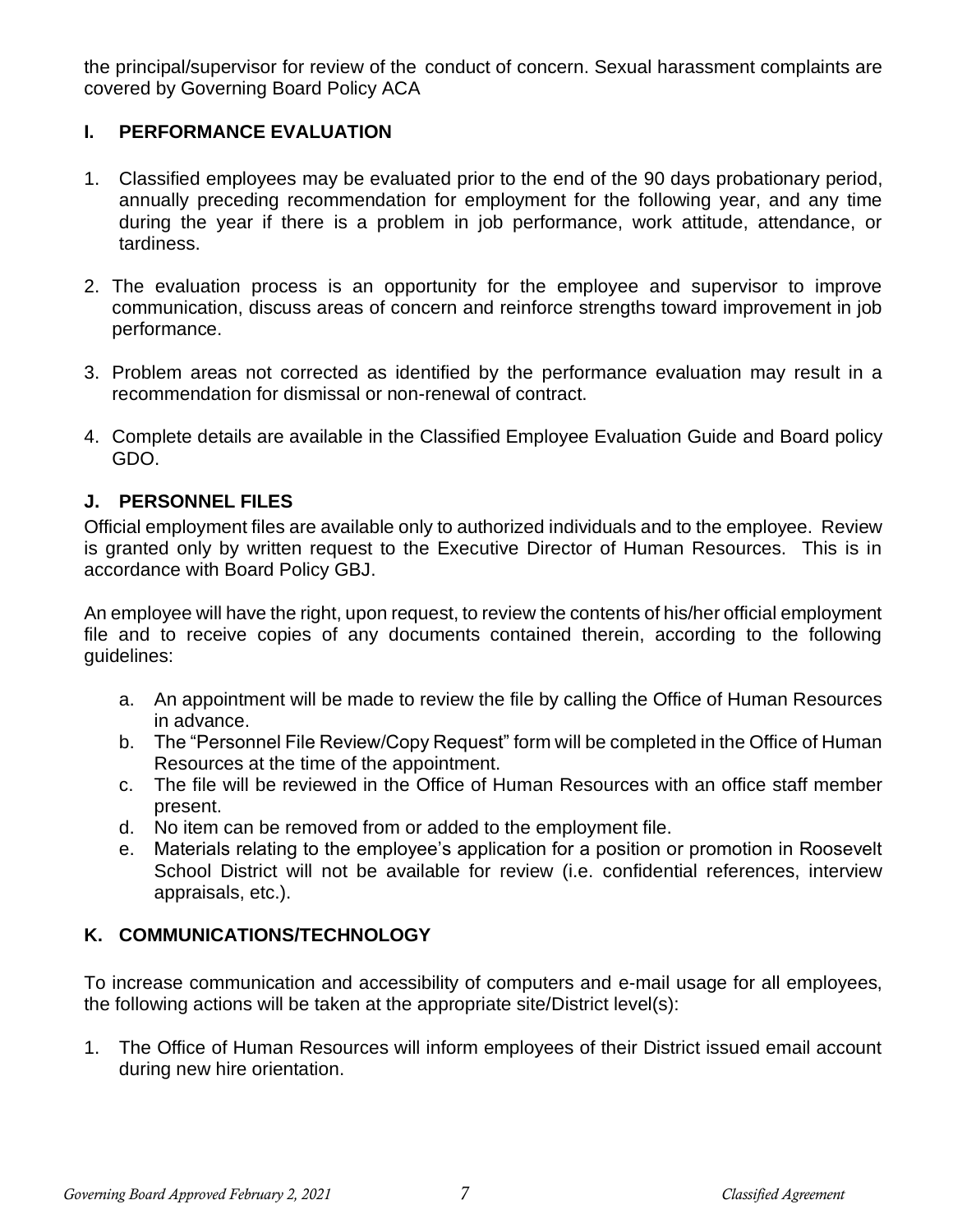- 2. E-mail addresses and voicemail will be set up by the Technology Department upon authorization by the Office of Human Resources. The User Agreement must be on file prior to set-up.
- 3. Computer policies, guidelines and steps to contact the help desk will be disseminated during the first month of employment.
- 4. Alternative communication options (memos, voicemail, etc.) will be available for employees who are unable to access computers/email. Site/District information will be posted in a timely manner in a designated area by site administrators or designees.
- 5. The Technology Department will update e-mail groups/distribution lists on an ongoing basis.
- 6. The Technology Department will respond to requests for unblocking websites and outside email addresses upon request.

*\* \* \* \* \* \**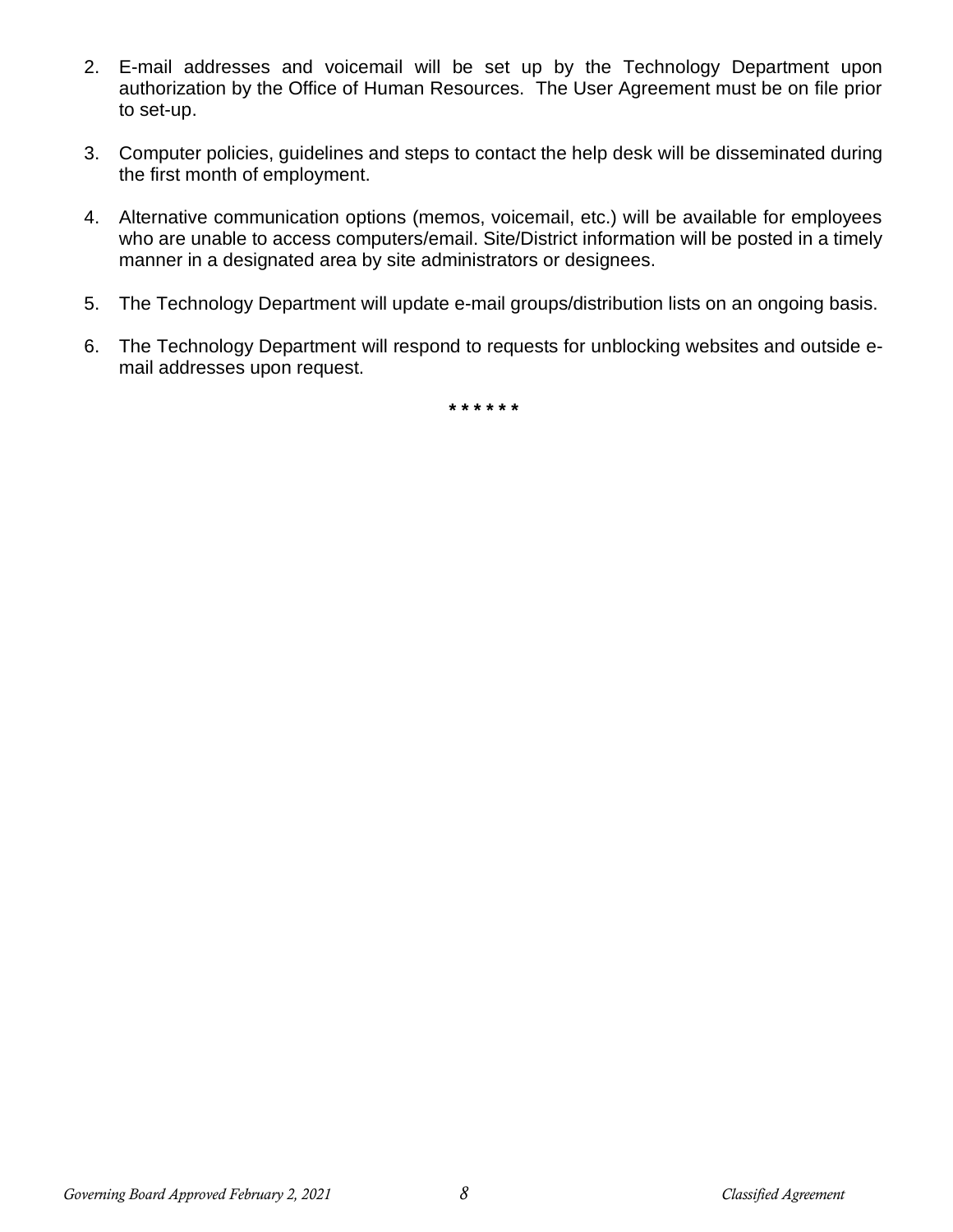# **ARTICLE III**

# **LEAVES OF ABSENCE**

# **A. LEAVES OF ABSENCE**

# **1. Definitions**

Earned Paid Sick Time leave- Leave provided to all District employees in compliance with Arizona law for personal illness/medical care, family care, and other reasons as described in A.R.S. § 23- 373 related to childcare, domestic violence, sexual violence, abuse or stalking, and legal services.

Family Medical Leave Act (FMLA) leave - Any absence due to a personal or family illness which meets the FMLA definition of serious illness and for which the employee provides adequate documentation.

Family Member – A "family member" as defined in A.R.S. § 23-371.

Paid Time Off leave (PTO) – Leave provided to all full-time contracted employees for vacation and other unspecified personal or family matters.

# **B. EARNED PAID SICK TIME LEAVE**

# **1. General**

The purpose of this portion of the Policy is to comply with the Fair Wages and Healthy Families Act, A.R.S. § 23-371 et seq. Earned Paid Sick Time leave for District employees is a designated amount of compensated leave that is to be granted to each employee who, due to specified personal or family member reasons, is unable to perform the duties assigned. The definitions set forth in A.R.S. § 23-371 apply to the sections of this Policy dealing with Earned Paid Sick Time leave.

Employees who are transferred to another position within the District shall retain all Earned Paid Sick Time leave accrued and unused at the time of the transfer and remain entitled to use the Earned Paid Sick Time leave as provided in this Policy and by law.

Employees who separate from employment with the District but who are rehired by the District within nine (9) months of separation shall have their previously accrued but unused Earned Paid Sick Time leave reinstated upon rehire, subject to the accrual provisions set forth in Section B below, unless already paid.

# **2. Accrual**

Earned Paid Sick Time leave begins accruing at the commencement of employment or on July 1, 2017, whichever is later.

Employees accrue one (1) hour of Earned Paid Sick Time leave for every thirty (30) hours worked, up to a maximum accrual of forty (40) hours of Earned Paid Sick Time per year. A "year" is defined as the twelve (12) month period beginning on July 1 of each fiscal year.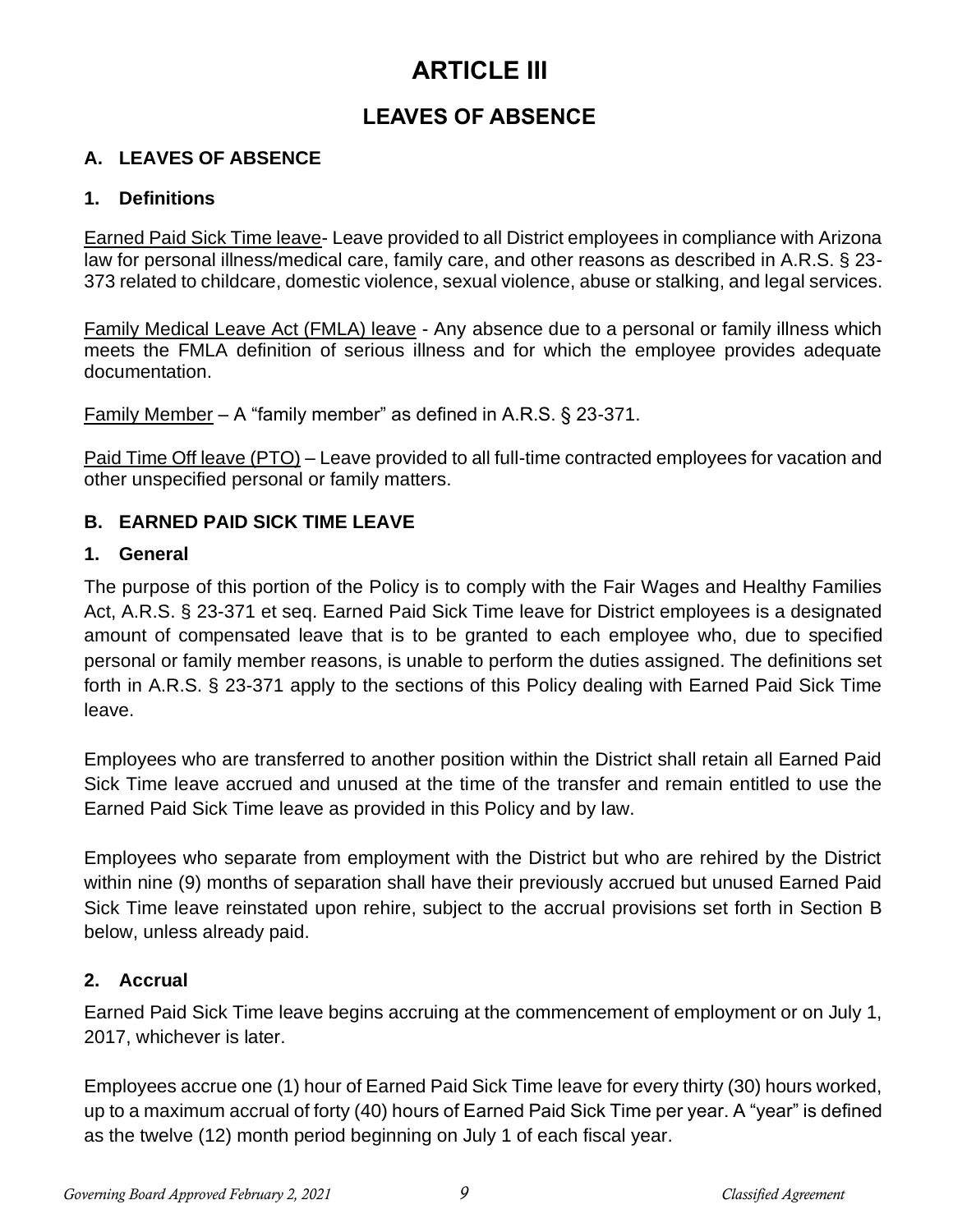Employees shall not be entitled to be paid for remaining unused Earned Sick Time leave at the end of a fiscal year if continuing employment but shall be entitled to convert earned unused Paid Sick Time leave hours to Paid Time Off (PTO) leave hours.

Unused Sick Leave up to 40 hours will roll into Paid Time Off Leave at the end of the fiscal year or be paid according to sick leave payout calculation at time of separation.

Employees who are exempt from overtime requirements under the Fair Labor Standards Act of 1938 (29 United States Code section 213(A)(1)) will be assumed to work forty (40) hours in each work week for purposes of Earned Paid Sick Time accrual unless their normal work week is less than forty (40) hours, in which case Earned Paid Sick Time accrues based upon that normal work week.

# **3. District Notice to Employees Regarding Earned Paid Sick Time Leave**

The District shall provide employees written notice regarding Earned Paid Sick Time leave as required by Arizona law at the commencement of an employee's employment.

The amount of Earned Paid Sick Time leave accrued, available, and used shall be recorded and available for employee view in the District Financial & HR Portal.

# **4. Reasons Earned Paid Sick Time Leave May Be Used**

Earned Paid Sick Time accrued hours may be used for Earned Paid Sick Time leave only for the reasons set forth in A.R.S. § 23-373(A) which are:

- a. An employee's mental or physical illness, injury or health condition; an employee's need for medical diagnosis, care, or treatment of a mental or physical illness, injury or health condition; or an employee's need for preventive medical care;
- b. Care of a Family Member with a mental or physical illness, injury or health condition; care of a Family Member who needs medical diagnosis, care, or treatment of a mental or physical illness, injury or health condition; care of a Family Member who needs preventive medical care;
- c. Closure of the employee's place of business by order of a public official due to a public health emergency or an employee's need to care for a child whose school or place of care has been closed by order of a public official due to a public health emergency, or care for oneself or a Family Member when it has been determined by the health authorities having jurisdiction or by a health care provider that the employee's or Family Member's presence in the community may jeopardize the health of others because of his or her exposure to a communicable disease, whether or not the employee or Family Member has actually contracted the communicable disease; or
- d. Absence necessary due to domestic violence, sexual violence, abuse or stalking, provided the leave is to allow the employee to obtain for the employee or the employee's Family Member: (1) Medical attention needed to recover from physical or psychological injury or disability caused by domestic violence, sexual violence, abuse or stalking; (2) Services from a domestic violence or sexual violence program or victim services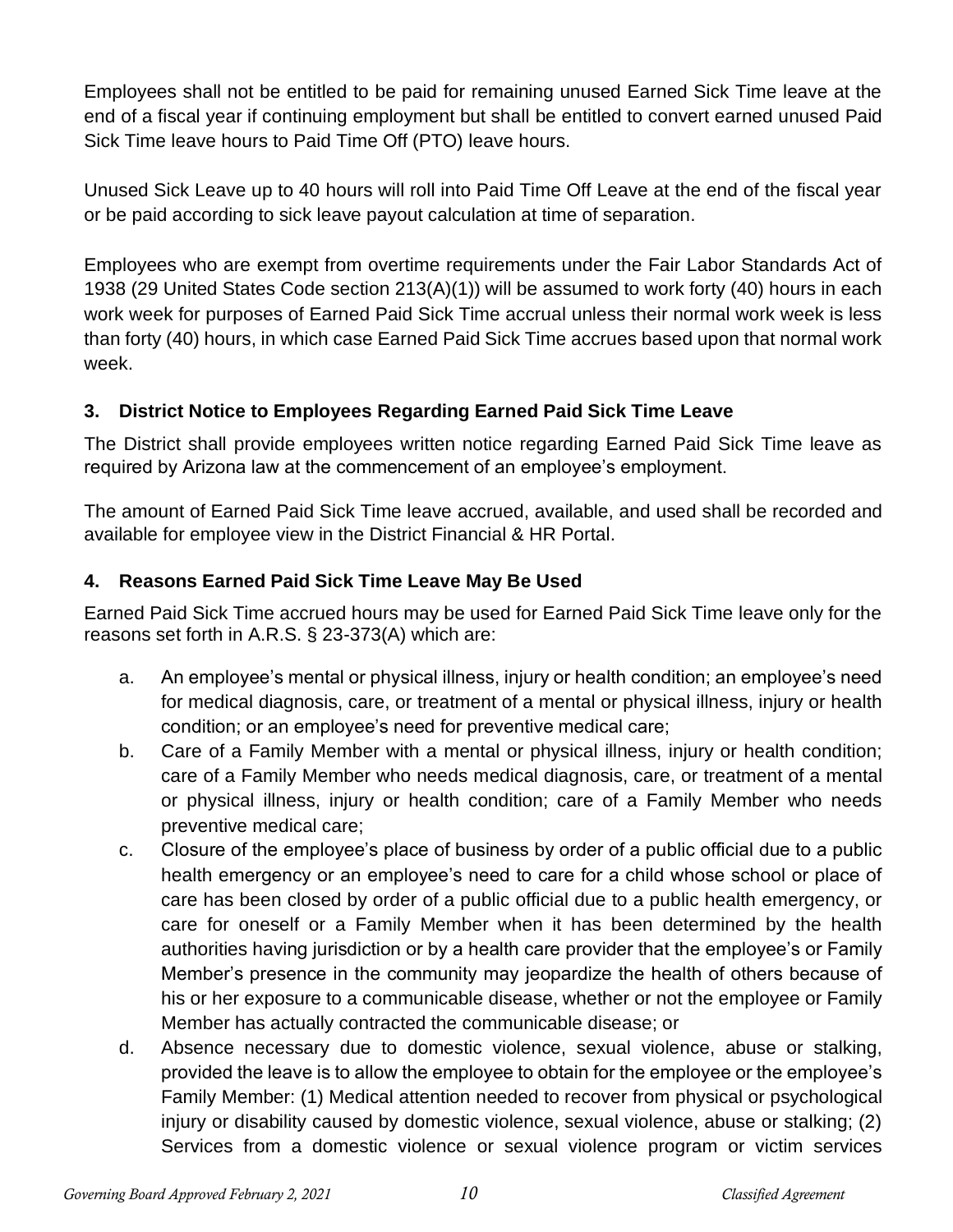organization; (3) Psychological or other counseling; (4) Relocation or taking steps to secure an existing home due to the domestic violence, sexual violence, abuse or stalking; or (5) Legal services, including but not limited to preparing for or participating in any civil or criminal legal proceeding related to or resulting from the domestic violence, sexual violence, abuse or stalking.

# **5. Use of Earned Paid Sick Time Leave**

Earned Paid Sick Time leave may be used in the smaller of hourly increments or the smallest increment that the District's payroll system uses to account for absences or use of other time (.25 hours).

For Earned Paid Sick Time leave of three (3) or more consecutive work days, the District may require reasonable documentation that the Earned Paid Sick Time leave has been used for a proper purpose. Documentation signed by a heath care professional indicating that Earned Paid Sick Time leave is necessary shall be considered reasonable documentation for purposes of this Policy.

In cases of domestic violence, sexual violence, abuse or stalking, one of the following types of documentation selected by the employee shall be considered reasonable documentation:

- a. A police report indicating that the employee or the employee's Family Member was a victim of domestic violence, sexual violence, abuse or stalking;
- b. A protective order; injunction against harassment; a general court order; or other evidence from a court or prosecuting attorney that the employee or employee's Family Member appeared, or is scheduled to appear, in court in connection with an incident of domestic violence, sexual violence, abuse, or stalking;
- c. A signed statement from a domestic violence or sexual violence program or victim services organization affirming that the employee or employee's Family Member is receiving services related to domestic violence, sexual violence, abuse, or stalking;
- d. A signed statement from a witness advocate affirming that the employee or employee's Family Member is receiving services from a victim services organization;
- e. A signed statement from an attorney, member of the clergy, or a medical or other professional affirming that the employee or employee's Family Member is a victim of domestic violence, sexual violence, abuse, or stalking; or
- f. An employee's written statement affirming that the employee or the employee's Family Member is a victim of domestic violence, sexual violence, abuse, or stalking, and that the leave was taken for one of the purposes of subsection A, paragraph 4 of this section. The employee's written statement, by itself, is reasonable documentation for absences under this paragraph. The written statement does not need to be in an affidavit format or notarized but shall be legible if handwritten and shall reasonably make clear the employee's identity, and if applicable, the employee's relationship to the Family Member.
- g. Documents provided under this subsection are not required by the District to explain the nature of the health condition or the details of the domestic violence, sexual violence, abuse or stalking.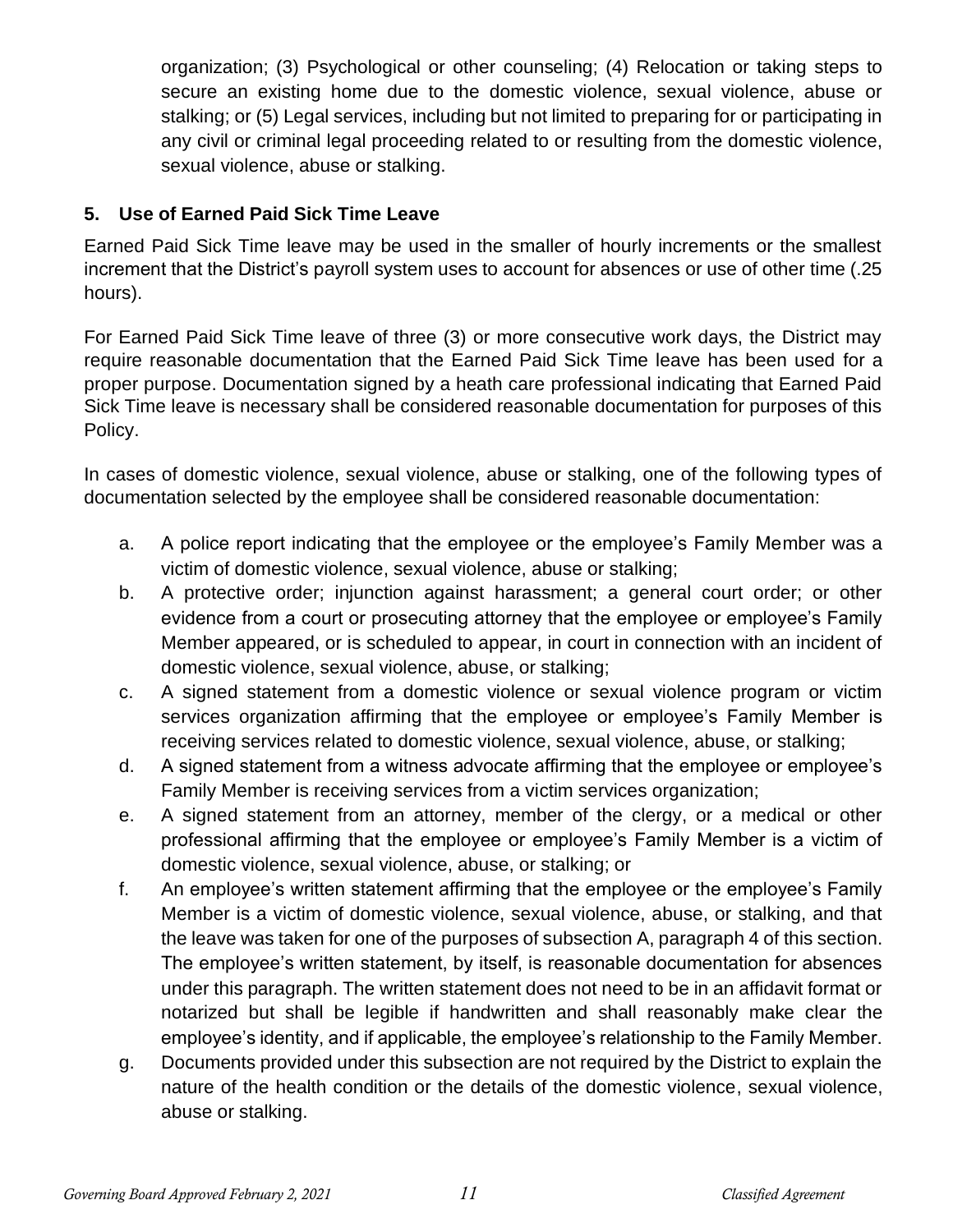For purposes of this section, "Family Member" is defined as set forth in A.R.S. § 23-371 and provided below:

- a. Regardless of age, a biological, adopted or foster child, stepchild or legal ward, a child of a domestic partner, a child to whom the employee stands in loco parentis, or an individual to whom the employee stood in loco parentis when the individual was a minor;
- b. A biological, foster, stepparent or adoptive parent or legal guardian of an employee or an employee's spouse or domestic partner or a person who stood in loco parentis when the employee or employee's spouse or domestic partner was a minor child;
- c. A person to whom the employee is legally married under the laws of any state, or a domestic partner of an employee as registered under the laws of any state or political subdivision;
- d. A grandparent, grandchild or sibling (whether of a biological, foster, adoptive or step relationship) of the employee or the employee's spouse or domestic partner; or
- e. Any other individual related by blood or affinity whose close association with the employee is the equivalent of a family relationship.

# **6. Employee Requests to Use Earned Paid Sick Time Leave**

Earned Paid Sick Time leave shall be provided upon the request of an employee. Such request may be made orally, in writing, by electronic means or by any other means acceptable to the District. When possible, the request shall include the expected duration of the absence. The District reserves the right to deny the use of leave if the employee fails to report the need for the use of leave as required by this Policy.

When the use of Earned Paid Sick Time leave is foreseeable, the employee shall make a good faith effort to provide notice of the need for such time to the District in advance of the use of the leave and shall make a reasonable effort to schedule the use of leave in a manner that does not unduly disrupt District operations.

The District does not require, as a condition of an employee's taking Earned Paid Sick Time leave, that the employee search for or find a replacement worker to cover the hours during which the employee is using Earned Paid Sick Time leave.

# **7. Prohibited Retaliation Regarding Earned Paid Sick Time Leave**

The District shall not interfere with, restrain, or deny the exercise of, or attempt to exercise, any right to protected Earned Paid Sick Time leave.

Retaliation or discrimination against an employee or former employee because the person has exercised rights protected under the Arizona Fair Wages and Healthy Families Act is prohibited. Such rights include but are not limited to the right to request or use Earned Paid Sick Time leave pursuant to the statutes; the right to file a complaint with the commission or courts or inform any person about the District's alleged violation relating to Earned Paid Sick Time leave and the statutes; the right to participate in an investigation, hearing or proceeding or cooperate with or assist the commission in its investigations of alleged violations and the right to inform any person of his/her potential rights under the statutes. Retaliation is defined in A.R.S. § 23-371.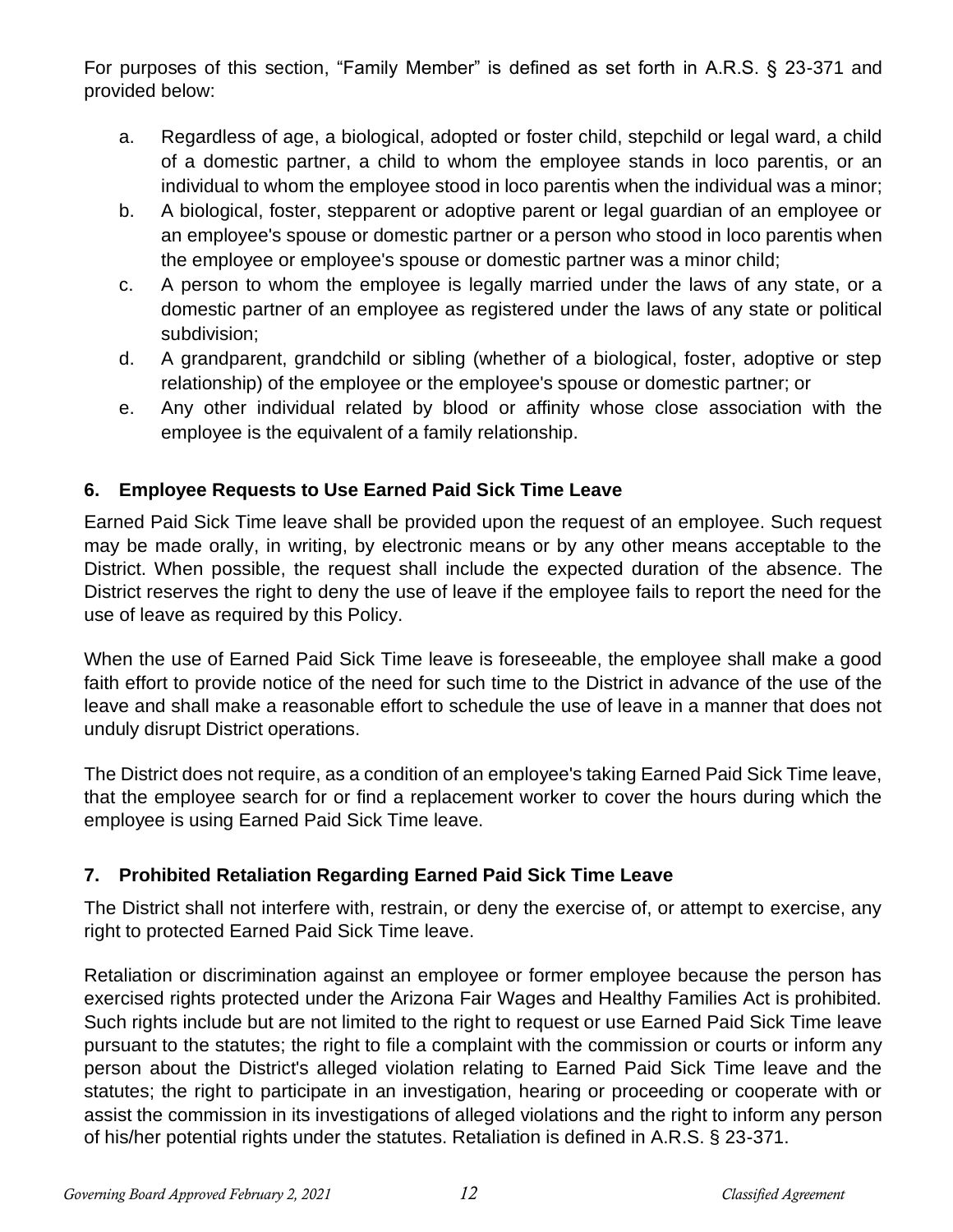The District shall not count an absence under the Earned Paid Sick Time leave as an absence that may lead to or result in discipline, discharge, demotion, suspension, or any other adverse action.

Protections of this section shall apply to any person who mistakenly but in good faith alleges violations of the Earned Paid Sick Time leave provisions of the Arizona Fair Wages and Healthy Families Act and this Policy.

# **C. PAID TIME OFF LEAVE (PTO)**

# **1. General**

The District provides Eligible Employees paid time off from work for vacation and other unspecified personal or family matters. PTO leave is separate from and additional to Earned Paid Sick Time leave.

Eligible employees are full-time employees other than an at-will employees.

# **2. Accrual of Paid Time Off Leave**

PTO leave is accrued monthly. Eligible Employees shall be credited with a maximum annual rate as listed below. Accrual rates depend on full-time contracted months for the position held.

| <b>Contracted Months</b>                              | Years of<br><b>Consecutive</b><br><b>Service</b> | <b>Monthly</b><br><b>Accrual</b><br>Rate | <b>Annual Days</b> | <b>Accrual</b><br><b>Maximum</b> |
|-------------------------------------------------------|--------------------------------------------------|------------------------------------------|--------------------|----------------------------------|
| 9 Month Employees<br>208 Days<br>210 Days<br>215 Days | <b>NA</b>                                        | 0.777 Days                               | $\approx$ 7 Days   | 1250 Hours                       |
| 10.5 Month Employees<br>230 Days                      | <b>NA</b>                                        | 0.762 Days                               | $\approx 8$ Days   | 1375 Hours                       |
| 12 Month Employees<br>260 Days                        | Less than 5 years                                | 2 Days                                   | $\approx$ 24 Days  | 1550 Hours                       |
| 12 Month Employees<br>260 Days                        | 5 years or more<br>but less than 10<br>years     | 2.25 Days                                | $\approx$ 27 Days  | 1550Hours                        |
| 12 Month Employees<br>260 Days                        | 10 years or more                                 | 2.667 Days                               | $\approx$ 32 Days  | 1550 Hours                       |

Employees new to the District will receive their first two (2) months of PTO leave accruals on their first contracted day of employment.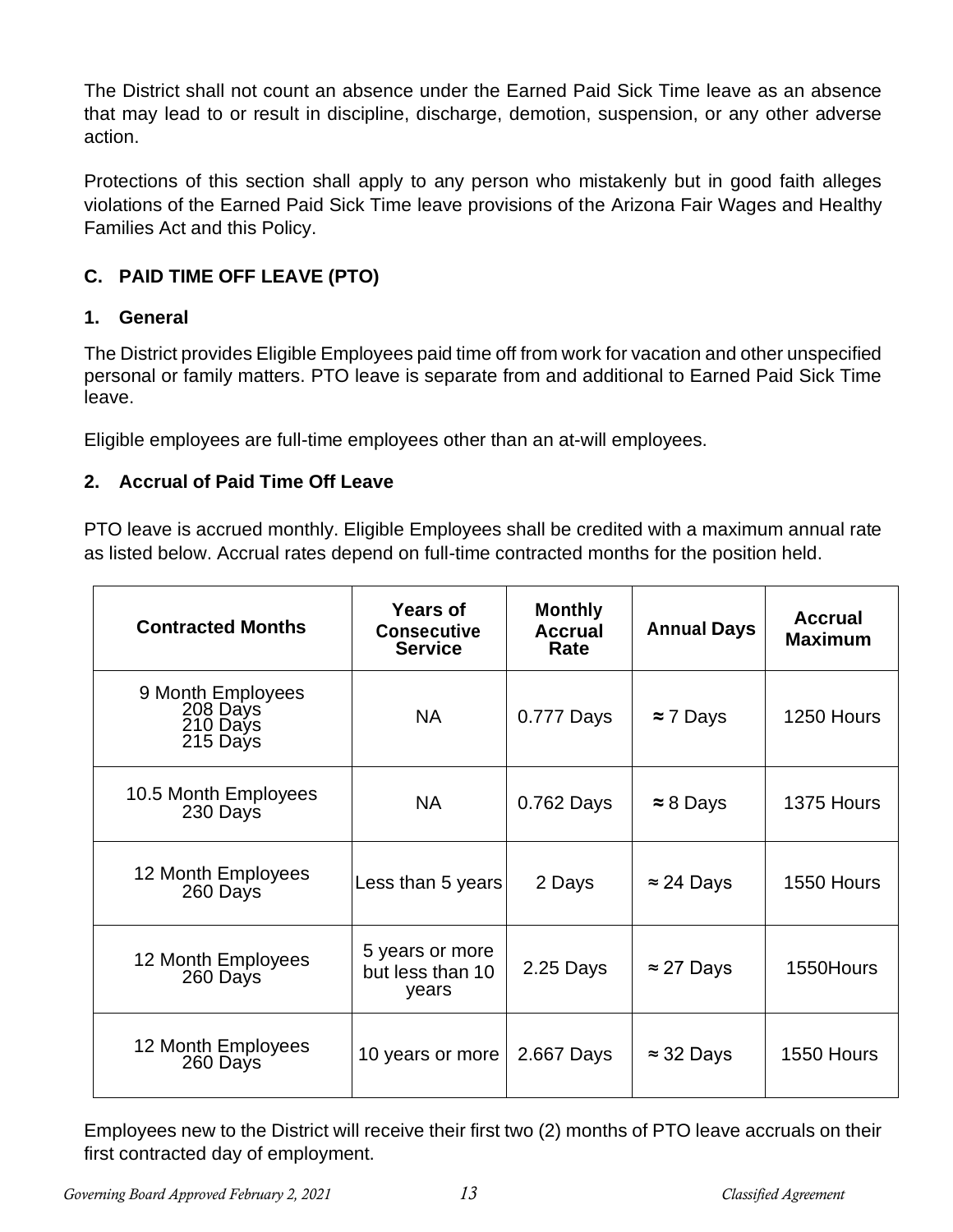Eligible Employees' PTO leave balances will remain intact once this Policy becomes effective on July 1, 2021.

Employees hired prior to July 1, 2021 who have a new PTO leave balance greater than the accrual maximum under this Policy will not accrue additional PTO leave until their PTO leave balance is less than the accrual maximum.

An employee shall not accrue more than the established accrual maximum at any time. No time may be earned above the maximum.

When there is a separation from employment and the employee is rehired within nine (9) months of separation from the District; previously accrued PTO leave that had not been used shall be reinstated, unless already paid out. Further, the Eligible Employee shall be entitled to use accrued PTO and may accrue additional PTO at the re-commencement of full- time employment.

An employee shall carry over unused PTO leave hours from one fiscal year to the next fiscal year, subject to the limitations specified above. Carry-over shall not affect accrual or use rights of PTO leave.

Employees who have accrued the maximum amount of PTO leave will not accrue additional PTO leave until their PTO leave balance is less than the accrual maximum.

# **3. Employee Use of Paid Time Off Leave**

Eligible Employees must have accrued PTO leave to use it.

PTO leave may be used in the smaller of hourly increments or the smallest increment that the District's payroll system uses to account for absences or use of other time (.25 hours).

An employee must obtain pre-approval from the employee's supervisor and the Department of Human Resources before using PTO for days that are considered "restricted" as set forth below. Approval or denial of the request shall be based upon the District's determination of school/ worksite operational needs.

# Restricted days

- a. First two weeks and last two weeks of the contract year;
- b. Any time students are not in attendance;
- c. First week that students attend school;
- d. Two days prior to and one day following a holiday/school break;
- e. During student testing windows;
- f. Requested time greater than five consecutive days.

An employee with a pattern of multiple unscheduled absences or three or more consecutive days of unscheduled absences may be requested to provide documentation to the District to determine if the time away from work falls under another leave type including but not limited to FMLA leave.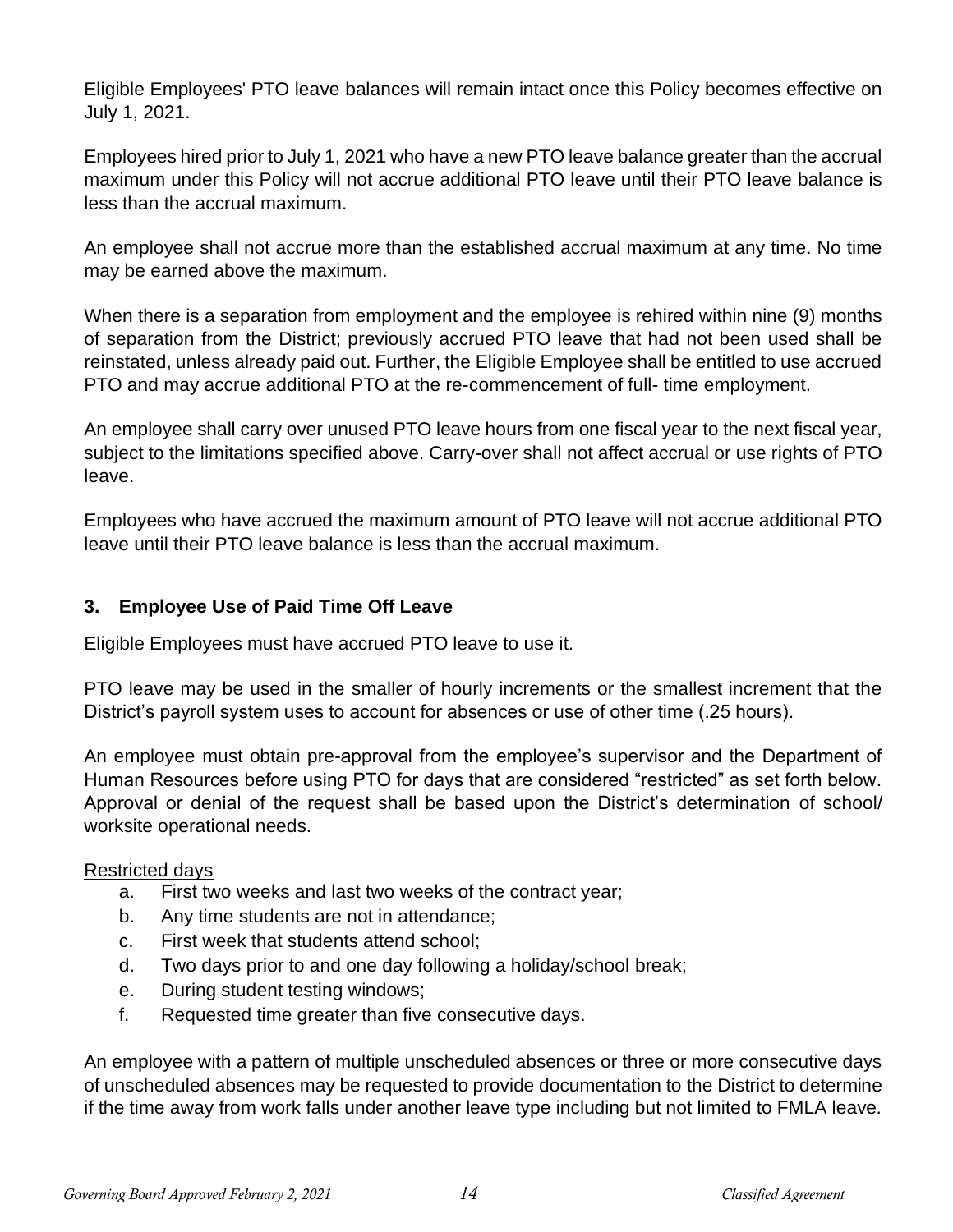In general, however, the employee has the responsibility to provide any appropriate documentation that affects their attendance.

An employee will be paid or otherwise compensated for accrued PTO leave that has not been used as set forth in Regulation GCCA/GCDA-RA.

# **4. Employee Requests to Use Paid Time Off Leave**

An Eligible Employee must request use of PTO. Such request shall be in writing by electronic means or by any other means acceptable to the District and properly entered into the District's absence management system. When possible, the request shall include the expected duration of the absence. The District reserves the right to deny the use of PTO leave if the employee fails to report the need for the use of PTO leave as required by this Policy.

When the use of PTO leave is foreseeable, the employee shall make a good faith effort to provide notice of the need for such time to his/her supervisor in advance of the use of the leave and shall make a reasonable effort to schedule the use of leave in a manner that does not unduly disrupt District operations.

The District will not require, as a condition of an employee's taking PTO leave, that the employee search for or find a replacement worker to cover the hours during which the employee is using leave.

# **5. Employee Misuse of Leave**

An employee shall be considered absent without leave if the employee takes leave that has not already accrued under this Policy and the employee has no other authorized and approved leave time available.

An employee who violates this Policy or its related Regulation may be subject to discipline in accordance with Governing Board Policies GCQF or GDQD and their related Regulations.

# **D. HOLIDAYS**

- 1. The master calendars as adopted by the Board will establish holidays and school recess periods for employees who work only on teacher and/or student days.
- 2. Employees will not be paid for holidays occurring:
	- a. after an employee's last day of actual work;
	- b. during a period of time an employee is on time off without pay or in a continuous nonpay status of five (5) or more consecutive workdays; or
	- c. during a period of time an employee is on non-paid leave of absence; or
	- d. when an employee has failed to report to work or to properly report an absence on a workday immediately preceding or following the holiday.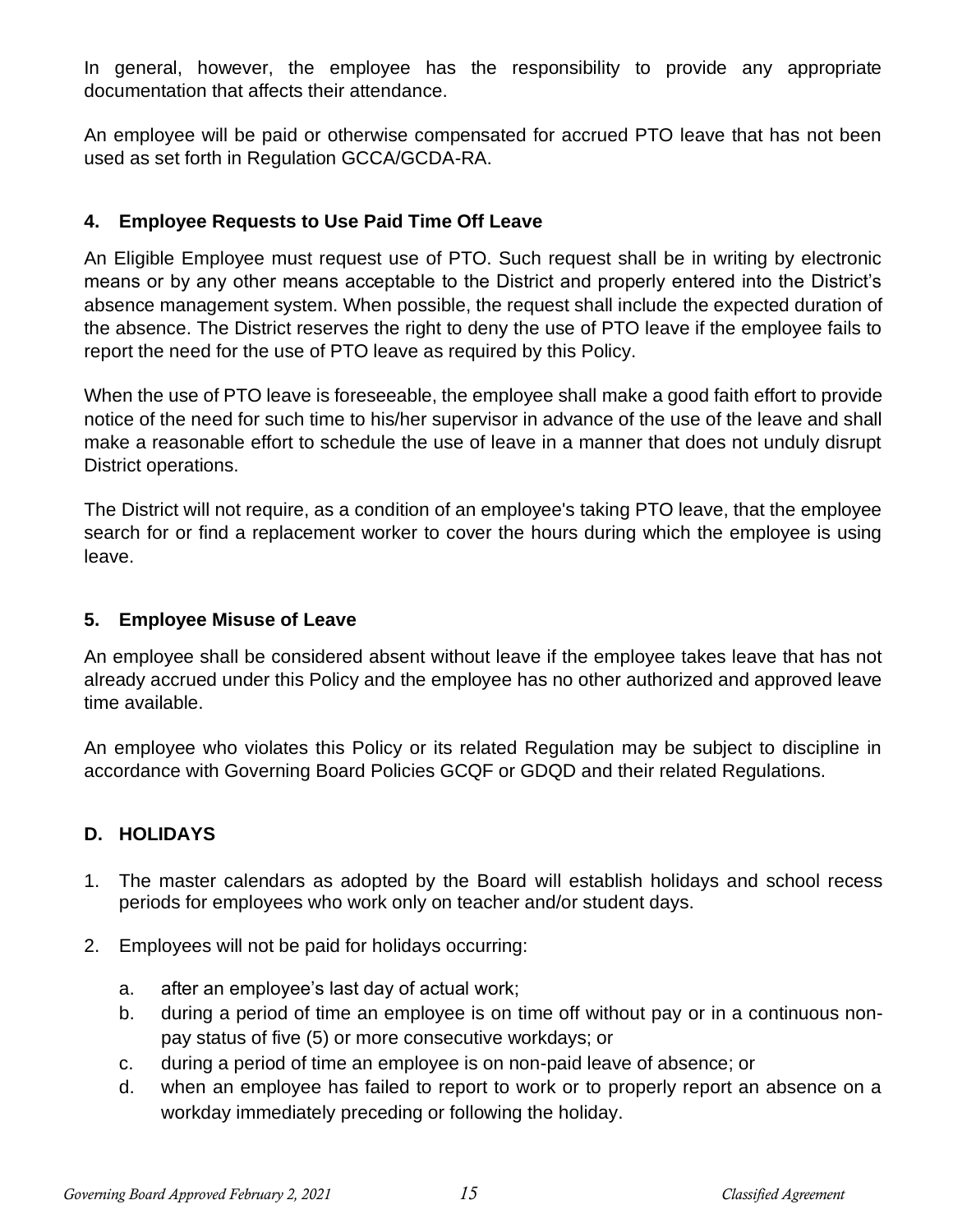- 3. Each full-time employee who works a twelve (12) month contract year will receive holidays at full pay on all legal holidays and such other days as may be declared holidays by the Governing Board.
- 4. The Holiday Schedule for contracted classified employees includes the twenty-six (26) paid holidays listed below:
	- **1** Independence Day
	- **1** Labor Day
	- **1** Veteran's Day
	- **1** Day before Thanksgiving Holiday (Wednesday)
	- **1** Thanksgiving Day
	- **1** Day after Thanksgiving Holiday (Friday)
	- **9** Winter Break
	- **1** New Year's Day
	- **1** Martin Luther King Day
	- **1** Presidents' Day
	- **5** Spring Break
	- **1** Cesar Chavez Day
	- **1** Spring Recess
	- **1** Memorial Day

# **E. BEREAVEMENT LEAVE**

- 1. A total of three (3) bereavement days may be granted to an employee for the death of an immediate family member\* for each in-state event. The employee may be required to submit documentation related to the absence.
- 2. A total of five (5) bereavement days may be granted to an employee for the death of an immediate family member\* for each out-of-state event. The employee may be required to submit documentation related to the absence.
- 3. A maximum of ten (10) days per year charged against accumulated PTO may be used for death of a family member. Additional days may be granted at the discretion of the Superintendent. The employee may be required to provide documentation related to the absence.

**\*"Immediate family member"** for this section is defined as: 1) The spouse of the employee; 2) The children (including son-in-law/daughter-in-law), parents/guardians (including father/motherin-law), siblings, grandchildren, or grandparents of the employee or the employee's spouse; 3) Relatives living within the household who are claimed as a dependent.

# **F. JURY DUTY AND OTHER LEGAL RESPONSIBILITIES**

- 1. Contract employees will be permitted to be absent from work without loss of pay for performing jury duty, giving testimony in court, and performing other public duties, obligations, or services that are required by subpoena.
- 2. Verification of jury duty attendance must be attached to the employee's Cause of Absence form.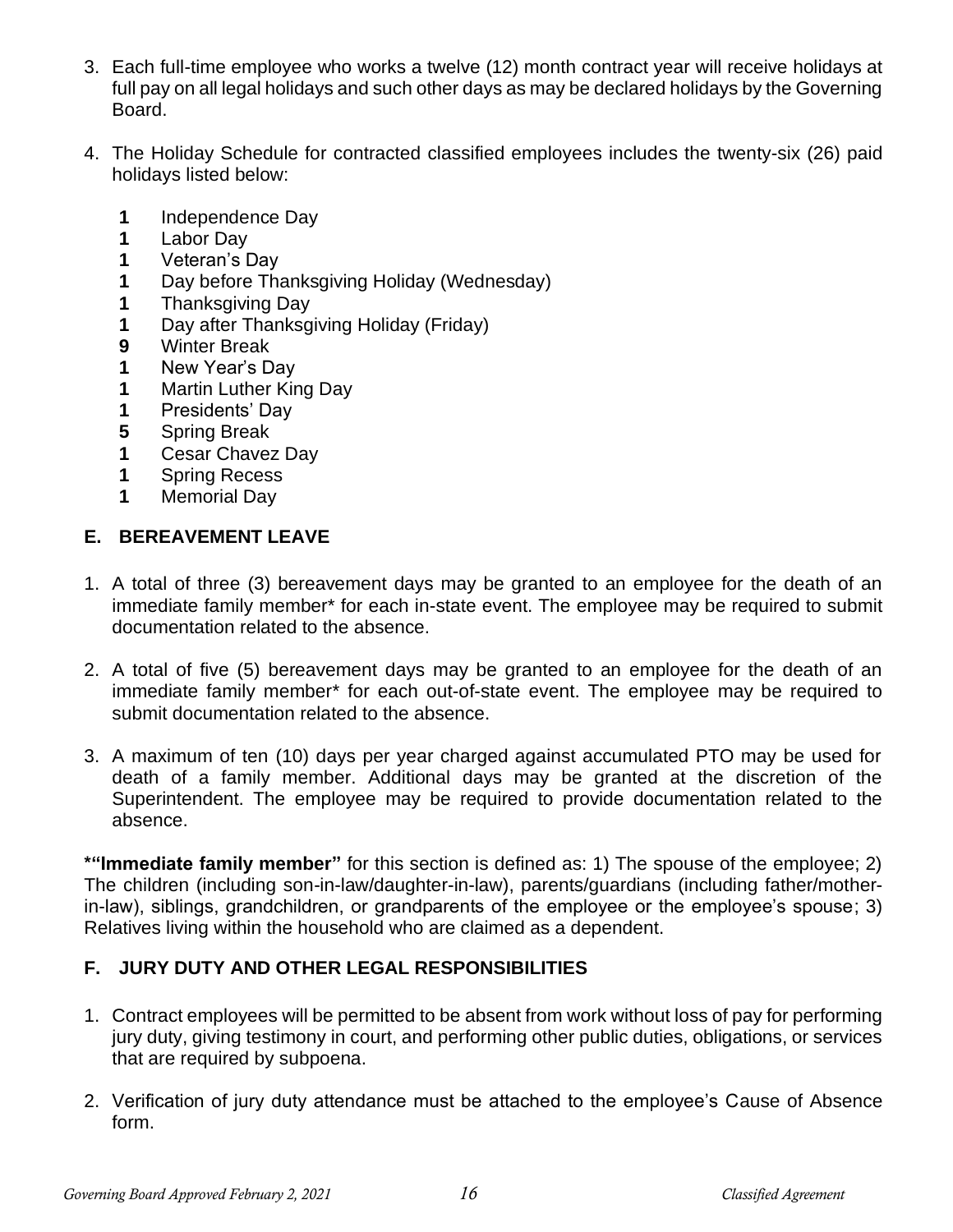3. Time lost by a staff member in connection with disciplinary action against a pupil (such as time for attending hearings) or legal action related to his employment will be covered by professional leave.

# **G. ACCIDENTS ON THE JOB**

In the event of accidents on the job, Workers' Compensation benefits are payable to all employees without regard to liability in the case of injury, disability, or death as the result of occupational incidents if the claimed injury or illness is deemed compensable in accordance with procedures established by the Industrial Commission of Arizona (ICA).

In order to establish possible benefits to Workers' Compensation insurance, employees must immediately report all accidents or injuries occurring on the job, however minor, to their School Nurse and/or Supervisor. Failure to follow this procedure may result in the loss of workers' compensation benefits for injuries related to that incident.

Employee absences for work-related injuries/illnesses less than eight (8) days will receive compensation from the District with no charge against PTO balances. For absences that extend past the eight (8) days, the employee will be compensated in accordance with ICA guidelines; in addition, employees may use approximately 1/3 day (2.5 hours) of accrued PTO balance to provide approximately full compensation. In the event an employee is absent for fourteen (14) or more days, the ICA will retro pay the employee for the first seven (7) days of the injury and the District will off-set future payments to recover 66 2/3% of the wages paid.

Employees absent due to work-related injuries or illness must comply with District policies and procedures for the Family and Medical Leave Act and/or a Board-Approved Leave of Absence. Employees who are on a leave and who are receiving Workers' Compensation benefits will continue to have the District pay for the employee's health insurance premium.

Employees are returned to alternative/light duty, if available, when a physician authorizes release to alternative/light duty. An employee returning from Workers' Compensation will submit a written release from the attending physician, subject to approval by a District designated physician. The release must give the date of return to work and stipulate any restrictions to work.

# **H. FAMILY AND MEDICAL LEAVE ACT OF 1993 (FMLA)**

The District will fully comply with the Family and Medical Leave Act and all applicable regulations interpreting the FMLA issued by the United States Department of Labor. Nothing in this Agreement will serve to limit the employee's rights as provided by the FMLA. In matters where rights under the FMLA are greater than the rights available under the Agreement, the FMLA will govern for eligible employees. FMLA will run concurrently under this agreement and will be consistent with Federal law and Governing Board Policy.

# **I. EXTENDED HEALTH LEAVE**

Extended Health Leave may be used when employees need to take time away from work that is not covered under the Family Medical Leave policy. This time away from work may be with pay, as in the case where accrued compensatory time or PTO is used by the employee to continue on a paid status, or the leave may be without pay. The following conditions apply: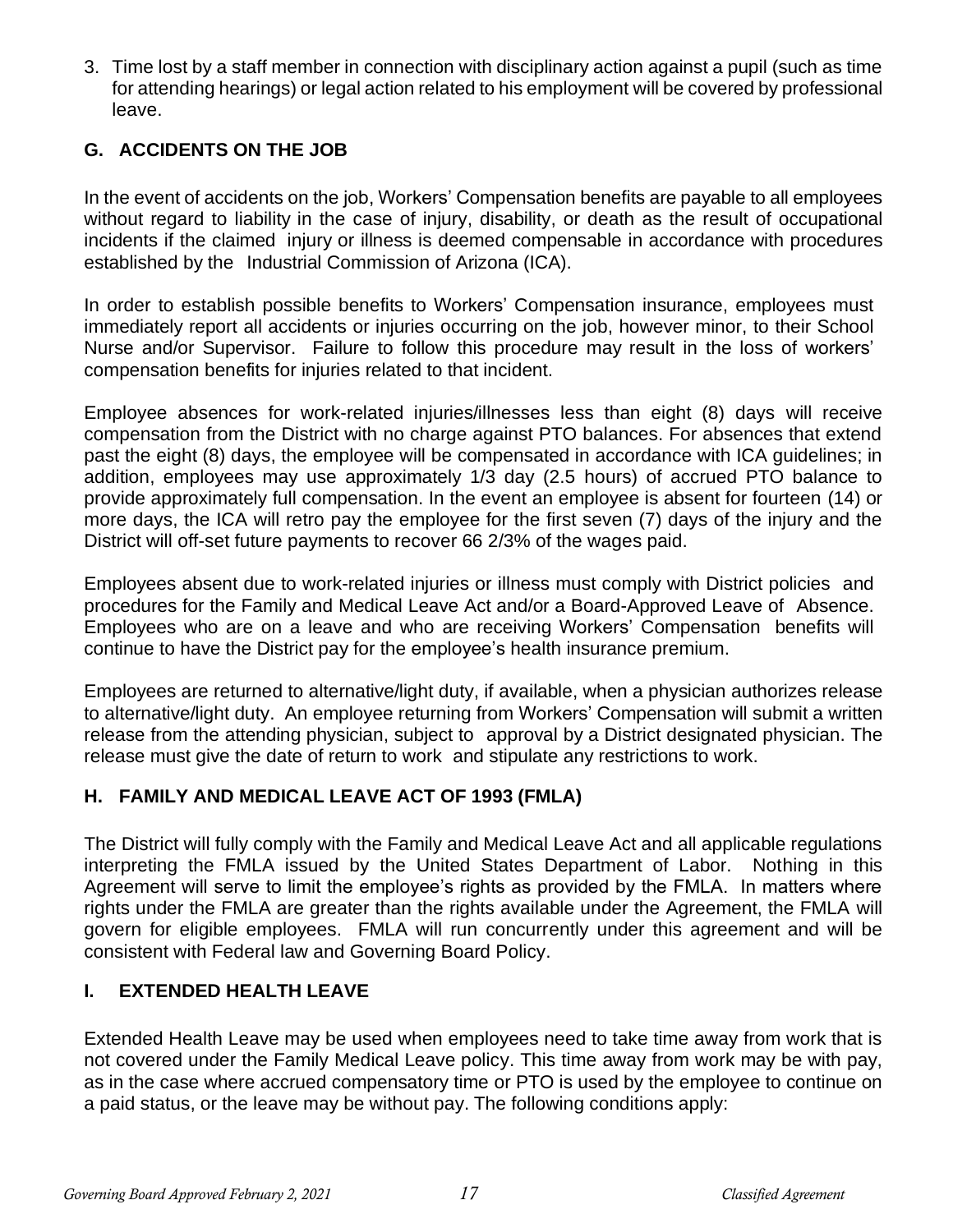- 1. Contracted employees are eligible to request an extended leave of absence from the District. This request must include an assurance the employee intends to return to work at the end of the leave and the time will not be used for the purpose of obtaining employment outside the District.
- 2. In no instance will combined PTO, Family Medical Leave of Absence, Extended Heath Leave or any combination of paid or unpaid leaves be for more than 12 months. The extended health leave will be granted for the remaining period of the school year once Family Medical Leave is exhausted.
- 3. The employee must provide medical certification for the extended health leave period. Failure to submit a timely request for leave or an appropriate medical certification may result in a denial of the leave.
- 4. There will be no loss of salary status and PTO balances will not accumulate.
- 5. A leave of absence for personal health reasons will not count as a year of credit for experience.
- 6. An employee may elect to pay for his/her insurance premium(s) at the group rate.
- 7. An employee must submit a letter of intent to return to work no less than three (3) weeks prior to the intended return, if practical. Every effort will be made to place the employee in an open position for which he/she is qualified and is of like status and pay.

# **J. EMPLOYEE SICK LEAVE BANK**

- 1. At the employee's option, a PTO day may be contributed to an Employee Sick Leave Bank. This option must be exercised at the time the employee's contract is signed and will be irrevocable.
- 2. Employees who wish to participate will initially contribute one (1) PTO day to the Employee Sick Leave Bank. An additional day will be contributed if/when the Sick Leave Bank balance falls below 33% of the potential liability. By contributing, the employee will be a member of the Employee Sick Leave Bank for the duration of employment and is not required to provide a PTO day every year.
- 3. The Employee Sick Leave Bank will be administered by the Executive Director of Human Resources or his/her designee according to the established guidelines and procedures.
- 4. All Employee Sick Leave Bank requests must be submitted to the Benefits Specialist before or during the illness for which days are being requested. Requests received more than three (3) working days after an employee has returned to work will not be processed. Employees who request Sick Leave Bank days must have a Paid Time Off balance of three (3) or less days.
- 5. An employee may be granted up to five (5) Sick Leave Bank Days in a 12-month period.
- 6. Only a leave bank member may apply for Employee Sick Leave Bank days.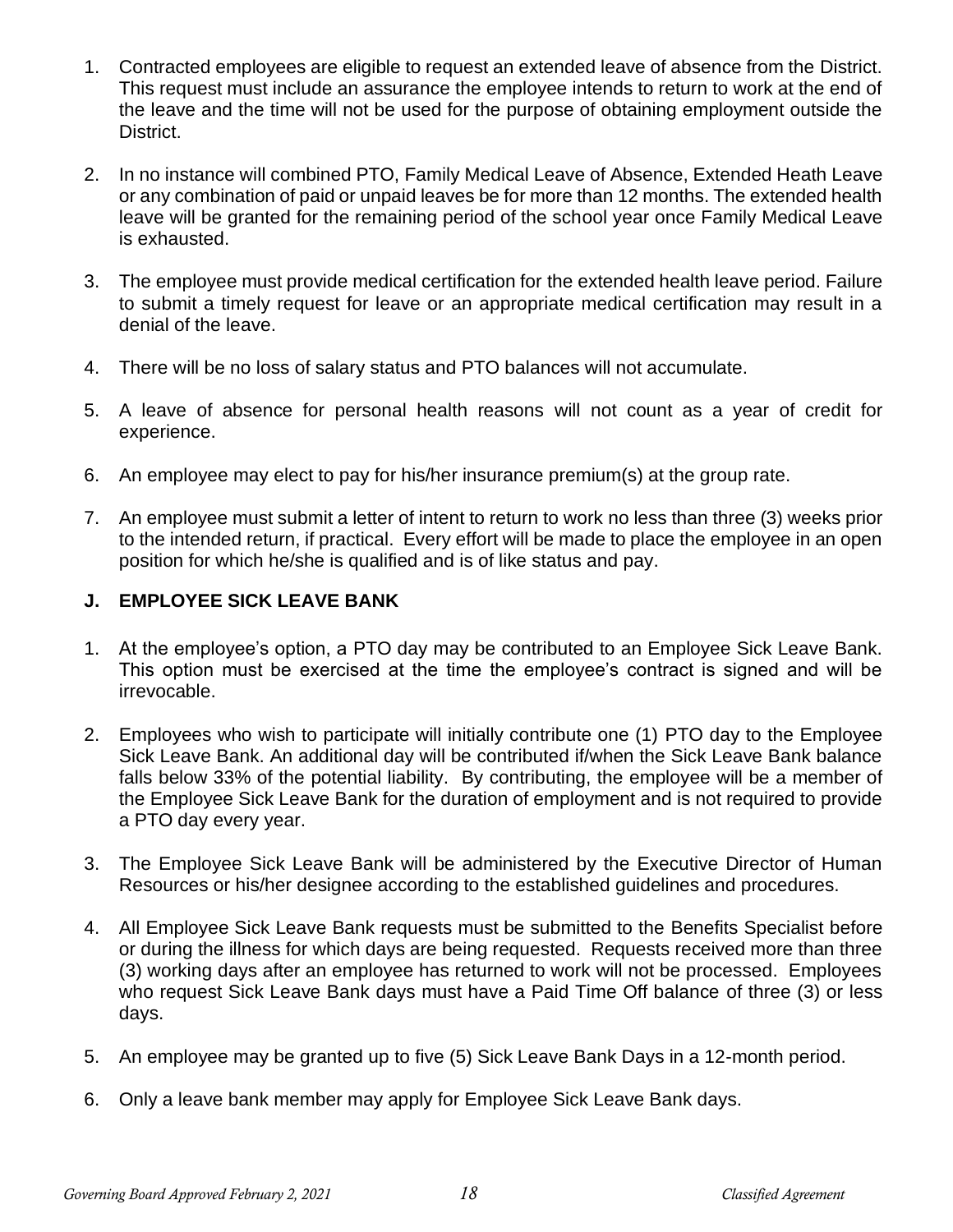- 7. Employee Sick Leave Bank days will be used for personal and family illness. Only a serious health condition as defined by the Family Medical Leave Act will be considered. In cases of family illness, the employee requesting Employee Sick Leave Bank days must be the individual in direct care of the ill family member per physician's statement.
- 8. An employee may appeal the decision not to grant Sick Leave Bank days to the Executive Director of Human Resources. The appeal must be submitted within sixty (60) calendar days of the denial. The appeal review will consider additional medical documentation from a Health Care Provider and determine if additional days will be granted. Granting of days for an appeal will not exceed five (5) days. The Employee Sick Leave Bank appeal decision will be final.
- 9. Unused Leave Bank days will be accumulated without limit and carried over into each consecutive year.
- 10. On an annual basis, the Sick Leave Bank Committee will review the guidelines, procedures, and balance of days within the Sick Leave Bank to determine the need for reassessment. The review will be completed by **April 1**. Reassessment of Sick Leave Bank days will automatically occur when the Sick Leave Bank balance falls below 33% of the potential liability.
- 11. Employee Sick Leave Bank guidelines and Employee Leave Bank applications are available online and in the Office of Human Resources.

# **K. PROFESSIONAL LEAVE/SCHOOL BUSINESS**

Employees may be permitted release time from their regular duties to attend conferences, seminars, or in-service training programs intended to bring new information or help employees provide better services to the District.

Employees will complete the Request for Released Time for Professional Reasons and the Cause of Absence forms for prior Administrative approval at least ten (10) working days prior to the scheduled date of the released time. In cases of unusual circumstances, release time may be granted when the requests do not comply with the specified timelines.

# **L. SABBATICAL LEAVE**

- 1. Sabbatical leaves of absence for advanced study may be granted when the Board deems such leave to be reasonable and for good cause. Employees who have been employed on contract in the Roosevelt School District for at least seven (7) years of continuous satisfactory employment may be granted leave, upon application, for not more than one (1) school year for the purpose of professional improvement, subject to the following conditions and procedures.
	- a. Not more than five (5) employees may be on leave at any one time. Applications will be processed in order of submission. Seniority will prevail in the event of ties.
	- b. The request for leave must be filed with the Superintendent or designee in advance. Application, including an outline of the program for professional improvement, must be submitted by **March 15** for the coming school year.
	- c. The proposed program for professional improvement must show that it will substantially contribute to the applicant's competence as an employee in the District.
	- d. Applications will be considered on the basis of the following: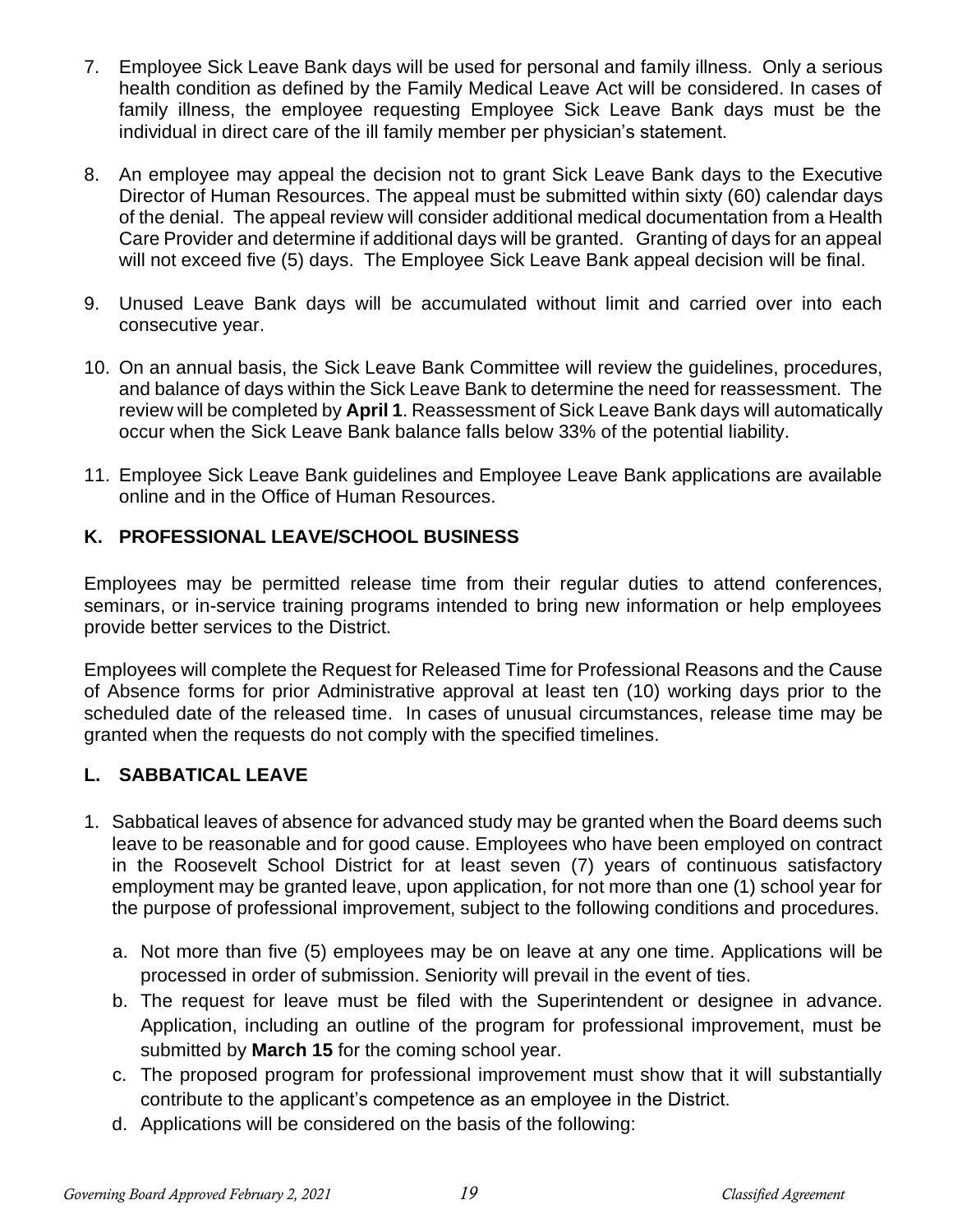- (1) likelihood of improvement of professional preparation and/or the educational program of the District;
- (2) current assignment of the individual; and
- (3) value of the leave to the District.
- e. Sabbatical leave will be subject to the availability of District funds.
- f. If for some reason the initial proposed program is unacceptable, the employee will be provided with a written statement specifying the reasons why the proposed program is unacceptable and the employee will be offered a grace period of two (2) weeks to re-submit the program.
- 2. Upon recommendation from the Executive Director of Human Resources, the Governing Board may authorize a contract not to exceed one-half (1/2) of the employee's salary and full benefits. The Board reserves the right to require periodic interim reports on the successful progress of the employee's professional education as a condition of salary payment. A statement of achievement must be submitted at the conclusion of the leave. If the program is not completed, the employee may be required to refund all or a portion of the salary and benefits received.
- 3. An employee granted sabbatical leave must return to the District for at least three (3) school years. If he/she chooses not to return, he/she will be required to refund the amount of the compensation received from the District during his/her period of sabbatical leave.
- 4. If leave is granted, all rights of tenure, retirement, accrued leave with pay, salary increments and other benefits provided by law will be preserved and available to the applicant after the termination of leave of absence.
- 5. The employee must make application of intent to return to work no less than three (3) weeks prior to the intended return, if practical. Every effort will be made to place the employee in an open position for which he/she is qualified and is of like status and pay.

# **M. SPECIAL PURPOSE LEAVES**

# **1. Military Leaves**

*(Uniformed Services Employment and Reemployment Rights Act – USERRA)*

- a. Employees will be granted military leaves of absence in accordance with existing state and federal statues (A.R.S. 26-168 AND USERRA). The District will fully comply with the USERRA and all applicable regulations interpreting the Act issued by the United States Department of Labor. Nothing in this Agreement will serve to limit or expand the employee's rights as provided by the USERRA. In matters where rights under the USERRA are greater than the rights available under the Agreement, the USERRA will govern for eligible employees.
- b. Induction into the military for an extended period of time will not be at District expense; however, upon return an employee will be placed in his/her former position or a comparable position for which he/she is qualified and is of like status and pay in accordance with ARS 38-298.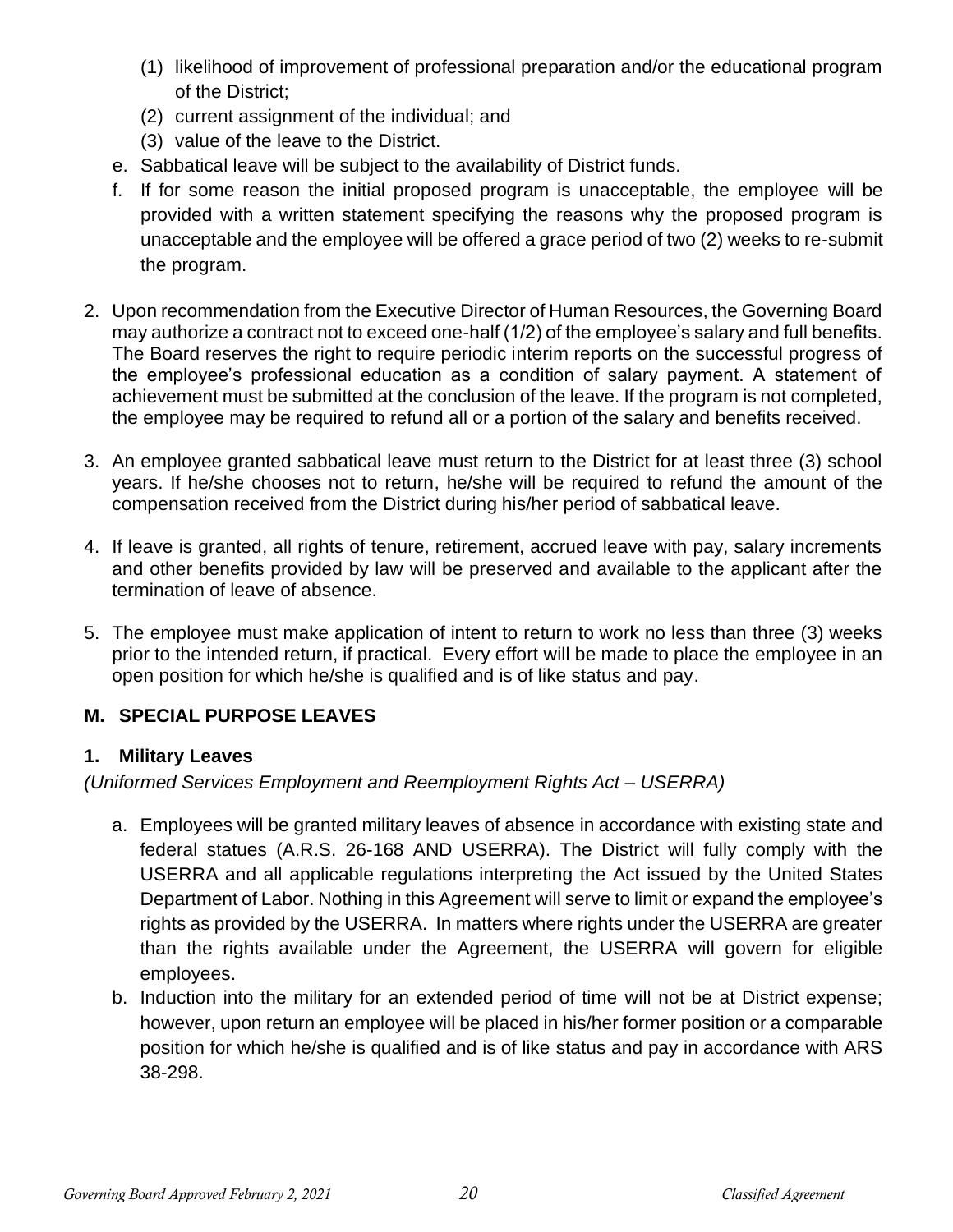# **2. Extended Leave**

- a. A leave of absence without pay for a period not to exceed twelve (12) months may be granted for extended leave.
- b. An employee may, after five (5) years of continuous satisfactory employment, be granted an unpaid leave of absence for the following, non-exclusive reasons:
	- (1) service in public office;
	- (2) exchange teaching;
	- (3) Peace Corps or Teacher Corps duty;
	- (4) travel or work/study programs.
- c. An employee will submit a letter of intent to return to work no less than three (3) weeks prior to the intended return, if practical. Every effort will be made to place the employee in an open position for which he/she is qualified and is of like status and pay.

# **N. ASSOCIATION LEAVE**

- 1. An employee elected to an office in the Arizona Education Association or the National Education Association may, upon request, be granted a leave of absence without pay for a period not to exceed twelve (12) months. Upon request additional association leave of absence may be granted and recommended by the Superintendent for approval by the Governing Board.
- 2. An employee must submit a letter of intent to return to work no less than three (3) weeks prior to the intended return. Every effort will be made to place the employee in an open position for which he/she is qualified and is of like status and pay.

# **O. ABSENT WITHOUT LEAVE**

- 1. An employee will be deemed "absent without leave" when absent from work because of any of the following:
	- a. A reason that conforms to a policy currently in effect, but the maximum days provided for in that policy are exceeded without prior approval;
	- b. A reason that does not conform to any policy currently in effect;
	- c. Failure to report to work without prior notification to the site-supervisor.
- 2. In no case will an employee be compensated for time lost due to being absent without leave.
- 3. An employee who is absent from work without prior approval is subject to disciplinary action, as is one who was unable to obtain prior approval due to unusual circumstances and such approval is denied upon the employee's return.

An employee who is "absent without leave" for a period of three (3) consecutive workdays will be considered to have abandoned the position, resulting in the recommendation to the Governing Board for immediate termination of employment.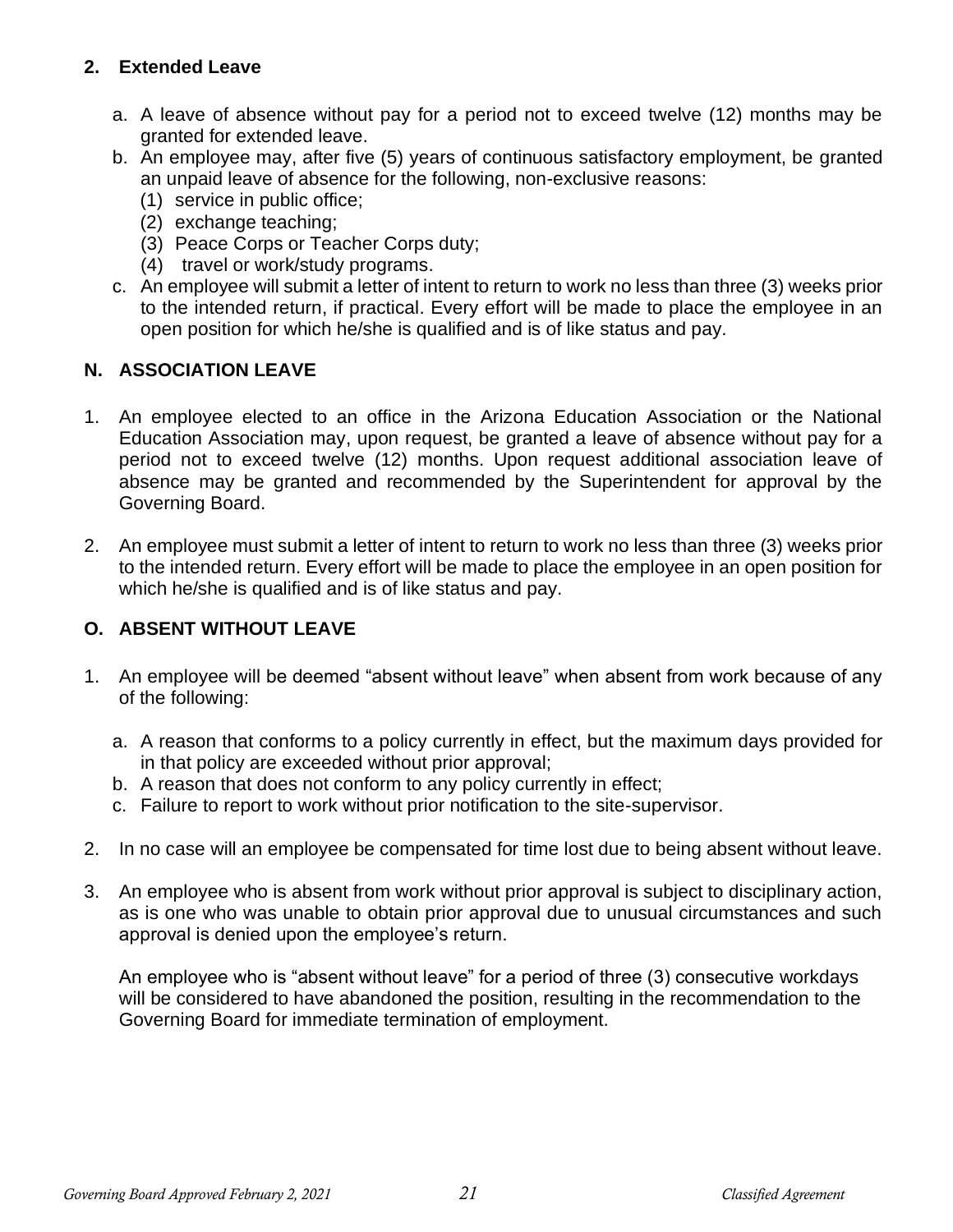# **ARTICLE IV**

# **COMPENSATION**

# **A. INCENTIVE PROGRAMS**

# **1. General Regulations**

- a. All contracted classified employees are eligible for the Professional Growth Program.
- b. All courses taken for Professional Growth Program credit are subject to course content approval.
- c. In-service hours conversion will be fifteen (15) contact/clock hours equals one (1) credit hour.
- d. An employee will remain eligible for the Professional Growth Program if promoted or reclassified to another position.
- e. Employees on approved leave will not be eligible to earn credits.
- f. Credits earned under items 2, 3, & 4 below will be interchangeable and accumulative toward the fifteen (15) required credits for monetary increase. Only one (1) monetary increase per fiscal year is permitted.

An exception to this provision will be the conferral of a degree, which may require movement of more than one (1) step.

(1) A minimum grade of C must be achieved on all courses in order to qualify for credit.

# **2. Universities, Colleges or other Accredited Institutions**

- a. Each course will be awarded the course credit hours.
- b. Copies of transcripts or official grade reports of coursework will be required.

# **3. Trades, Professional, and Correspondence Schools**

- a. A single trade school class within a prescribed course (welding, carpentry, shorthand, landscaping, etc.) will be calculated for professional growth credits by dividing total clock hours of attendance by fifteen (15) and granting one (1) credit for each increment of fifteen (15).
- b. All trade, professional, and correspondence schools must be viable and accredited (i.e., approved by the Veteran's Administration).
- c. All documents verifying completion of coursework must be submitted.

# **4. Conferences, Workshops, and Seminars**

- a. Conferences, workshops, and seminars attended beyond work hours or on the employee's own time may be considered for credit. District-sponsored in-service may be considered for credit only if wages have not been paid.
- b. One (1) credit will be granted for each accumulation of fifteen (15) hours of workshops, conferences or seminars.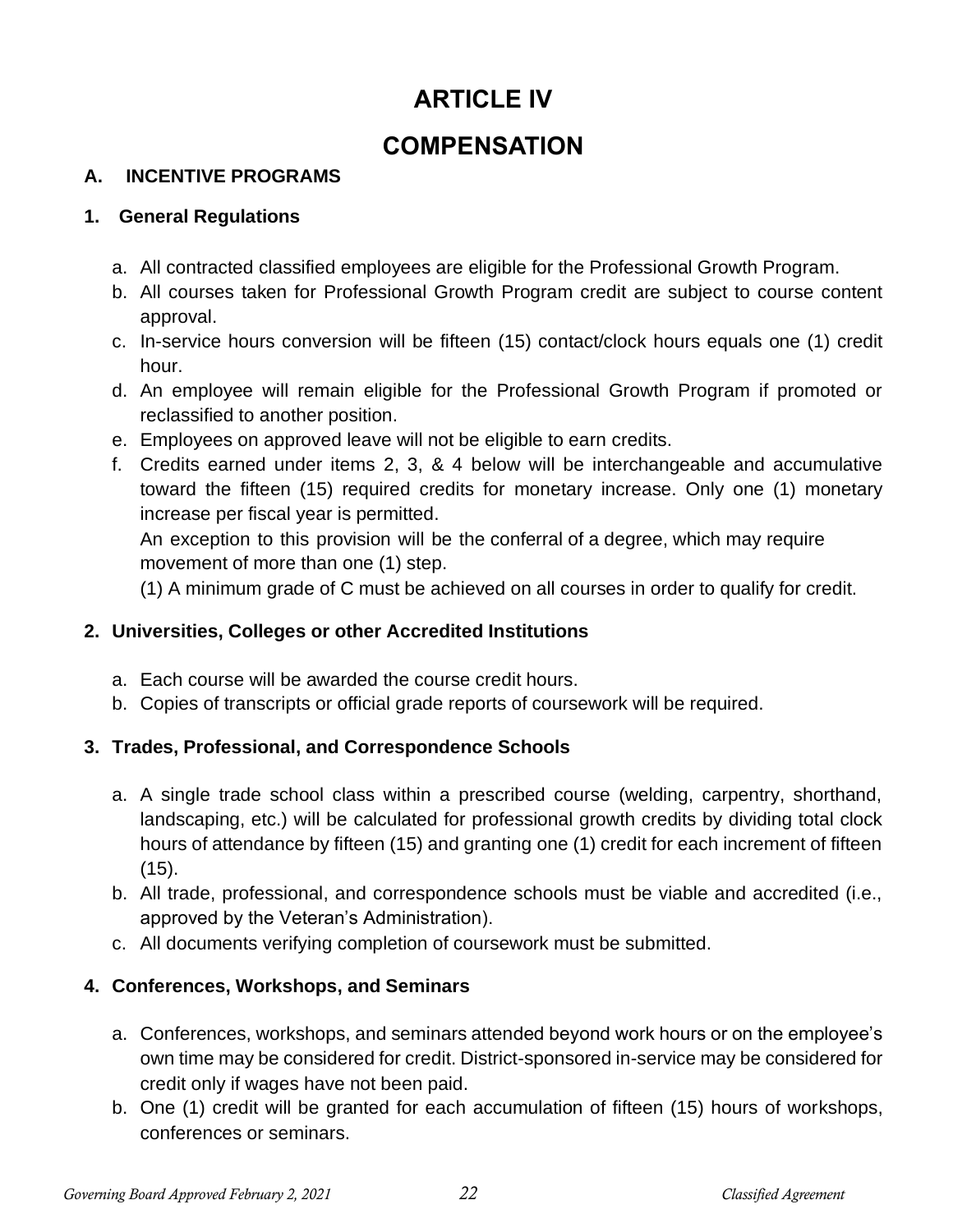- c. All conferences, workshops, and seminars must have prior approval and be submitted to the Professional Growth Committee with a justification statement by the immediate supervisor.
- d. All documents verifying completion of conference, workshop or seminar must be submitted.
- e. Roosevelt School District approved courses, conducted by District employees, will be eligible for credit.

# **5. Professional Growth Committee**

- a. The Professional Growth Committee will be comprised of five (5) members (including chairperson). The Executive Director of Teaching & Learning will appoint a chairperson. The members may include one (1) site administrator, one (1) District level administrator, one (1) teacher, one (1) classified employee, and one (1) REA Representative.
- b. The committee will meet as necessary to consider applications for professional growth.
- c. Applicants will be notified in writing of the committee's decision. Concurrently, the applicant will be notified of the appeals procedure, if appropriate.
- d. Recommendations will be provided to the Executive Director of Human Resources within five (5) working days of all committee meetings. Upon request the Executive Director of Human Resources will provide a copy of the recommendations to the REA President.

# **6. Classified Staff New to the District**

- a. Classified Staff beginning employment in the District will be evaluated for professional growth credit for credit hours beyond the required education level of the position being filled.
- b. Approval will not be given for courses required for the position.
- c. Courses completed more than ten (10) years prior to employment with the District will not be approved.
- d. Professional Growth Credit hours will be in fifteen (15) credit hour increments.

# **7. Timelines for Application for Approval of Professional Growth**

- a. **By the last business day in January** submit Notice of Intent. "Notices of Intent" are to be submitted by the last business day in January by employees who expect to complete the required number of credits for monetary increase for the succeeding contract year. This notice is required for budget planning purposes.
- b. **By the last business day in June-** Submit Verification of Course Work Completed to date.
- c. **By the last business day in September-** Submit verification of all course work completed.

# **8. Appeal Procedure**

- a. Employees have a right to request a review of a decision regarding approval for professional growth credit.
- b. A request for review must be submitted in writing within ten (10) working days of the receipt of the written decision in question. The request for review will be submitted to the Executive Director of Human Resources or designee and must include reasons why the appellant believes the request for professional growth should be approved.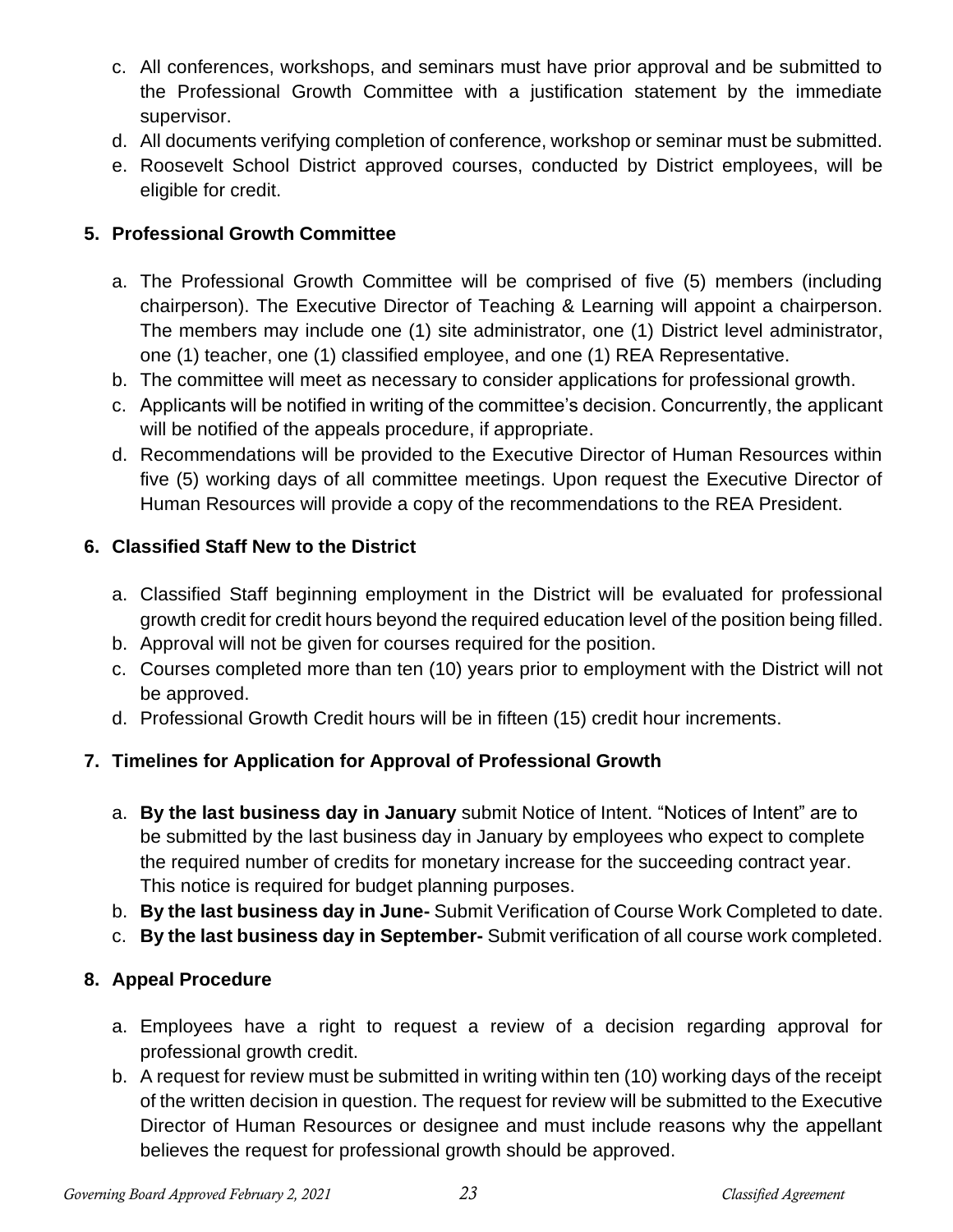- c. The Executive Director of Human Resources or designee will review the decision of the Professional Growth Committee and may render a decision or schedule a hearing with the appellant and the committee if necessary, within ten (10) working days of receipt of the appeal request.
- d. The appeal decision of the Executive Director of Human Resources or designee will be forwarded to the appellant in writing within ten (10) working days of the decision. The decision of the appeal by the Executive Director of Human Resources or designee will be final.

# **B. SEPARATION FROM DISTRICT EMPLOYMENT**

#### **1. Definitions**

Continuous service - A period of continuous employment with the District, whereby the employee has fulfilled all contractual obligations and not resigned from a position during the employment period. An employee must complete five full years of continuous service to be eligible for a PTO Payout.

For example, a teacher who has completed five full teaching contracts with the District will have been in continuous service for five years. An employee who begins a contract period mid-year will be credited with the prorated term of service. A teacher who begins the second semester of a school year will be credited with .5 year of service.

Separation of employment – The employee leaves the employment of the District as a result of retirement, resignation, non-renewal, separation agreement or dismissal.

# **2. Continuing Service Pay**

- a. Full-time contract employees hired prior to July 1, 1995 may select either Continuing Service Pay or Paid Time Off Pay upon separation of employment. Continuing Service Pay may not be combined with any other incentive plan. Continuing Service Pay for employees with continuous employment will be based on the date of hire. Continuing Service Pay for employees with interrupted service will be based on the most recent date of hire.
- b. Continuing Service Pay shall be paid to an employee at the contract conclusion of the last year of employment in the District. The rate shall be one (1) percent of the employee's contracted salary of the last year of employment times the number of years of service in the District.

# **3. Earned Paid Sick Time (EPST) Pay**

- a. Eligible employees may be entitled to a limited payout of accrued but unused earned paid sick leave upon separation of employment with the District, calculated based on years of service.
- b. An employee must submit the request for an earned paid sick leave payout in writing to the Human Resources Department by March 20 of the year in which the separation of employment will occur.
- c. Employees will be paid out accrued but unused earned paid sick leave according to the table below.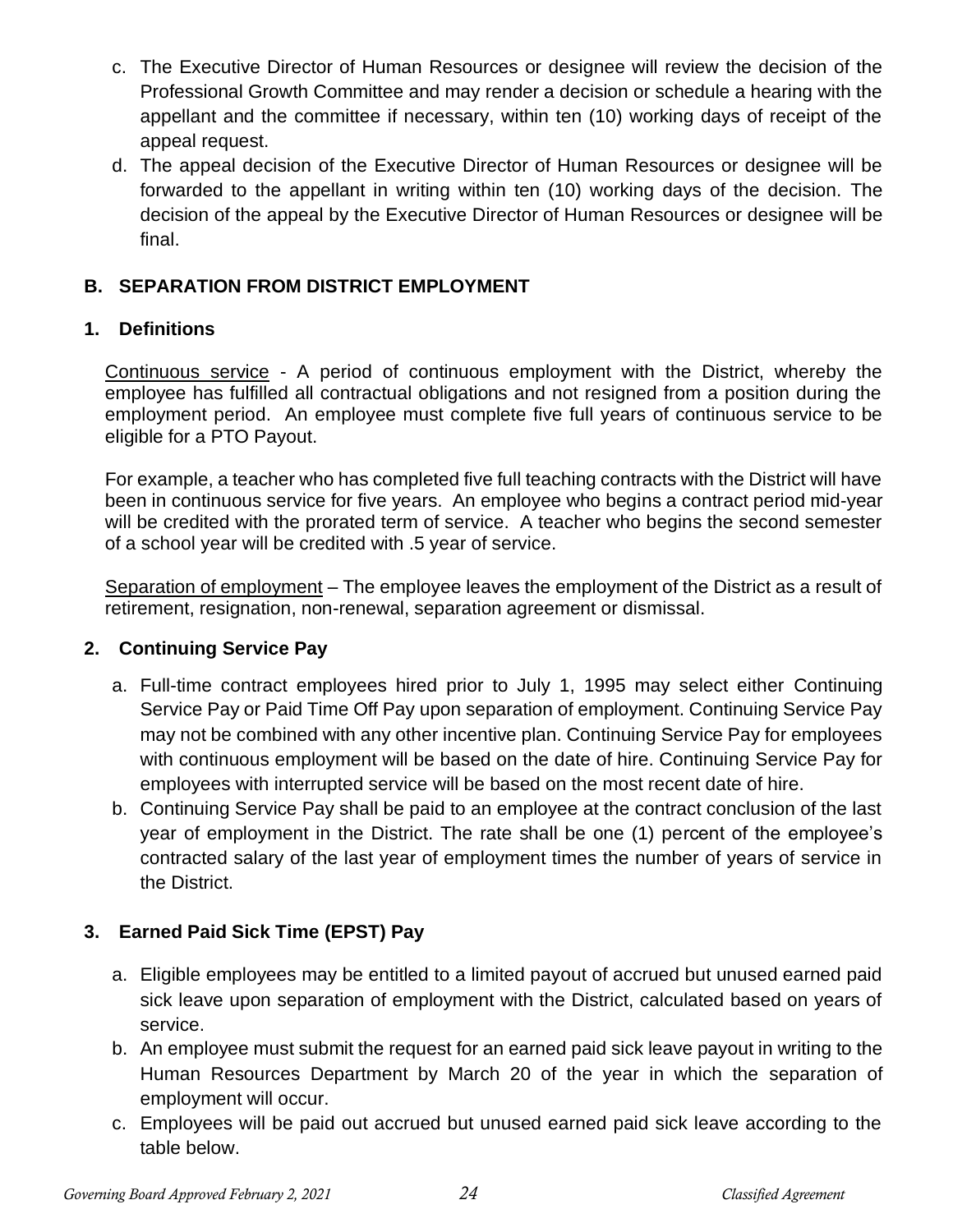| <b>Years of</b><br><b>Consecutive Service</b> | <b>Payout Formula</b>                             | <b>Hourly Rate Formula</b>                                                      |  |
|-----------------------------------------------|---------------------------------------------------|---------------------------------------------------------------------------------|--|
| Less than 5 years                             | 25% of remaining EPST<br>hours up to 40 hrs. max. | Minimum Level of the<br><b>Employee's Ending Pay Band</b><br>or Salary Schedule |  |
| 5 years or more<br>but less than 10           | 50% of remaining EPST<br>hours up to 40 hrs. max. | Minimum Level of the<br><b>Employee's Ending Pay Band</b><br>or Salary Schedule |  |
| 10 years or more<br>but less than 20          | 75% of remaining EPST<br>hours up to 40 hrs. max. | Minimum Level of the<br><b>Employee's Ending Pay Band</b><br>or Salary Schedule |  |
| 20 years or more                              | 85% of remaining EPST<br>hours up to 40 hrs. max. | Minimum Level of the<br><b>Employee's Ending Pay Band</b><br>or Salary Schedule |  |
| Hired prior to 7/1/2005                       | 50% of remaining EPST<br>hours up to 40 hrs. max. | Current employee's ending pay<br>band or salary schedule                        |  |

# **4. Paid Time Off (PTO) Pay**

- a. Eligible employees may be entitled to a limited payout of accrued but unused paid time off leave ("PTO Payout") upon separation of employment with the District, calculated based on years of continuous service.
- b. An employee must submit the request for a PTO Payout in writing to the Human Resources Department by March 20 of the year in which the separation of employment will occur.
- c. Employees will be paid out accrued but unused PTO leave according to the table below.

| <b>Years of</b><br><b>Consecutive Service</b> | <b>Max Hours Reimbursed</b>   | <b>Percent</b> | <b>Hourly Rate</b>                   |  |
|-----------------------------------------------|-------------------------------|----------------|--------------------------------------|--|
| Less than 5 full<br>years                     | 0                             | $0\%$          | Not Applicable                       |  |
|                                               | 1250 for 9-month employees    |                | Minimum level of the                 |  |
| 5 full years but less<br>than 10 years        | 1375 for 10.5-month employees | 50%            | employee's ending Pay<br><b>Band</b> |  |
|                                               | 1550 for 12-month employees   |                | or Salary Schedule                   |  |
|                                               | 1250 for 9-month employees    |                | Minimum level of the                 |  |
| 10 full years but less<br>than 20 full years  | 1375 for 10.5-month employees | 75%            | employee's ending Pay<br><b>Band</b> |  |
|                                               | 1550 for 12-month employees   |                | or Salary Schedule                   |  |
|                                               | 1250 for 9-month employees    |                | Minimum level of the                 |  |
| 20 years or more                              | 1375 for 10.5-month employees | 85%            | employee's ending Pay<br><b>Band</b> |  |
|                                               | 1550 for 12-month employees   |                | or Salary Schedule                   |  |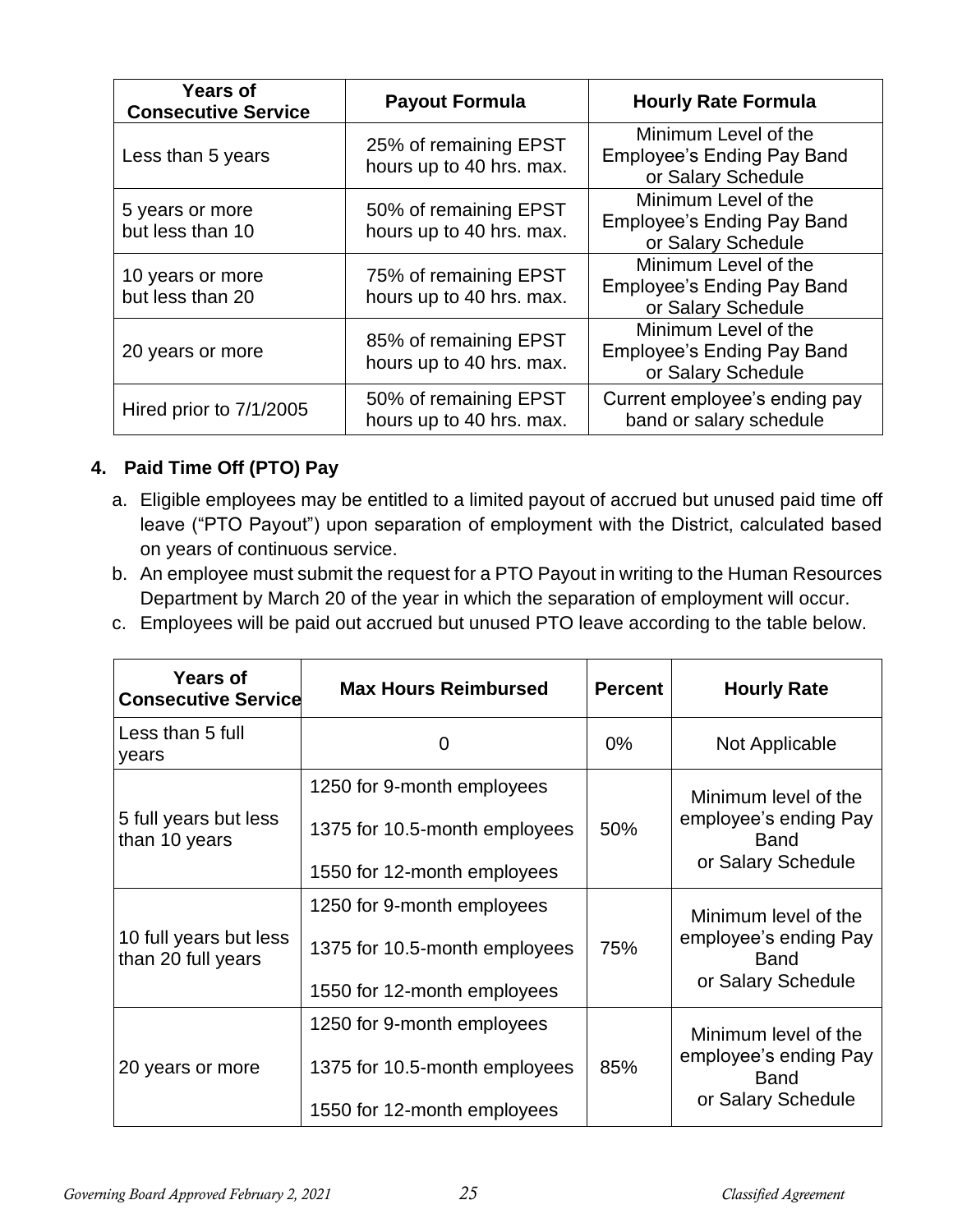|                            | 1250 for 9-month employees    |     | Current                              |
|----------------------------|-------------------------------|-----|--------------------------------------|
| Hired prior to<br>7/1/2005 | 1375 for 10.5-month employees | 50% | employee's ending Pay<br><b>Band</b> |
|                            | 1550 for 12-month employees   |     | or Salary Schedule                   |

Anyone submitting a request after March 20 will be paid the following fiscal year if funds are available.

When extenuating circumstances preclude such notification by the above-noted timeline, the consideration will be given to applicant depending on the availability of funds. If funds are unavailable, applicant will be paid the following year. The employee must submit a written request for PTO Payout to the Human Resources Department prior to the employee's last day of work or the payout is deemed waived.

# **C. STIPEND FOR PARAPROFESSIONALS FOR CLASSROOM SUBSTITUTION**

Paraprofessionals who hold a valid Arizona Department of Education certificate may substitute in the classroom. Paraprofessionals will receive a stipend equal to twenty (20) dollars for each cumulative eight (8) hours (accumulated by the half hour) for which they serve as substitutes.

# **D. BILINGUAL STIPEND FOR OFFICE STAFF**

Administrative Assistants, School Attendance Clerks, Analysts and Receptionists are eligible for a Bilingual Stipend of \$1,000.00/annually. Bilingual, for the purpose of this stipend, means demonstrated language proficiency in both English and Spanish.

#### **E. PLACEMENT ON CLASSIFIED PAY SCHEDULES**

#### **1. Generally**

The Classified Pay Schedule (Appendix A-1) applies to all hourly non-exempted employees as listed by position on the Classified Positions by Level Chart (Appendix A-2). The Classified Exempt Salary Schedule applies to all classified exempted employees listed by position on the schedule (Appendix A-3).

#### **2. Initial Placement on the Hourly Classified Pay Schedule**

- a. Initial placement of an employee new to the District who has no experience will be at Step 0 of the applicable level on the classified pay schedule for the position being filled.
- b. When an employee has work experience in another school District or company of at least one (1) year or more in the position for which he/she is being hired, the employee will be placed according to experience up to Step 10 of the applicable level on the classified pay schedule for the position being filled.
- c. A former employee who is re-employed in a position will be considered a new hire and 2b above will apply. In addition, previous Roosevelt School District experience will be considered.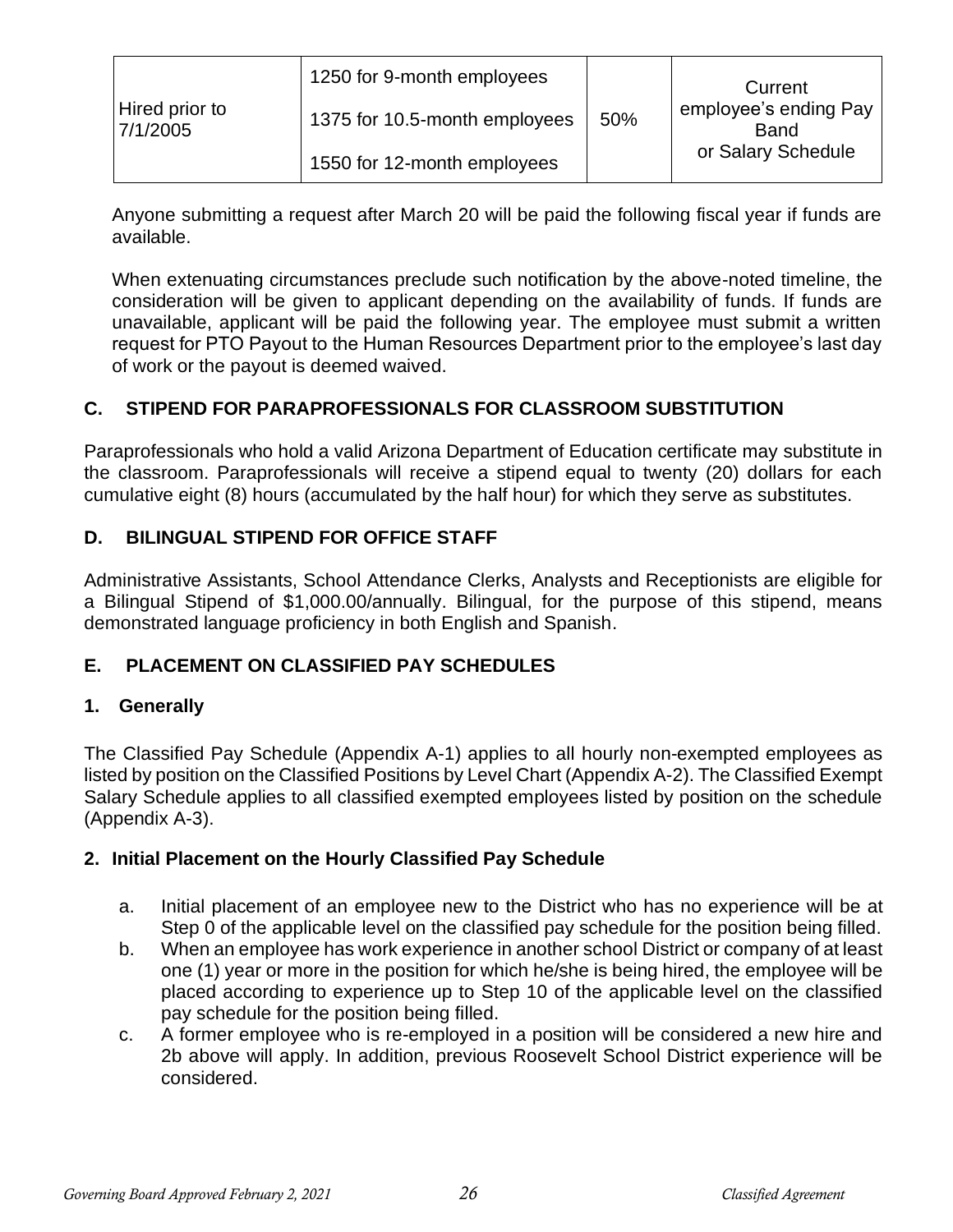# **3. Initial Placement on the Classified Exempt Pay Schedule**

Initial placement of an employee on the Classified Exempt Pay Schedule will be at the New Hire Initial Placement level listed on the Classified Exempt Pay Schedule.

# **4. Initial Placement for Non-Contracted Classified Employees**

- a. Non-contracted classified employees will be placed on the Classified Salary Schedule at Step 0 at the level of the position being filled.
- d. When an employee has work experience in another school District or company of at least one (1) year or more in the position for which he/she is being hired, the employee will be placed according to experience up to Step 10 of the applicable level on the classified pay schedule for the position being filled.
- b. Previous employees who return to substitute will be placed on the Classified Salary Schedule at the Experience Placement at the level of the position being filled.

# **5. Placement Upon Reassignment/Transfer or Promotion**

- a. When an employee is reassigned or transferred to another position within the same level, no change is made to the employee's pay.
- b. When a classified hourly employee is promoted to a position that is at a higher level on the Classified Hourly Salary Schedule than his/her current position, the employee will be placed according to 2a & 2b above. Promotions must be Governing Board approved.
- c. An employee who accepts a position at a lower level will retain his/her current rate for the remainder of the contracted year. However, if the employee's current rate exceeds the maximum rate of the new position, the employee's rate will be reduced to the experience placement (step) of the corresponding level of the position being filed.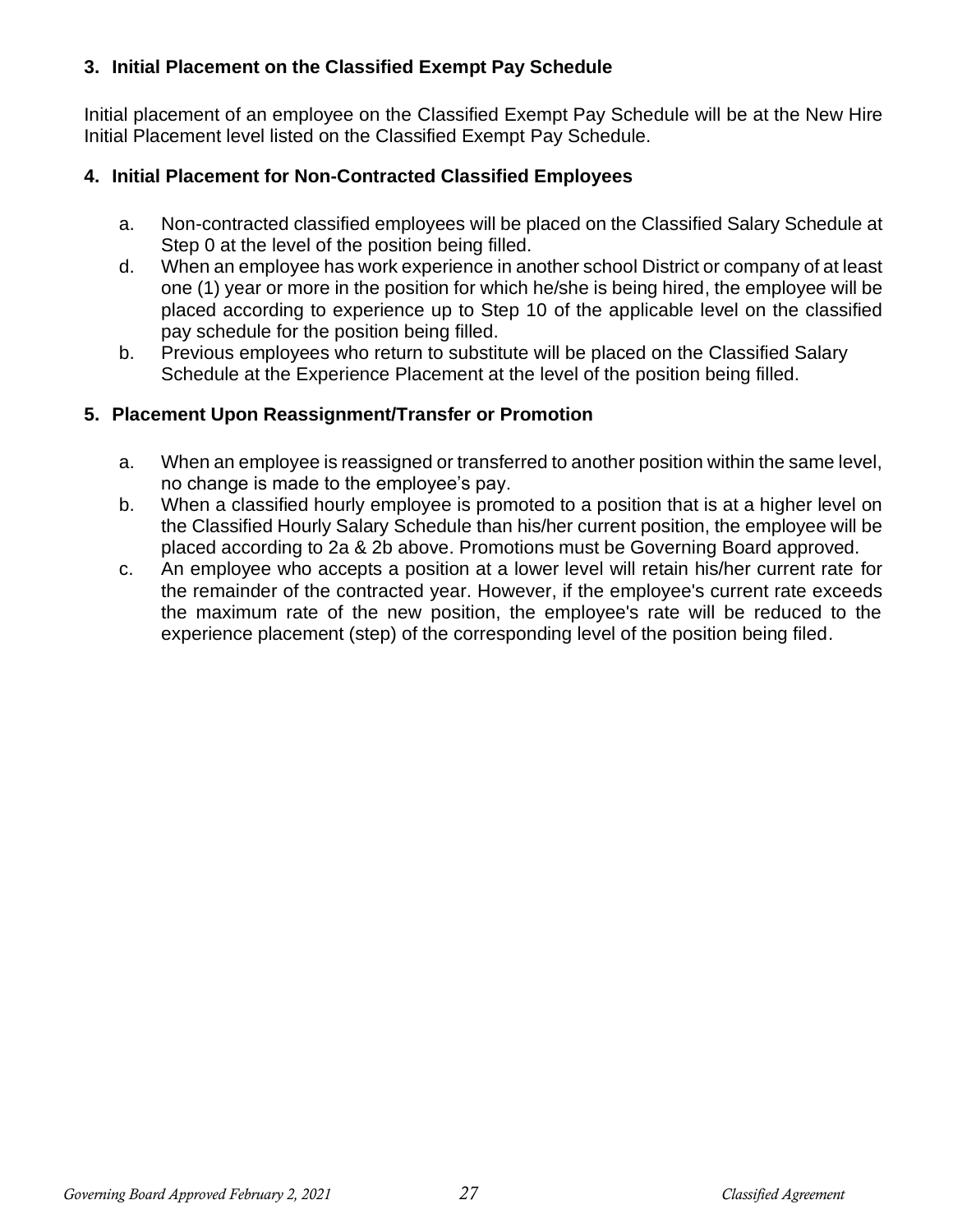# **ARTICLE V**

# **SECTION I. GRIEVANCE PROCEDURES**

The grievance procedure provides for the prompt and equitable adjustment of differences. Each employee will be assured the opportunity for an orderly presentation and review of grievances. No employee will suffer reprisals or reduction in status as a result of having presented a grievance or having represented an employee in a grievance

# **A. PURPOSE**

Positive morale is maintained as problems arise by sincere efforts of all persons concerned to work toward constructive solutions in an atmosphere of courtesy and cooperation. The grievance procedure provides employees with a fair means of resolving a concern in an efficient manner.

#### **B. DEFINITION**

- 1. A "grievance" is a claim by a District employee that a dispute or disagreement exists involving interpretation or application of policy, regulation, or the Classified Agreement.
- 2. The "grievant" is the employee or group of employees, represented by a spokesperson, claiming a grievance.
- 3. The "respondent' is the supervisor or other appropriate administrator to whom the grievance is presented.
- 4. The term "grievance" will not apply to any matter for which the method of review is prescribed by law, or the Governing Board is without authority to act.
- 5. The suspension or dismissal of employees is covered by statute and, therefore, is not a grievable matter.
- 6. Assignment, reassignment, or transfer of an employee to another position or duties is not grievable beyond the Superintendent unless there is a reduction in compensation.

# **C. GENERAL PROVISIONS**

- 1. A grievant may be represented at any level of this procedure by a representative as outlined in Article I, Section G, of this Agreement.
- 2. Every effort will be made to resolve a grievance at the lowest possible step.
- 3. Grievances should be resolved as quickly as possible. The number of days indicated at each level should be considered as a maximum and every effort should be made to expedite the process. The time limits specified may be extended by mutual written agreement.
- 4. Failure by the respondent to respond to the grievance within the specified time limits will permit the grievance to proceed to the next available step, unless a mutual agreement to extend is reached prior to the original deadline.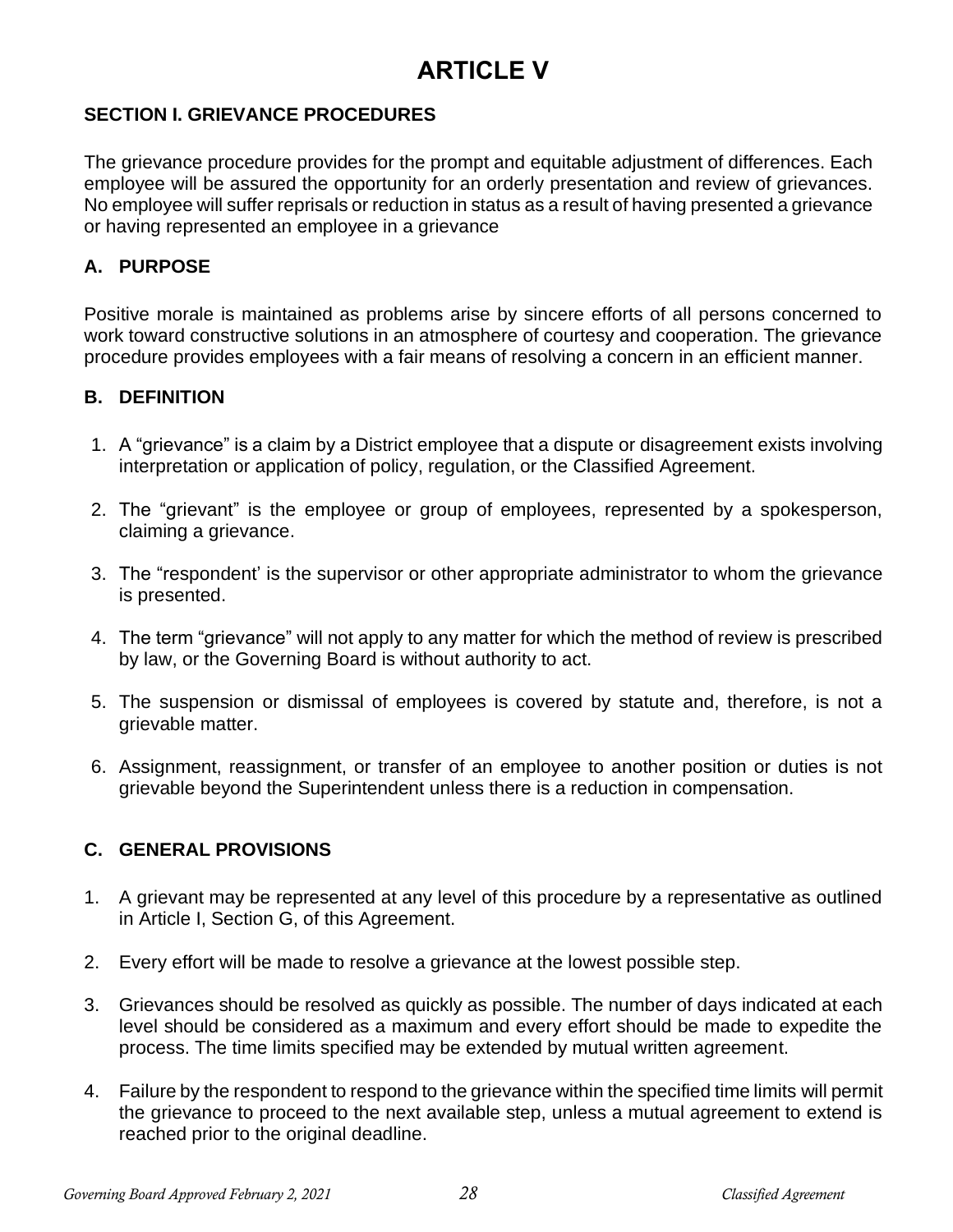- 5. Failure by the grievant to respond to a decision within the specified time limits will be deemed to be acceptance of the decision rendered at that level and there will be no further right of appeal.
- 6. The Executive Director of Human Resources will be the District liaison in all matters relating to implementation of the grievance procedure.
- 7. A meeting may be requested by the grievant or by the respondent at any level of this procedure. Sites for discussion will be District neutral locations agreeable to both parties.
- 8. Forms for the initiating and processing of grievances will be jointly designed and approved by the District and the REA. The forms will be available at each school office, at the District office, through the REA, on the District website, and in the Appendix of this Agreement.
- 9. All documents, communications, and records dealing with the processing of a grievance will be maintained in a separate file and will not become part of the employee's personnel file.

# **D. PROCEDURE**

A grievance must be initiated within ten (10) workdays of the date when the offense occurred or the employee knew of the offense.

- 1. Informal Procedure: Employees may, alone or accompanied by a representative, discuss the grievance with the principal or appropriate administrator or supervisor, in an effort to resolve the matter informally.
- 2. Formal Level One: When informal procedures fail to resolve the grievance, the employee may file, within five (5) working days of receipt of the informal decision, a written request for formal resolution. A Level One grievance form will be directed to the principal or other appropriate respondent. Information on the grievance form will state the grievance in specific terms. The principal or other respondent will render a written decision to the grievant within five (5) working days after receipt of the written grievance. The grievant or the respondent may request a conference prior to the rendering of the decision.
- 3. Formal Level Two: If the grievant is not satisfied with the decision concerning a grievance at Level One, the grievant may, within five (5) working days after the decision is rendered, refer such grievance in writing on a Level Two grievance form to the Executive Director of Human Resources. The Executive Director of Human Resources will, within five (5) working days from the receipt of the written grievance, schedule a meeting with the grievant for the purpose of resolving the grievance. The Executive Director of Human Resources will, within five (5) working days after the meeting with the grievant, render a decision in writing to the grievant.
- 4. Formal Level Three: If the grievant is not satisfied with the decision concerning a grievance at Level Two, the grievant may, within five (5) working days after the decision is rendered, request in writing to the Executive Director of Human Resources that the grievance be submitted to the Superintendent. The Superintendent will, within five (5) working days from the receipt of the written grievance, schedule a meeting with the grievant for the purpose of resolving the grievance. The Superintendent will, within five (5) working days after the meeting with the grievant, render a decision in writing to the grievant.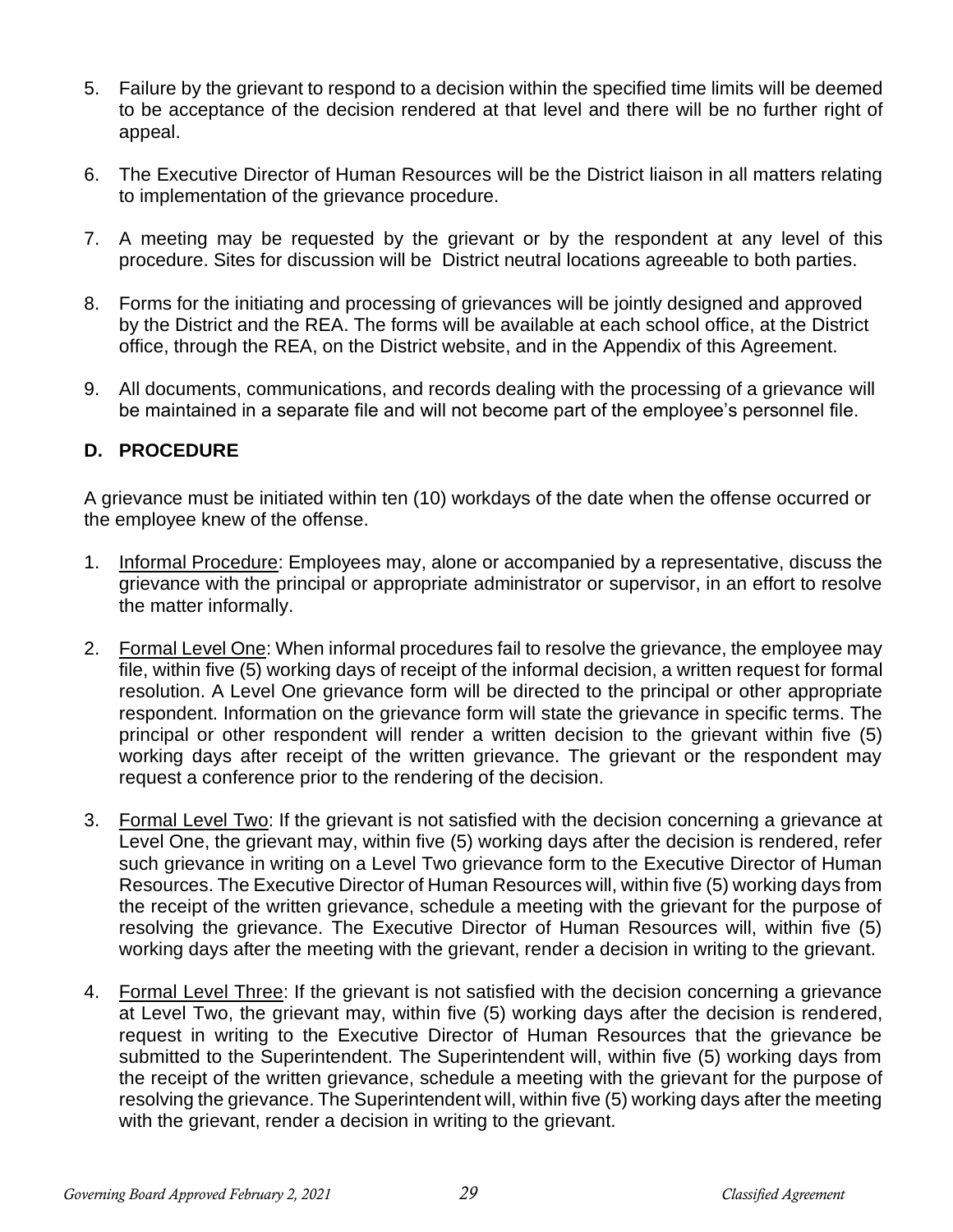5. Formal Level Four: If the grievant not satisfied with the decision of the Superintendent, the grievant may appeal to the Board. The Board will review the decision of the Superintendent using the grievance file and whatever data it considers appropriate. The decision of the Board will be rendered within fifteen (15) working days of receipt of the appeal request.

# **SECTION II. CONFLICT RESOLUTION PROCEDURE**

The conflict resolution procedure provides employees with a fair means of resolving a concern that does not involve discrimination, sexual harassment, and/or a violation of policy or regulation. No employee will suffer reprisals or reduction in status of having presented a conflict.

#### **A. PROCEDURE**

#### 1. Informal Procedure

If an employee feels that he/she has been treated in an unprofessional manner, the employee may request assistance from his/her REA representative or mutually agreed upon facilitator to have a mediation in an effort to reach a resolution agreeable to both parties.

When an employee feels he/she has been treated in an unprofessional manner by another employee who is NOT his/her supervisor, he/she may discuss the concern with the principal or appropriate administrator or supervisor in an effort to resolve the matter informally.

#### 2. Formal Level One

When informal procedures fail to resolve the concern, the employee may elect to complete the Conflict Resolution Form. The Conflict Resolution Form will be completed and submitted to the administrator/supervisor within five (5) working days following the informal procedure. Information on the Conflict Resolution Form will state the concern in specific terms and propose a remedy. The administrator/supervisor will render a written decision within five (5) working days after receipt of the Conflict Resolution Form. Conflict Resolution Forms will be available at each school office, at the District Office, through the REA, on the District website, and in the Appendix of this agreement.

\*\*\*\*\*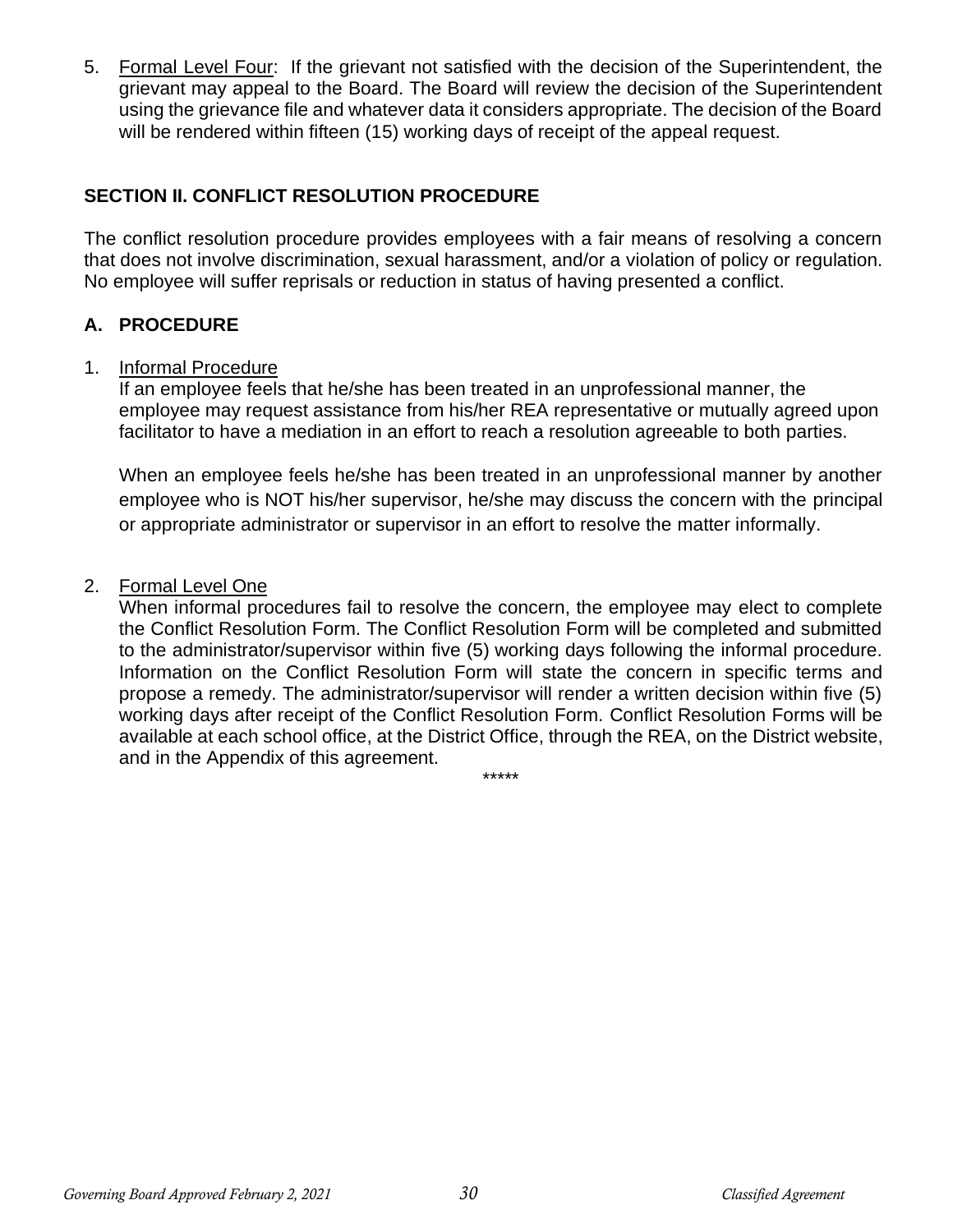# **ARTICLE VI**

# **TRANSFERS, ASSIGNMENTS AND REASSIGNMENTS**

# **A. DEFINITIONS**

- 1. Vacancy A vacancy will be defined for these purposes as a position presently unfilled including newly created positions and positions currently filled but declared vacant.
- 2. Voluntary Transfer A voluntary transfer is an employee requested move to a different assignment or to a different worksite.
- 3. District-Initiated Transfer A District-initiated transfer is a move not initiated by the employee and necessitated in the best interest of the District.
- 4. Reassignment A reassignment is the movement of an employee to a different assignment within the same worksite.
- 5. Seniority The date of hire for seniority purposes will be the initial contract date as approved by the Board. When the contract dates are the same, the secondary method for determining seniority will be the date the recommendation for employment was signed by the supervisor. When required, the third determinant will be the date of application for employment

# **B. VOLUNTARY TRANSFERS**

#### **1. Procedure**

- a. Voluntary transfer requests may be made between January 15 and March 15 for the following school year. The Human Resources Division will post all vacancies as soon as they occur.
- b. An employee must submit a written request utilizing the Request for Personnel Action (RPA) form to the Human Resources Division for transfer to a vacant position for which he/she is qualified.
- c. Site administrators will review and consider each candidate but are not required to personally interview each person applying for the position.
- d. The individual requesting a transfer may meet with the site administrator and/or other designated staff at the worksite. The purpose of the meeting is to allow the individual to gain an understanding of the goals/operations/climate of the worksite and the site staff to gain an understanding of the individual's background and perspective of the job. Following this meeting, the site administrator or applicant may stop the transfer process if they so choose.
- e. The receiving site administrator will send transfer recommendations to the Executive Director of Human Resources.
- f. A site administrator must have a reasonable basis for denying a transfer.
- g. The Human Resources Division will notify employees in writing of the approval or denial of their transfer request by April 15.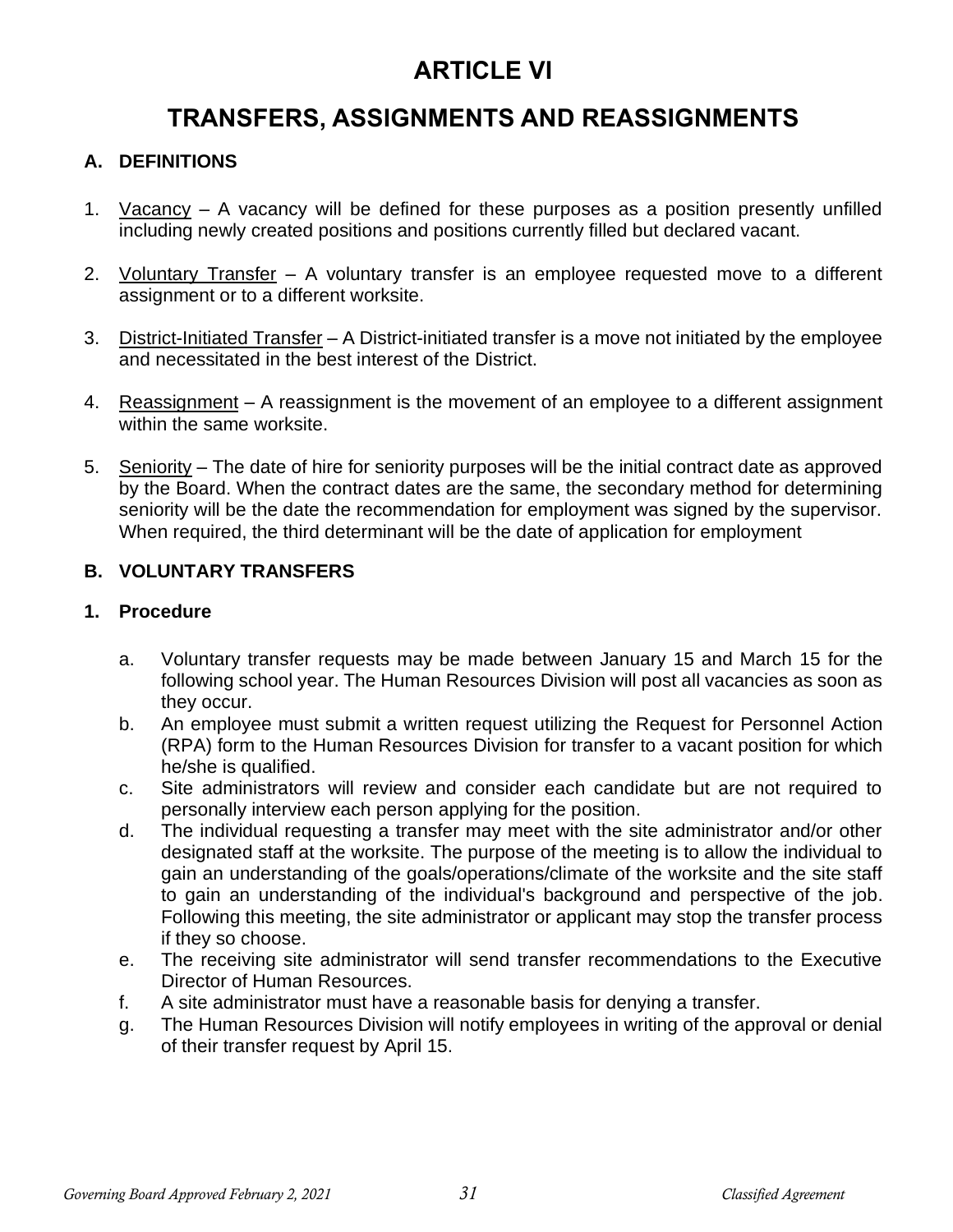# **2. Criteria**

A Voluntary Transfer will utilize the following criteria:

- a. The needs of the school/department or District as determined by the Executive Director of Human Resources and/or the Administrator;
- b. The qualification/experience of the employee;
- c. Overall job performance evaluation; and
- d. An impaired working relationship.

# **C. DISTRICT INITIATED TRANSFERS**

# **1. Procedure**

- a. The proposed District-Initiated Transfer will be reviewed by the site administrator with the Executive Director of Human Resources.
- b. The administrator will meet with the employee prior to notification of a District-Initiated Transfer to discuss the rationale for the District-Initiated Transfer.
- c. The Executive Director of Human Resources will notify the employee, in writing, of the District-Initiated Transfer no less than two (2) working days prior to the effective date of the transfer.
- d. The employee may have representation at any of the meetings involving the District-Initiated Transfer.

# **2. Criteria**

A District-Initiated Transfer will utilize the following criteria:

- a. The needs of the school/department or District as determined by the Executive Director of Human Resources and/or the Administrator;
- b. The qualification/experience of the employee;
- c. Overall job performance evaluation; and
- d. An impaired working relationship.

# **3. Appeal Process**

When a District-initiated transfer is formally initiated by an administrator, the employee will be notified of the right to appeal the decision in writing to the Executive Director of Human Resources.

The written appeal must be submitted within two (2) workdays of the notification of the Districtinitiated transfer.

The Executive Director of Human Resources must notify the employee within two (2) workdays of receipt of the appeal to schedule a mutually agreed upon time for the appeal meeting.

The appeal process must be completed within ten (10) workdays of the notification, and the District-initiated transfer will not take effect until the appeal process has been completed.

The transfer will be deemed void if administrative procedures in transfer and assignments are not followed.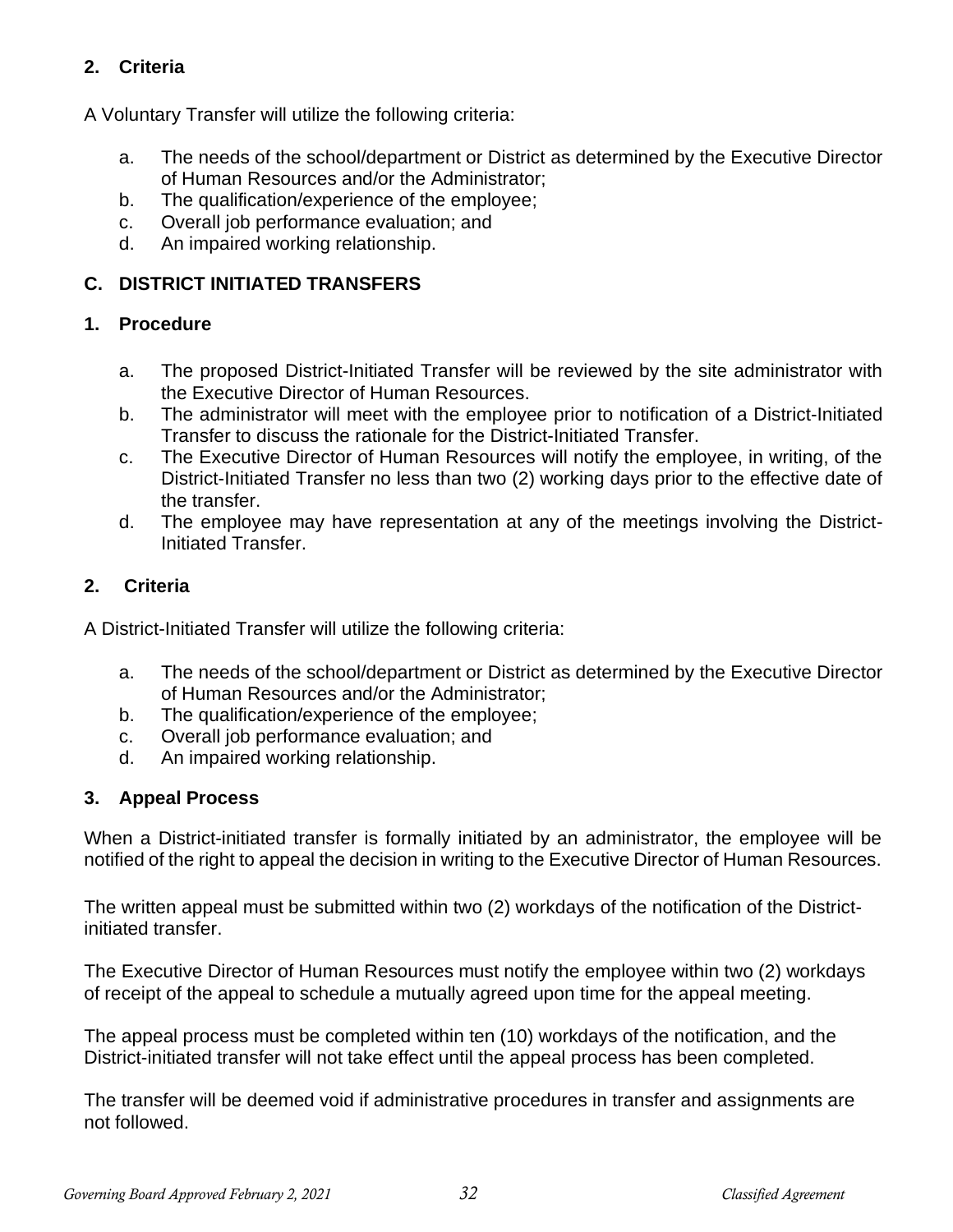# **ARTICLE VII**

# **CLASSIFIED/EDUCATIONAL SUPPORT PERSONNEL RESPONSIBILITIES AND DUTIES**

# **A. SUPERVISION OF STUDENTS**

- 1. Classified Employees will be provided with a copy of Board Policy JK-R Student Discipline.
- 2. Classified Employees are expected to foster an environment which protects the health, safety, and welfare of all students and will share with certified staff and administrators the responsibility to provide adequate supervision of students.

\* \* \* \* \* \*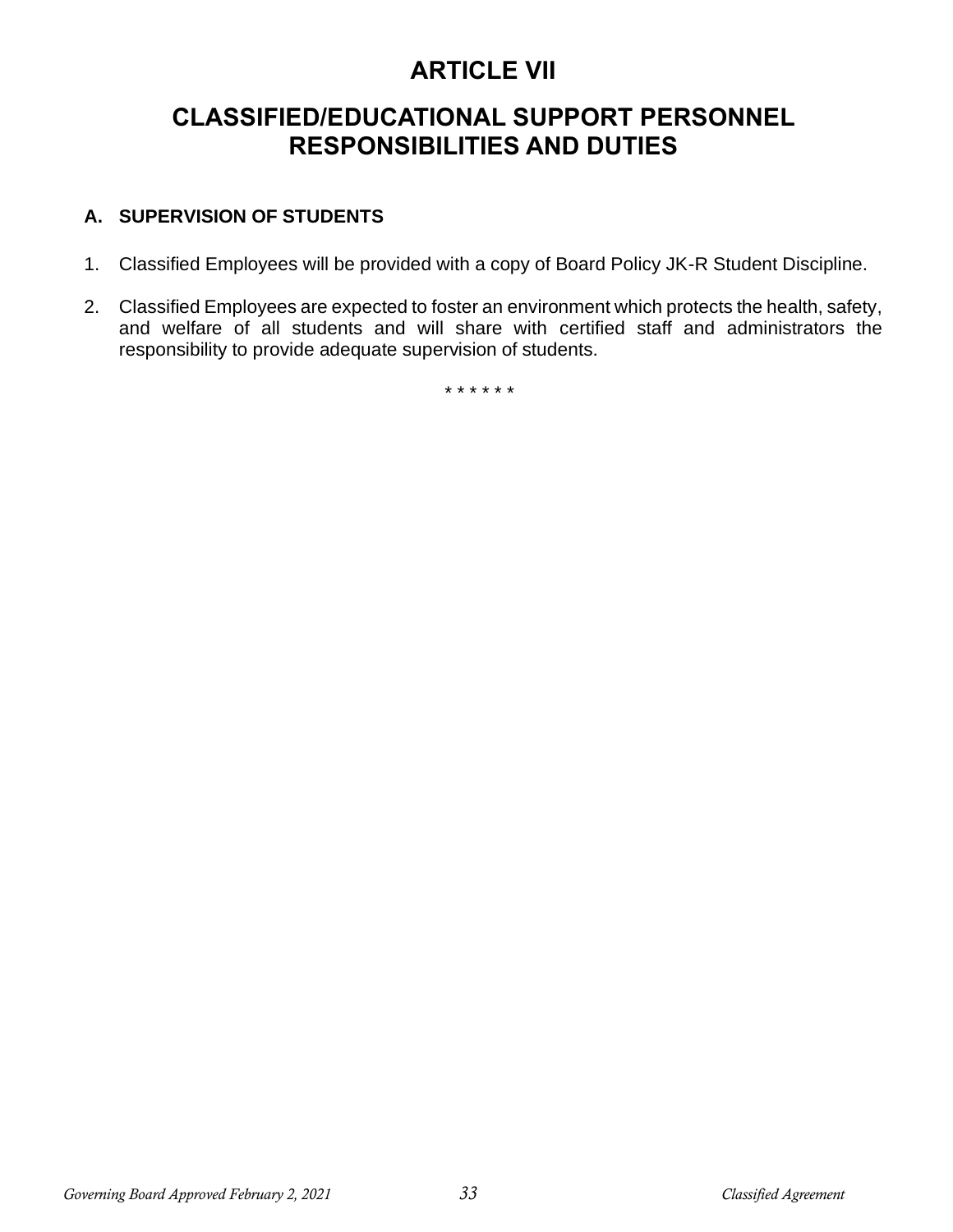# **APPENDIXES**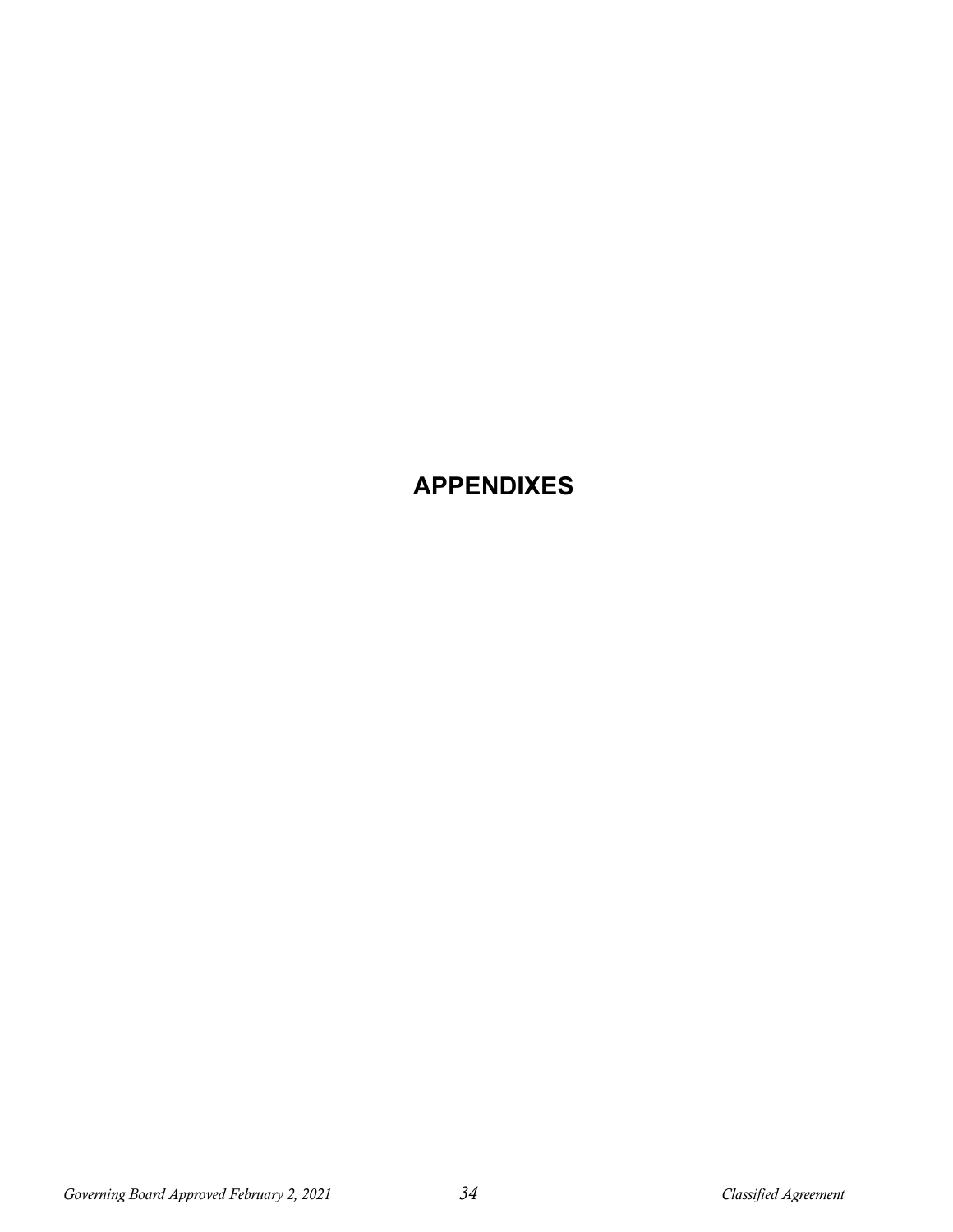#### **CLASSIFIED POSITIONS BY LEVEL 2021-2022**

| A                                                                                                                                                                             | B                                                                                                                  | $\mathbf C$                                                                                                                                                                                        |  |  |
|-------------------------------------------------------------------------------------------------------------------------------------------------------------------------------|--------------------------------------------------------------------------------------------------------------------|----------------------------------------------------------------------------------------------------------------------------------------------------------------------------------------------------|--|--|
| <b>Bus Assistant</b><br><b>CNS Assistant</b><br>Groundskeeper<br><b>Crossing Guard</b><br>Custodian<br>Classroom/Student Aide<br><b>Security Guard</b>                        |                                                                                                                    | Clerk<br>Paraprofessional I<br>Receptionist<br><b>Reproductions Operator</b>                                                                                                                       |  |  |
| D                                                                                                                                                                             | E                                                                                                                  | F                                                                                                                                                                                                  |  |  |
| <b>Bus Driver Trainee</b><br><b>CNS Manager</b><br>Paraprofessional III<br>Paraprofessional II<br>Technician - CNS Operations<br><b>Unit Operations Manager</b><br>Van Driver |                                                                                                                    | <b>Administrative Assistant</b><br>Data Clerk<br>District/School Attendance Clerk<br><b>Fixed Assets/Courier</b><br>School Attendance Clerk<br><b>CNS Warehouse Store Clerk</b><br><b>IT Clerk</b> |  |  |
| G                                                                                                                                                                             | H                                                                                                                  |                                                                                                                                                                                                    |  |  |
| <b>FACE Coordinator</b><br>Lead Groundskeeper<br>School Administrative Assistant<br>Technician I - IT                                                                         | Analyst<br><b>Bus Driver</b><br><b>Bus Driver/Analyst</b><br><b>CNS Production Supervisor</b>                      | Dispatcher/Trainer<br>Technician I - Maintenance                                                                                                                                                   |  |  |
| J                                                                                                                                                                             | K                                                                                                                  |                                                                                                                                                                                                    |  |  |
| <b>Community Service Liaison</b><br>Driver Trainer/Safety Inspector<br><b>Executive Assistant</b><br><b>FACE Liaison</b><br>Mechanic I<br>School Psychologist Intern          | Technician II - Health Service<br><b>Medicaid Coordinator</b><br>Technician II - IT<br>Technician II - Maintenance | Lead Mechanic<br>Technician III - IT<br>Technician III - Maintenance                                                                                                                               |  |  |

#### **ADDITIONAL COMPENSATION**

**EXPERIENCE PLACEMENT:** New hire experience credit is given for up to 10 years of similar type job experience and will be compensated according to the current salary schedule. The Superintendent has the authority to declare any given position a critical District need/concern and determine salary schedule placement within the base salary range.

**PROFESSIONAL GROWTH**: Employees will earn an additional hourly rate based on approved credits at the rate of \$0.28 per 15 Credit Hours.

**WORK BEYOND CONTRACT PAY:** Work beyond contract pay for special interest, summer program instruction, and other activities shall be at the hourly rate of **the employee's current hourly rate of pay**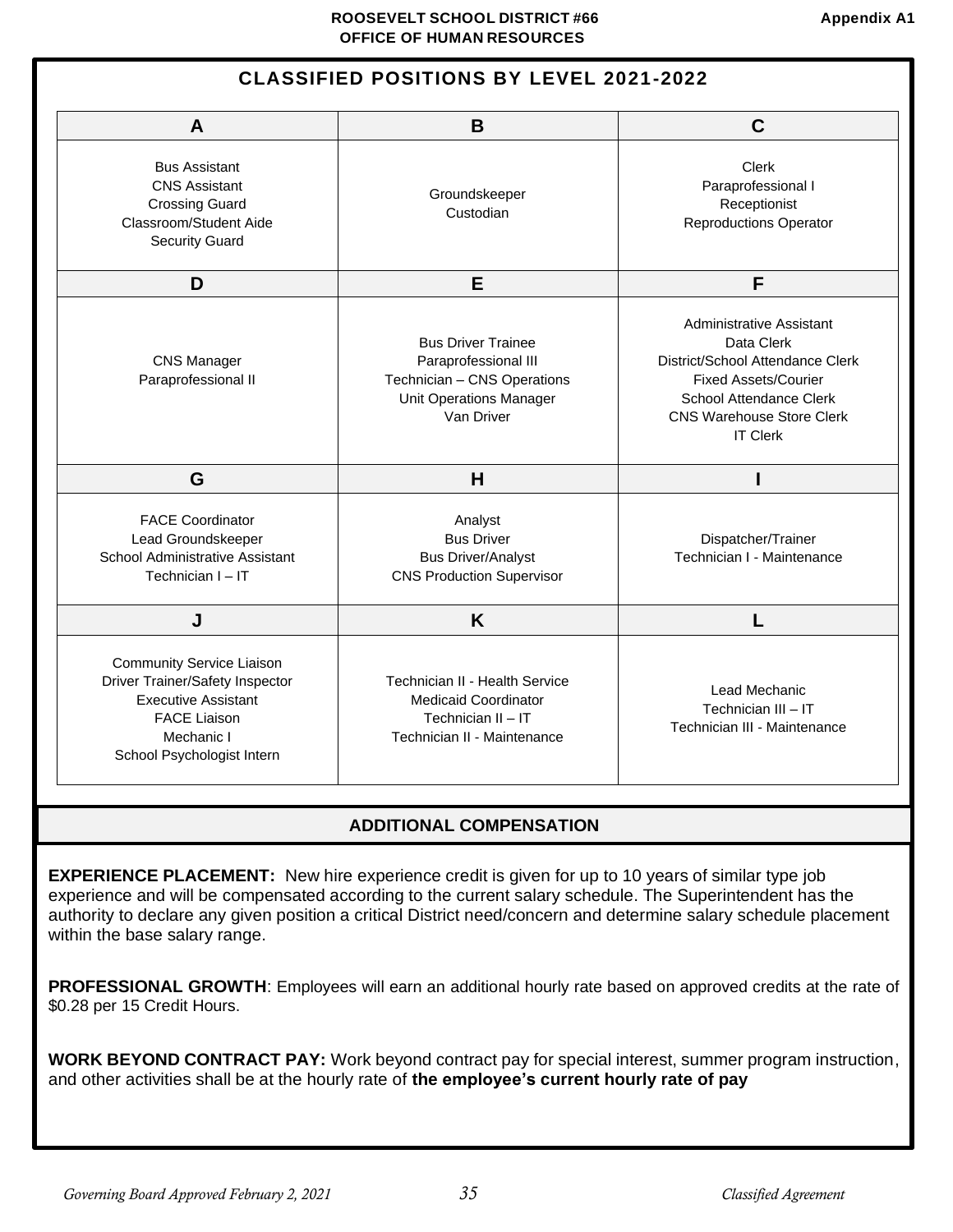#### **ROOSEVELT SCHOOL DISTRICT #66** Appendix A2  **OFFICE OF HUMAN RESOURCES**

# **CLASSIFIED HOURLY SALARY SCHEDULE 2021-2022**

| Level   | Α            | В       | C         | D       | Е       | F       | G       | н       | $\mathbf{I}$ | J       | Κ       | L.      |
|---------|--------------|---------|-----------|---------|---------|---------|---------|---------|--------------|---------|---------|---------|
| Step 0  | \$12.45      | \$12.97 | \$13.49   | \$13.90 | \$14.32 | \$14.73 | \$15.15 | \$16.08 | \$17.02      | \$17.53 | \$19.09 | \$20.75 |
| Step 1  | \$12.57      | \$13.10 | \$13.62   | \$14.04 | \$14.46 | \$14.88 | \$15.30 | \$16.24 | \$17.19      | \$17.71 | \$19.28 | \$20.96 |
| Step 2  | \$12.70      | \$13.23 | \$13.76   | \$14.18 | \$14.60 | \$15.03 | \$15.45 | \$16.40 | \$17.36      | \$17.89 | \$19.47 | \$21.17 |
| Step 3  | \$12.83      | \$13.36 | \$13.90   | \$14.32 | \$14.75 | \$15.18 | \$15.60 | \$16.56 | \$17.53      | \$18.07 | \$19.66 | \$21.38 |
| Step 4  | \$12.96      | \$13.49 | \$14.04   | \$14.46 | \$14.90 | \$15.33 | \$15.76 | \$16.73 | \$17.71      | \$18.25 | \$19.86 | \$21.59 |
| Step 5  | \$13.09      | \$13.62 | \$14.18   | \$14.60 | \$15.05 | \$15.48 | \$15.92 | \$16.90 | \$17.89      | \$18.43 | \$20.06 | \$21.81 |
| Step 6  | \$13.22      | \$13.76 | \$14.32   | \$14.75 | \$15.20 | \$15.63 | \$16.08 | \$17.07 | \$18.07      | \$18.61 | \$20.26 | \$22.03 |
| Step 7  | \$13.35      | \$13.90 | \$14.46   | \$14.90 | \$15.35 | \$15.79 | \$16.24 | \$17.24 | \$18.25      | \$18.80 | \$20.46 | \$22.25 |
| Step 8  | \$13.48      | \$14.04 | \$14.60   | \$15.05 | \$15.50 | \$15.95 | \$16.40 | \$17.41 | \$18.43      | \$18.99 | \$20.66 | \$22.47 |
| Step 9  | \$13.61      | \$14.18 | \$14.75   | \$15.20 | \$15.66 | \$16.11 | \$16.56 | \$17.58 | \$18.61      | \$19.18 | \$20.87 | \$22.69 |
| Step 10 | \$13.75      | \$14.32 | \$14.90   | \$15.35 | \$15.82 | \$16.27 | \$16.73 | \$17.76 | \$18.80      | \$19.37 | \$21.08 | \$22.92 |
| Step 11 | \$13.89      | \$14.46 | \$15.05   | \$15.50 | \$15.98 | \$16.43 | \$16.90 | \$17.94 | \$18.99      | \$19.56 | \$21.29 | \$23.15 |
| Step 12 | \$14.03      | \$14.60 | \$15.20   | \$15.66 | \$16.14 | \$16.59 | \$17.07 | \$18.12 | \$19.18      | \$19.76 | \$21.50 | \$23.38 |
| Step 13 | \$14.17      | \$14.75 | \$15.35   | \$15.82 | \$16.30 | \$16.76 | \$17.24 | \$18.30 | \$19.37      | \$19.96 | \$21.72 | \$23.61 |
| Step 14 | \$14.31      | \$14.90 | \$15.50   | \$15.98 | \$16.46 | \$16.93 | \$17.41 | \$18.48 | \$19.56      | \$20.16 | \$21.94 | \$23.85 |
| Step 15 | \$14.45      | \$15.05 | \$15.66   | \$16.14 | \$16.62 | \$17.10 | \$17.58 | \$18.66 | \$19.76      | \$20.36 | \$22.16 | \$24.09 |
| Step 16 | \$14.59      | \$15.20 | \$15.82   | \$16.30 | \$16.79 | \$17.27 | \$17.76 | \$18.85 | \$19.96      | \$20.56 | \$22.38 | \$24.33 |
| Step 17 | \$14.74      | \$15.35 | \$15.98   | \$16.46 | \$16.96 | \$17.44 | \$17.94 | \$19.04 | \$20.16      | \$20.77 | \$22.60 | \$24.57 |
| Step 18 | \$14.89      | \$15.50 | \$16.14   | \$16.62 | \$17.13 | \$17.61 | \$18.12 | \$19.23 | \$20.36      | \$20.98 | \$22.83 | \$24.82 |
| Step 19 | \$15.04      | \$15.66 | \$16.30   | \$16.79 | \$17.30 | \$17.79 | \$18.30 | \$19.42 | \$20.56      | \$21.19 | \$23.06 | \$25.07 |
| Step 20 | \$15.19      | \$15.82 | \$16.46   | \$16.96 | \$17.47 | \$17.97 | \$18.48 | \$19.61 | \$20.77      | \$21.40 | \$23.29 | \$25.32 |
| Step 21 | \$15.34      | \$15.98 | \$16.62   | \$17.13 | \$17.64 | \$18.15 | \$18.66 | \$19.81 | \$20.98      | \$21.61 | \$23.52 | \$25.57 |
| Step 22 | \$15.49      | \$16.14 | \$16.79   | \$17.30 | \$17.82 | \$18.33 | \$18.85 | \$20.01 | \$21.19      | \$21.83 | \$23.76 | \$25.83 |
| Step 23 | \$15.64      | \$16.30 | \$16.96   | \$17.47 | \$18.00 | \$18.51 | \$19.04 | \$20.21 | \$21.40      | \$22.05 | \$24.00 | \$26.09 |
| Step 24 | \$15.80      | \$16.46 | \$17.13   | \$17.64 | \$18.18 | \$18.70 | \$19.23 | \$20.41 | \$21.61      | \$22.27 | \$24.24 | \$26.35 |
| Step 25 | \$15.96      | \$16.62 | \$17.30   | \$17.82 | \$18.36 | \$18.89 | \$19.42 | \$20.61 | \$21.83      | \$22.49 | \$24.48 | \$26.61 |
| Step 26 | \$16.12      | \$16.79 | \$17.47   | \$18.00 | \$18.54 | \$19.08 | \$19.61 | \$20.82 | \$22.05      | \$22.71 | \$24.72 | \$26.88 |
| Step 27 | \$16.28      | \$16.96 | \$17.64   | \$18.18 | \$18.73 | \$19.27 | \$19.81 | \$21.03 | \$22.27      | \$22.94 | \$24.97 | \$27.15 |
| Step 28 | \$16.44      | \$17.13 | \$17.82   | \$18.36 | \$18.92 | \$19.46 | \$20.01 | \$21.24 | \$22.49      | \$23.17 | \$25.22 | \$27.42 |
| Step 29 | \$16.60      | \$17.30 | \$18.00   | \$18.54 | \$19.11 | \$19.65 | \$20.21 | \$21.45 | \$22.71      | \$23.40 | \$25.47 | \$27.69 |
| Step 30 | \$16.77      | \$17.47 | \$18.18   | \$18.73 | \$19.30 | \$19.85 | \$20.41 | \$21.66 | \$22.94      | \$23.63 | \$25.72 | \$27.97 |
| Step 31 | \$16.94      | \$17.64 | \$18.36   | \$18.92 | \$19.49 | \$20.05 | \$20.61 | \$21.88 | \$23.17      | \$23.87 | \$25.98 | \$28.25 |
| Step 32 | \$17.11      | \$17.82 | \$18.54   | \$19.11 | \$19.68 | \$20.25 | \$20.82 | \$22.10 | \$23.40      | \$24.11 | \$26.24 | \$28.53 |
| Step 33 | \$17.28      | \$18.00 | \$18.73   | \$19.30 | \$19.88 | \$20.45 | \$21.03 | \$22.32 | \$23.63      | \$24.35 | \$26.50 | \$28.82 |
| Step 34 | \$17.45      | \$18.18 | \$18.92   | \$19.49 | \$20.08 | \$20.65 | \$21.24 | \$22.54 | \$23.87      | \$24.59 | \$26.77 | \$29.11 |
| Step 35 | \$17.62      | \$18.36 | \$19.10   | \$19.68 | \$20.28 | \$20.86 | \$21.45 | \$22.76 | \$24.10      | \$24.84 | \$27.03 | \$29.40 |
| Level   | $\mathsf{A}$ | Β       | ${\bf C}$ | D       | E       | F.      | G       | H       | $\mathbf{I}$ | J       | Κ       | L       |

*Governing Board Approved February 2, 2021 36 Classified Agreement*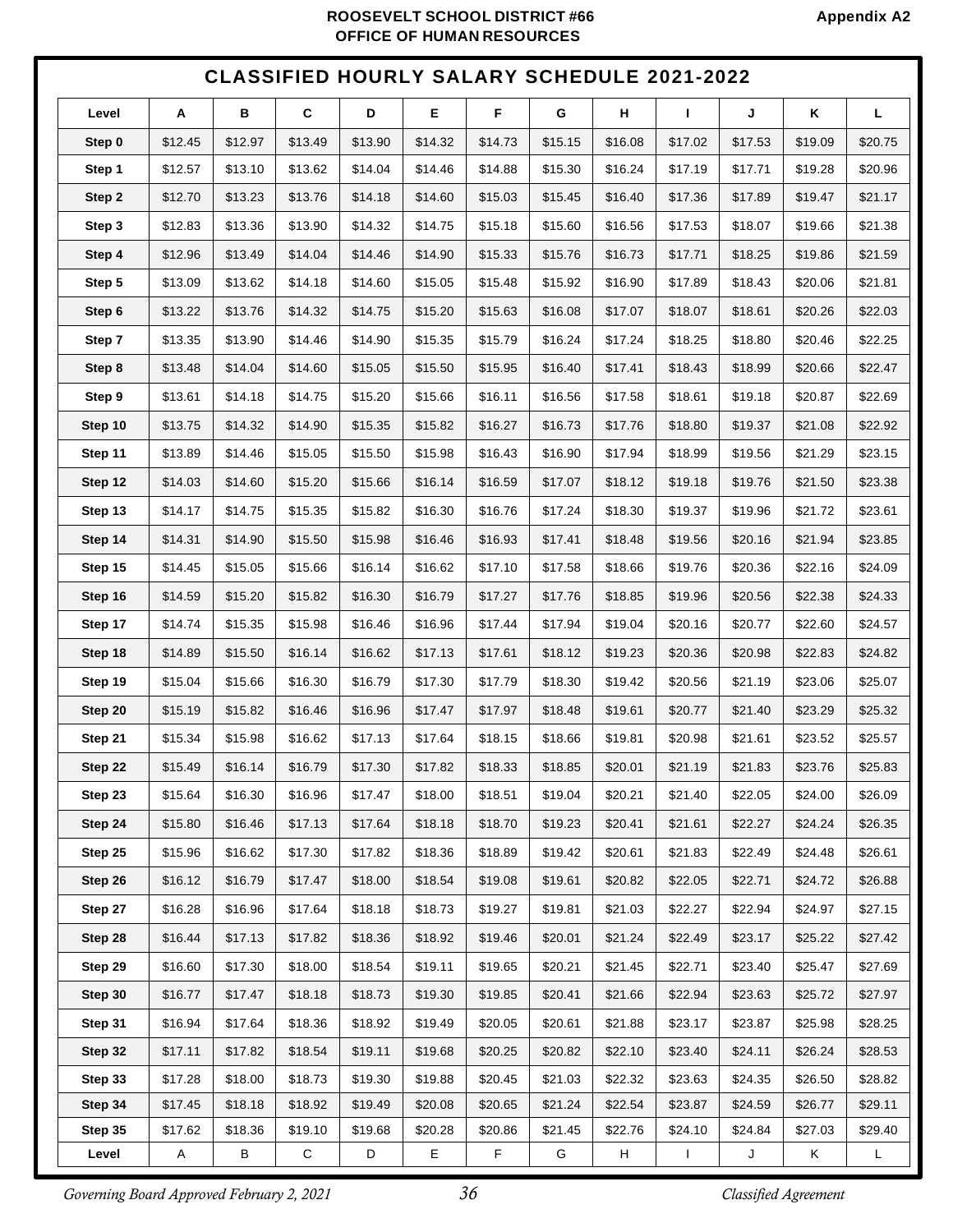#### **CLASSIFIED EXEMPT SALARY SCHEDULE 12 Months – 261 days 2021 – 2022**

#### **NEW HIRE SALARY FORMULA**

| <b>Step</b>  | Level 1  | Level 1A* | <b>Level 2</b><br><b>BA/BS</b> |
|--------------|----------|-----------|--------------------------------|
| 0            | \$45,500 | \$48,000  | \$58,500                       |
| 1            | \$46,250 | \$48,750  | \$59,250                       |
| $\mathbf{2}$ | \$47,000 | \$49,500  | \$60,000                       |
| 3            | \$47,750 | \$50,250  | \$60,750                       |
| 4            | \$48,500 | \$51,000  | \$61,500                       |
| 5            | \$49,250 | \$51,750  | \$62,250                       |
| 6            | \$50,000 | \$52,500  | \$63,000                       |
| 7            | \$50,750 | \$53,250  | \$63,750                       |
| 8            | \$51,500 | \$54,000  | \$64,500                       |
| 9            | \$52,250 | \$54,750  | \$65,250                       |
| 10           | \$53,000 | \$55,500  | \$66,000                       |

#### **EDUCATIONAL ATTAINMENT**

**PROFESSIONAL GROWTH ALLOWANCE:** Upon successful completion of a bachelor's degree, professional growth compensation may be earned in 15 credit hour increments. Compensation will be calculated at \$500 per 15 credit hours, per contract year.

# **CLASSIFIED EXEMPT POSITIONS**

| Assessment and Eval Specialist      | Data Systems Specialist                | <b>Network Administrator</b>      |
|-------------------------------------|----------------------------------------|-----------------------------------|
| <b>Benefits Specialist</b>          | <b>Federal Programs Specialist</b>     | <b>Office Manager</b>             |
| <b>Budget Compliance Specialist</b> | Finance & Operations Specialist*       | <b>Program Specialist</b>         |
| <b>CNS Program and Catering</b>     | <b>Headstart Compliance Specialist</b> | <b>Senior Executive Assistant</b> |
| Specialist                          |                                        |                                   |
| <b>CNS Compliance Specialist</b>    | Human Resources Specialist*            | Payroll Specialist*               |
| Comm Rel Multimedia Specialist      | <b>Information Systems Specialist</b>  |                                   |

**EXPERIENCE CREDIT FOR NEW HIRES:** New hire experience credit is given for up to 10 years of similar type job experience and will be compensated according to the current salary schedule. The Superintendent has the authority to declare any given position a critical District need/concern and determine salary schedule placement within the base salary range.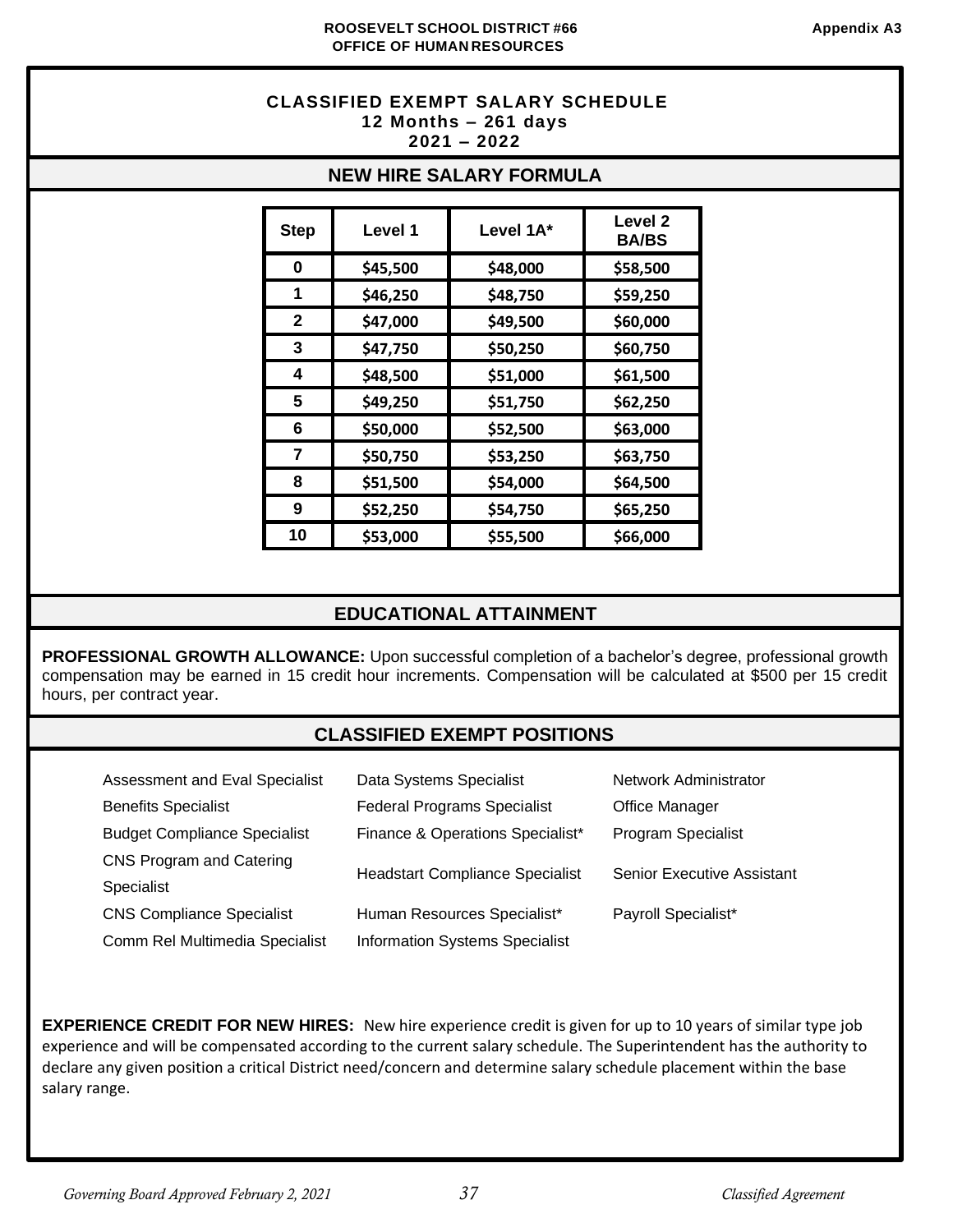#### **ROOSEVELT SCHOOL DISTRICT #66 Appendix A4 OFFICE OF HUMAN RESOURCES**

#### ROOSEVELT SCHOOL DISTRICT NO. 66 6000 SOUTH 7TH STREET PHOENIX, AZ 85042

# **REPORT OF GRIEVANCE FORM**

This form is to be completed by the employee. The purpose of the grievance procedures is to provide employees with a fair means of resolving a concern in an efficient manner. Please refer to the Professional or Classified Agreement for the procedures. Agreements are available from the Office of Human Resources or online at www.rsd.k12.az.us.

|                              | Name of Grievant:<br>Date Filed: The Contract of the Contract of the Contract of the Contract of the Contract of the Contract of the Contract of the Contract of the Contract of the Contract of the Contract of the Contract of the Contract of th<br><u> 1980 - Johann Barn, mars ann an t-Amhainn an t-Amhainn an t-Amhainn an t-Amhainn an t-Amhainn an t-Amhainn an </u> |             |                           |  |  |
|------------------------------|-------------------------------------------------------------------------------------------------------------------------------------------------------------------------------------------------------------------------------------------------------------------------------------------------------------------------------------------------------------------------------|-------------|---------------------------|--|--|
|                              | School/Department:                                                                                                                                                                                                                                                                                                                                                            | Position:   |                           |  |  |
|                              | Date Grievable Act Occurred:<br>Policy or Agreement Provision Which Grievance is Based: _____                                                                                                                                                                                                                                                                                 |             |                           |  |  |
|                              | Section and/or Page Number of Policy or Agreement Provisions: ____<br><b>Statement of Grievance:</b>                                                                                                                                                                                                                                                                          |             |                           |  |  |
| <b>Resolution</b><br>Sought: |                                                                                                                                                                                                                                                                                                                                                                               |             |                           |  |  |
| Date Signed: ______________  |                                                                                                                                                                                                                                                                                                                                                                               |             |                           |  |  |
|                              |                                                                                                                                                                                                                                                                                                                                                                               |             |                           |  |  |
|                              | <b>Record of Grievance Level</b>                                                                                                                                                                                                                                                                                                                                              | <b>Date</b> | <b>Employee Signature</b> |  |  |
| П                            | Informal Procedure - Discussion held with<br>Principal, Administrator or Supervisor on:                                                                                                                                                                                                                                                                                       |             |                           |  |  |
| $\Box$                       | Level 1: Written Statement submitted to<br>Principal, Administrator or Supervisor on:                                                                                                                                                                                                                                                                                         |             |                           |  |  |
| $\Box$                       | Level 2: Written Statement submitted to<br><b>Executive Director of Human Resources on:</b>                                                                                                                                                                                                                                                                                   |             |                           |  |  |
| $\Box$                       | Level 3: Written Statement submitted to<br>Superintendent or designee on:                                                                                                                                                                                                                                                                                                     |             |                           |  |  |
| $\Box$                       | Level 4: Written Statement submitted to<br><b>Governing Board on:</b>                                                                                                                                                                                                                                                                                                         |             |                           |  |  |